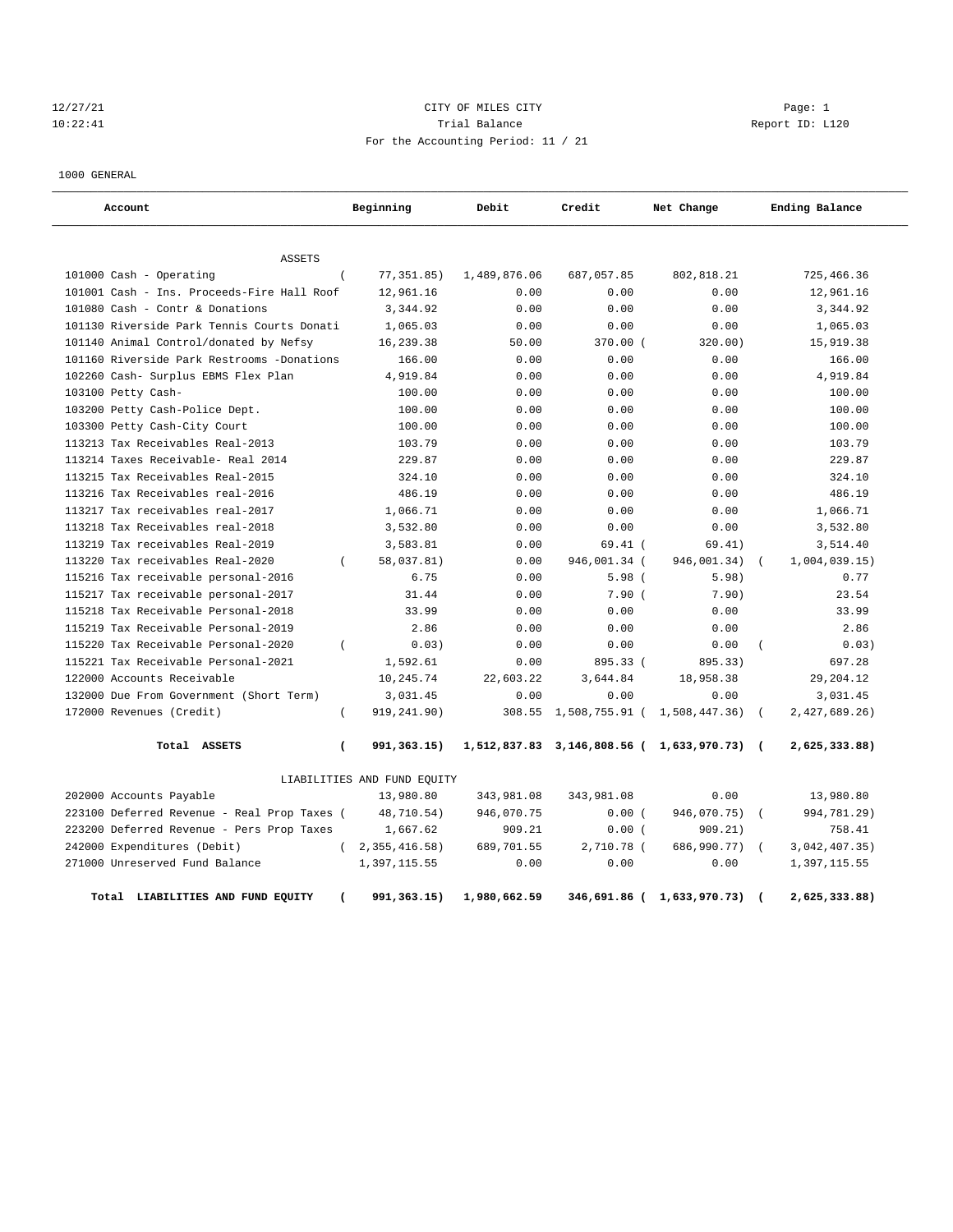## 12/27/21 CITY OF MILES CITY Page: 2 10:22:41 Trial Balance Report ID: L120 For the Accounting Period: 11 / 21

2220 LIBRARY

| Account                                    | Beginning                   | Debit     | Credit       | Net Change   | Ending Balance |
|--------------------------------------------|-----------------------------|-----------|--------------|--------------|----------------|
|                                            |                             |           |              |              |                |
| ASSETS                                     |                             |           |              |              |                |
| 101000 Cash - Operating                    | 118,279.71                  | 26,173.65 | 18,137.78    | 8,035.87     | 126, 315.58    |
| 101021 Cash-One Time Endowments            | 1,000.00                    | 0.00      | 0.00         | 0.00         | 1,000.00       |
| 101032 Cash- Library Board of Trustees Mul | 10,513.60                   | 0.00      | 0.00         | 0.00         | 10,513.60      |
| 103000 Petty Cash                          | 75.00                       | 0.00      | 0.00         | 0.00         | 75.00          |
| 172000 Revenues (Credit)                   | 104,606.55)                 | 0.00      | 26,173.65 (  | 26,173.65) ( | 130,780.20)    |
| Total ASSETS                               | 25,261.76                   | 26,173.65 | 44,311.43 (  | 18, 137. 78) | 7,123.98       |
|                                            | LIABILITIES AND FUND EQUITY |           |              |              |                |
| 202000 Accounts Payable                    | 0.00                        | 2,304.12  | 2,304.12     | 0.00         | 0.00           |
| 242000 Expenditures (Debit)                | 90,962.58)                  | 18,137.78 | 0.00(        | 18,137.78) ( | 109,100.36)    |
| 271000 Unreserved Fund Balance             | 116,224.34                  | 0.00      | 0.00         | 0.00         | 116,224.34     |
| LIABILITIES AND FUND EQUITY<br>Total       | 25,261.76                   | 20,441.90 | $2,304.12$ ( | 18, 137. 78) | 7,123.98       |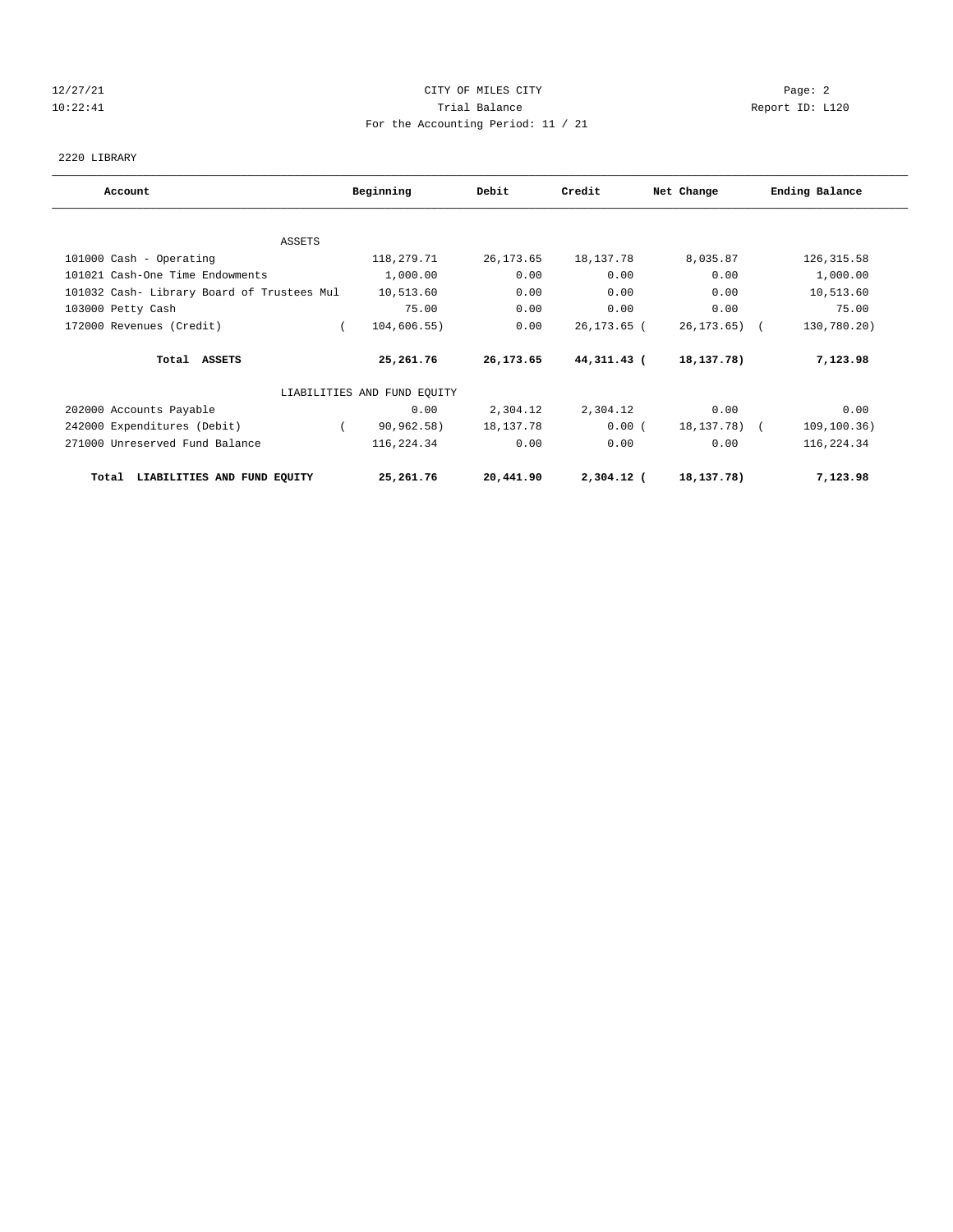## 12/27/21 Page: 3 Page: 3 Page: 3 10:22:41 Trial Balance Report ID: L120 For the Accounting Period: 11 / 21

2260 EMERGENCY DISASTER

| Account                                     | Beginning                   | Debit | Credit | Net Change | Ending Balance |
|---------------------------------------------|-----------------------------|-------|--------|------------|----------------|
|                                             |                             |       |        |            |                |
| <b>ASSETS</b>                               |                             |       |        |            |                |
| 101000 Cash - Operating                     | 75.40                       | 0.50  | 0.00   | 0.50       | 75.90          |
| 113218 Tax Receivables real-2018            | 25.42)                      | 0.00  | 0.00   | 0.00       | 25.42)         |
| 115219 Tax Receivable Personal-2019         | 0.19)                       | 0.00  | 0.00   | 0.00       | 0.19)          |
| 172000 Revenues (Credit)                    | 50.52)                      | 0.00  | 0.50(  | 0.50)      | 51.02)         |
| Total<br><b>ASSETS</b>                      | 0.73)                       | 0.50  | 0.50   | 0.00       | 0.73)          |
|                                             | LIABILITIES AND FUND EQUITY |       |        |            |                |
| 223100 Deferred Revenue - Real Prop Taxes ( | 25.42)                      | 0.00  | 0.00   | 0.00       | 25.42)         |
| 223200 Deferred Revenue - Pers Prop Taxes ( | 0.19)                       | 0.00  | 0.00   | 0.00       | 0.19)          |
| 271000 Unreserved Fund Balance              | 24.88                       | 0.00  | 0.00   | 0.00       | 24.88          |
| LIABILITIES AND FUND EQUITY<br>Total        | 0.73)                       | 0.00  | 0.00   | 0.00       | 0.73)          |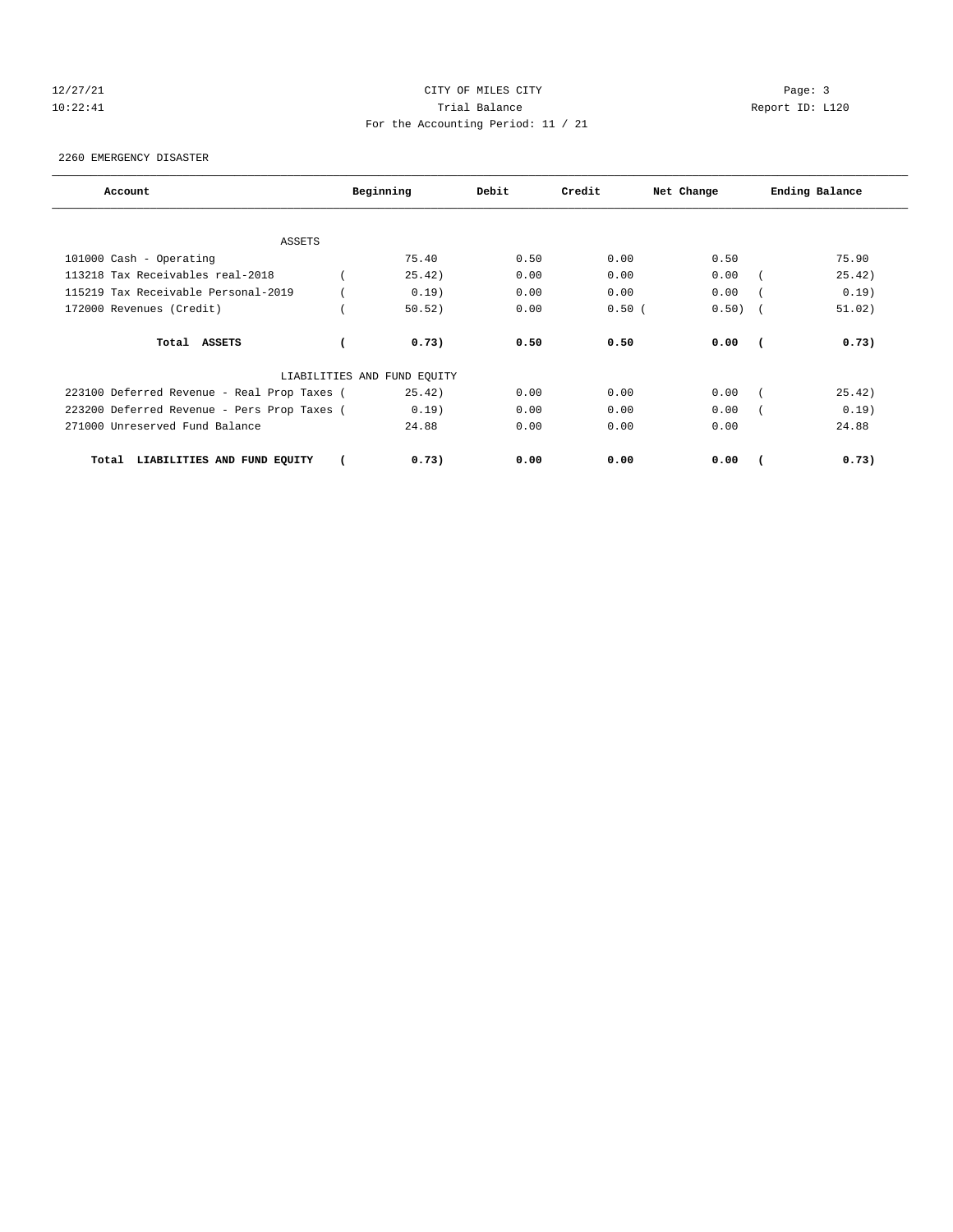## 12/27/21 Page: 4 10:22:41 Trial Balance Report ID: L120 For the Accounting Period: 11 / 21

## 2270 Health

| Account                              |               | Beginning                   | Debit | Credit | Net Change | Ending Balance |
|--------------------------------------|---------------|-----------------------------|-------|--------|------------|----------------|
|                                      |               |                             |       |        |            |                |
| 101000 Cash - Operating              | <b>ASSETS</b> | 6,070.47                    | 0.00  | 0.00   | 0.00       | 6,070.47       |
|                                      |               |                             |       |        |            |                |
| Total<br><b>ASSETS</b>               |               | 6,070.47                    | 0.00  | 0.00   | 0.00       | 6,070.47       |
|                                      |               | LIABILITIES AND FUND EQUITY |       |        |            |                |
| 202000 Accounts Payable              |               | 13,976.16                   | 0.00  | 0.00   | 0.00       | 13,976.16      |
| 242000 Expenditures (Debit)          |               | 14,006.16)                  | 0.00  | 0.00   | 0.00       | 14,006.16)     |
| 271000 Unreserved Fund Balance       |               | 6,100.47                    | 0.00  | 0.00   | 0.00       | 6,100.47       |
| LIABILITIES AND FUND EQUITY<br>Total |               | 6,070.47                    | 0.00  | 0.00   | 0.00       | 6,070.47       |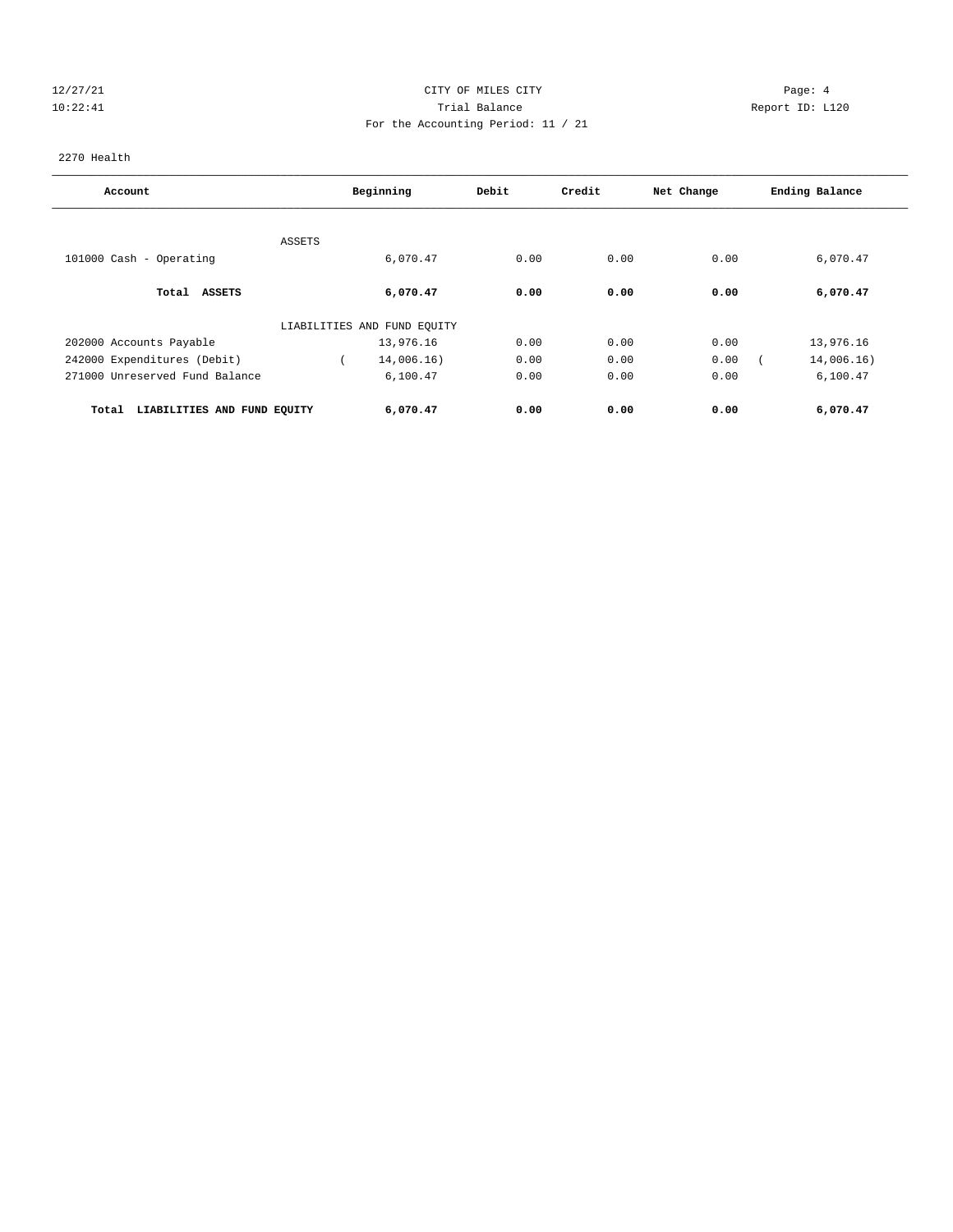## 12/27/21 CITY OF MILES CITY Page: 5 10:22:41 Trial Balance Report ID: L120 For the Accounting Period: 11 / 21

2310 TIFD-Downtown

| Account                                   | Beginning                   |            | Debit     | Credit       | Net Change | Ending Balance |
|-------------------------------------------|-----------------------------|------------|-----------|--------------|------------|----------------|
| <b>ASSETS</b>                             |                             |            |           |              |            |                |
| 101000 Cash - Operating                   |                             | 264,608.27 | 89,066.55 | 4,456.83     | 84,609.72  | 349, 217.99    |
| 113170 Deferred revenue                   |                             | 79.85      | 0.00      | 0.00         | 0.00       | 79.85          |
| 113218 Tax Receivables real-2018          |                             | 515.69     | 0.00      | 0.00         | 0.00       | 515.69         |
| 113219 Tax receivables Real-2019          |                             | 1,255.25   | 0.00      | 0.00         | 0.00       | 1,255.25       |
| 115180 Deferred revenue-audit             |                             | 1.46       | 0.00      | 0.00         | 0.00       | 1.46           |
| 115219 Tax Receivable Personal-2019       |                             | 6.99       | 0.00      | 0.00         | 0.00       | 6.99           |
| 115220 Tax Receivable Personal-2020       |                             | 488.73     | 0.00      | 0.00         | 0.00       | 488.73         |
| 172000 Revenues (Credit)                  |                             | 11,506.58) | 0.00      | 89,066.55 (  | 89,066.55) | 100, 573.13)   |
| Total ASSETS                              |                             | 255,449.66 | 89,066.55 | 93,523.38 (  | 4,456.83)  | 250,992.83     |
|                                           | LIABILITIES AND FUND EQUITY |            |           |              |            |                |
| 202000 Accounts Payable                   |                             | 0.00       | 4,456.83  | 4,456.83     | 0.00       | 0.00           |
| 223100 Deferred Revenue - Real Prop Taxes |                             | 1,850.79   | 0.00      | 0.00         | 0.00       | 1,850.79       |
| 223200 Deferred Revenue - Pers Prop Taxes |                             | 497.18     | 0.00      | 0.00         | 0.00       | 497.18         |
| 242000 Expenditures (Debit)               |                             | 5,095.50)  | 4,456.83  | 0.00(        | 4,456.83)  | 9, 552.33)     |
| 271000 Unreserved Fund Balance            |                             | 258,197.19 | 0.00      | 0.00         | 0.00       | 258,197.19     |
| Total LIABILITIES AND FUND EOUITY         |                             | 255,449.66 | 8,913.66  | $4,456.83$ ( | 4,456.83)  | 250,992.83     |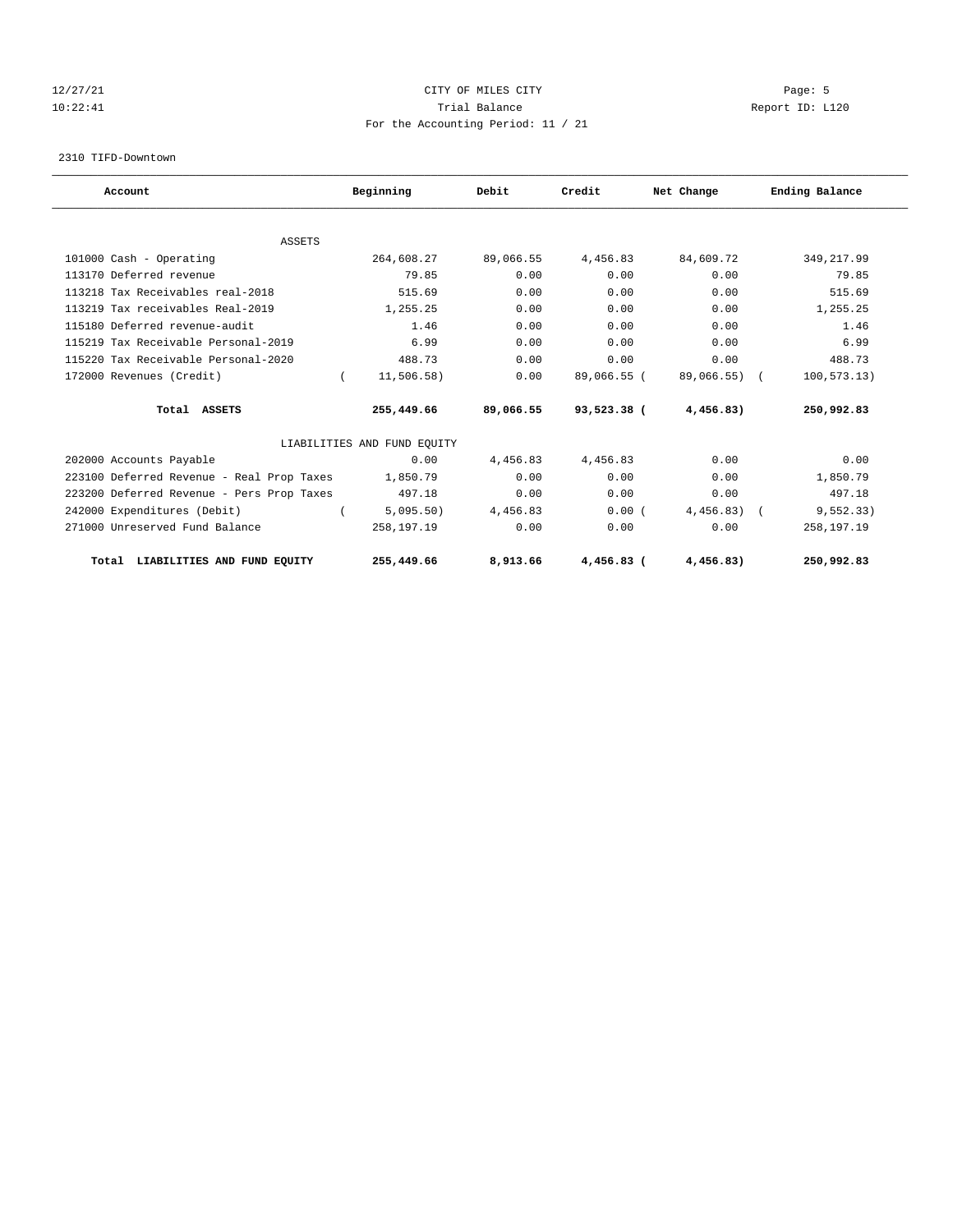## 12/27/21 Page: 6 Page: 6 Page: 6 Page: 6 Page: 6 Page: 6 Page: 6 Page: 6 Page: 6 Page: 6 Page: 6 Page: 6 Page: 6 Page: 6 Page: 6 Page: 6 Page: 6 Page: 6 Page: 6 Page: 6 Page: 6 Page: 6 Page: 6 Page: 6 Page: 6 Page: 6 Page: 10:22:41 Trial Balance Report ID: L120 For the Accounting Period: 11 / 21

2350 Local Government/Study Commission

| Account                                   | Beginning                   | Debit | Credit   | Net Change          | Ending Balance |
|-------------------------------------------|-----------------------------|-------|----------|---------------------|----------------|
|                                           |                             |       |          |                     |                |
| <b>ASSETS</b>                             |                             |       |          |                     |                |
| 101000 Cash - Operating                   | 0.47                        | 0.03  | 0.00     | 0.03                | 0.50           |
| 115216 Tax receivable personal-2016       | 0.00                        | 0.00  | $0.03$ ( | $0.03)$ (           | 0.03)          |
| 172000 Revenues (Credit)                  | 0.00                        | 0.00  | 0.03(    | 0.03)<br>$\sqrt{2}$ | 0.03)          |
| Total ASSETS                              | 0.47                        | 0.03  | $0.06$ ( | 0.03)               | 0.44           |
|                                           | LIABILITIES AND FUND EQUITY |       |          |                     |                |
| 223200 Deferred Revenue - Pers Prop Taxes | 0.00                        | 0.03  | 0.00(    | $0.03)$ (           | 0.03)          |
| 271000 Unreserved Fund Balance            | 0.47                        | 0.00  | 0.00     | 0.00                | 0.47           |
| Total<br>LIABILITIES AND FUND EQUITY      | 0.47                        | 0.03  | 0.00(    | 0.03)               | 0.44           |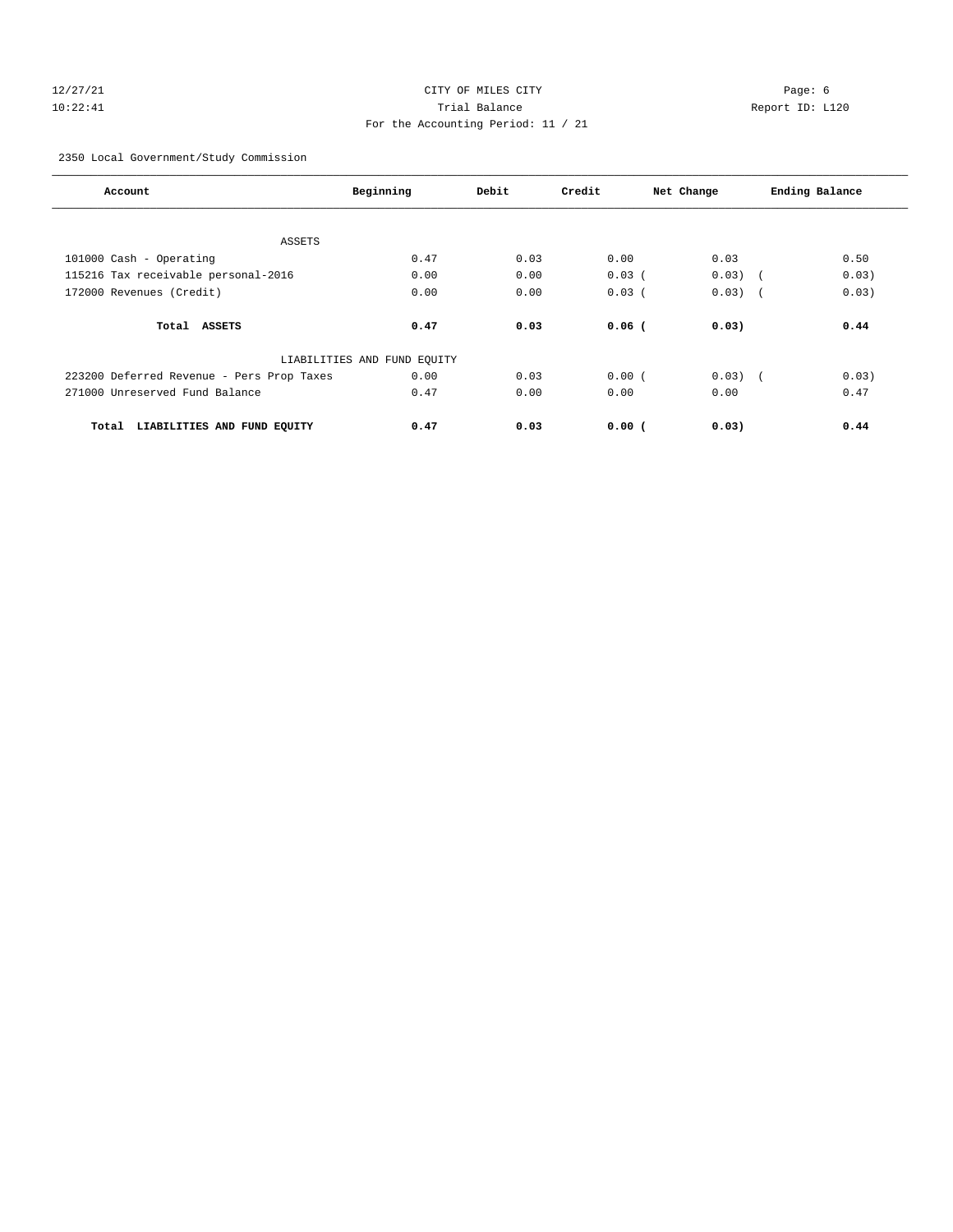## 12/27/21 Page: 7 Page: 7 Page: 7 Page: 7 Page: 7 Page: 7 Page: 7 Page: 7 Page: 7 Page: 7 Page: 7 Page: 7 Page: 7 Page: 7 Page: 7 Page: 7 Page: 7 Page: 7 Page: 7 Page: 7 Page: 7 Page: 7 Page: 7 Page: 7 Page: 7 Page: 7 Page: 10:22:41 Trial Balance Report ID: L120 For the Accounting Period: 11 / 21

2372 Permissive Medical Levy

| Account                                     |          | Beginning                   | Debit        | Credit       | Net Change         |            | Ending Balance |
|---------------------------------------------|----------|-----------------------------|--------------|--------------|--------------------|------------|----------------|
|                                             |          |                             |              |              |                    |            |                |
| <b>ASSETS</b>                               |          |                             |              |              |                    |            |                |
| 101000 Cash - Operating                     |          | 32, 216.22                  | 144, 154. 20 | 0.00         | 144,154.20         |            | 176,370.42     |
| 113216 Tax Receivables real-2016            |          | 50.25                       | 0.00         | 0.00         | 0.00               |            | 50.25)         |
| 113217 Tax receivables real-2017            |          | 189.74)                     | 0.00         | 0.00         | 0.00               |            | 189.74)        |
| 113218 Tax Receivables real-2018            |          | 445.00                      | 0.00         | 0.00         | 0.00               |            | 445.00         |
| 113219 Tax receivables Real-2019            |          | 510.74                      | 0.00         | 9.89(        | 9.89               |            | 500.85         |
| 113220 Tax receivables Real-2020            |          | 8,809.03)                   | 0.00         | 144,001.52 ( | 144,001.52)        |            | 152,810.55)    |
| 115216 Tax receivable personal-2016         |          | 0.00                        | 0.00         | $0.66$ (     | 0.66)              |            | 0.66)          |
| 115217 Tax receivable personal-2017         | $\left($ | 1.26)                       | 0.00         | 0.90(        | 0.90)              |            | 2.16)          |
| 115218 Tax Receivable Personal-2018         |          | 1.19)                       | 0.00         | 0.00         | 0.00               |            | 1.19)          |
| 115219 Tax Receivable Personal-2019         |          | 0.37                        | 0.00         | 0.00         | 0.00               |            | 0.37           |
| 115221 Tax Receivable Personal-2021         |          | 247.98                      | 0.00         | $139.41$ (   | 139.41)            |            | 108.57         |
| 172000 Revenues (Credit)                    |          | 14,536.13)                  | 0.00         | 144,154.20 ( | $144, 154, 20$ (   |            | 158,690.33)    |
| Total ASSETS                                |          | 9,832.71                    | 144, 154, 20 | 288,306.58 ( | $144, 152, 38$ ) ( |            | 134,319.67)    |
|                                             |          | LIABILITIES AND FUND EQUITY |              |              |                    |            |                |
| 223100 Deferred Revenue - Real Prop Taxes ( |          | 8,093.28)                   | 144,011.41   | 0.00(        | 144,011.41)        | $\sqrt{2}$ | 152,104.69)    |
| 223200 Deferred Revenue - Pers Prop Taxes   |          | 245.90                      | 140.97       | 0.00(        | 140.97)            |            | 104.93         |
| 271000 Unreserved Fund Balance              |          | 17,680.09                   | 0.00         | 0.00         | 0.00               |            | 17,680.09      |
| Total LIABILITIES AND FUND EQUITY           |          | 9,832.71                    | 144, 152.38  | 0.00(        | 144, 152. 38)      |            | 134,319.67)    |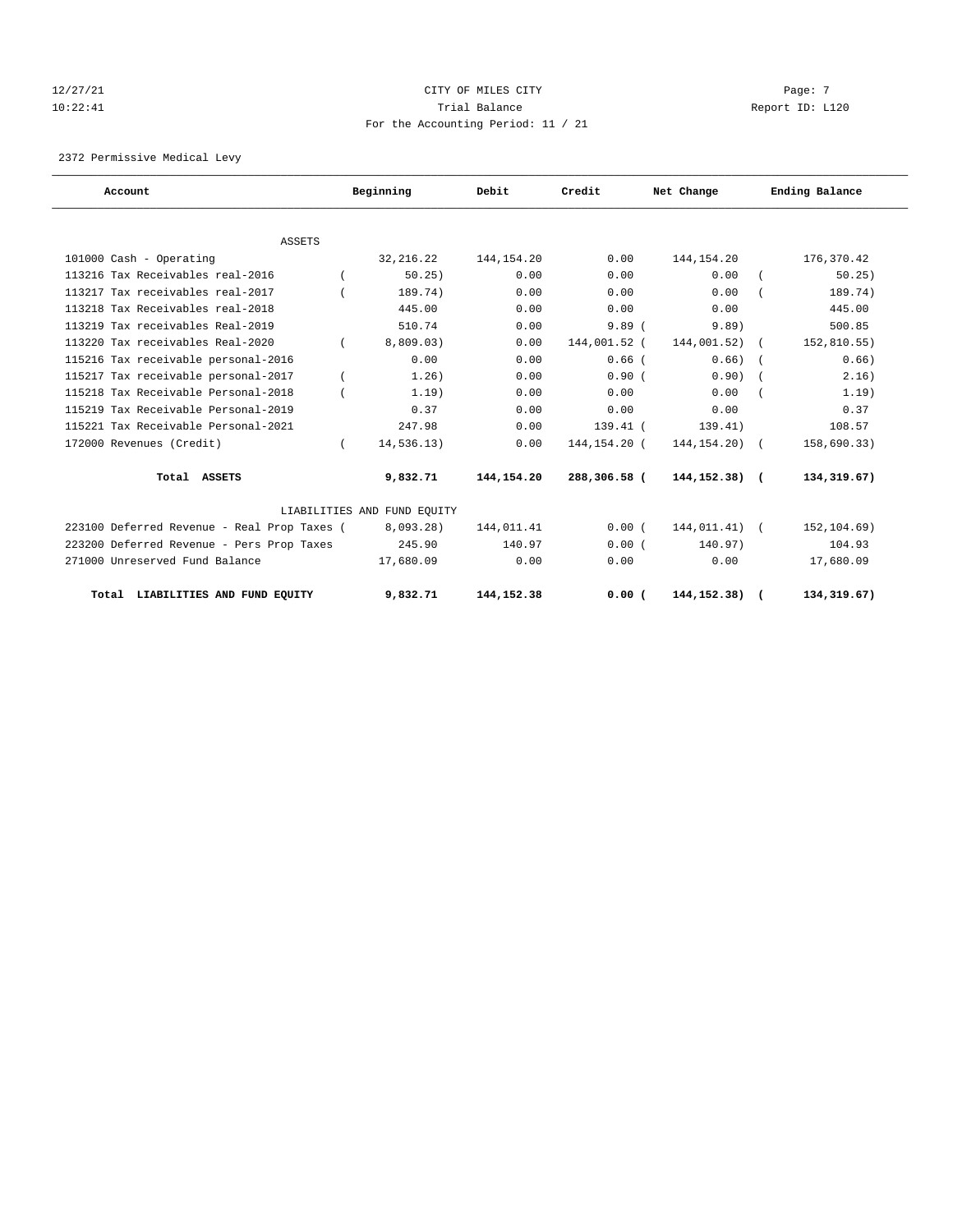## 12/27/21 Page: 8 Page: 8 10:22:41 Trial Balance Report ID: L120 For the Accounting Period: 11 / 21

2390 DRUG FORFEITURE

| Account                              | Beginning                   | Debit | Credit | Net Change | Ending Balance |
|--------------------------------------|-----------------------------|-------|--------|------------|----------------|
|                                      | ASSETS                      |       |        |            |                |
| 101000 Cash - Operating              | 4,652.42                    | 0.00  | 0.00   | 0.00       | 4,652.42       |
| Total ASSETS                         | 4,652.42                    | 0.00  | 0.00   | 0.00       | 4,652.42       |
|                                      | LIABILITIES AND FUND EQUITY |       |        |            |                |
| 271000 Unreserved Fund Balance       | 4,652.42                    | 0.00  | 0.00   | 0.00       | 4,652.42       |
| LIABILITIES AND FUND EQUITY<br>Total | 4,652.42                    | 0.00  | 0.00   | 0.00       | 4,652.42       |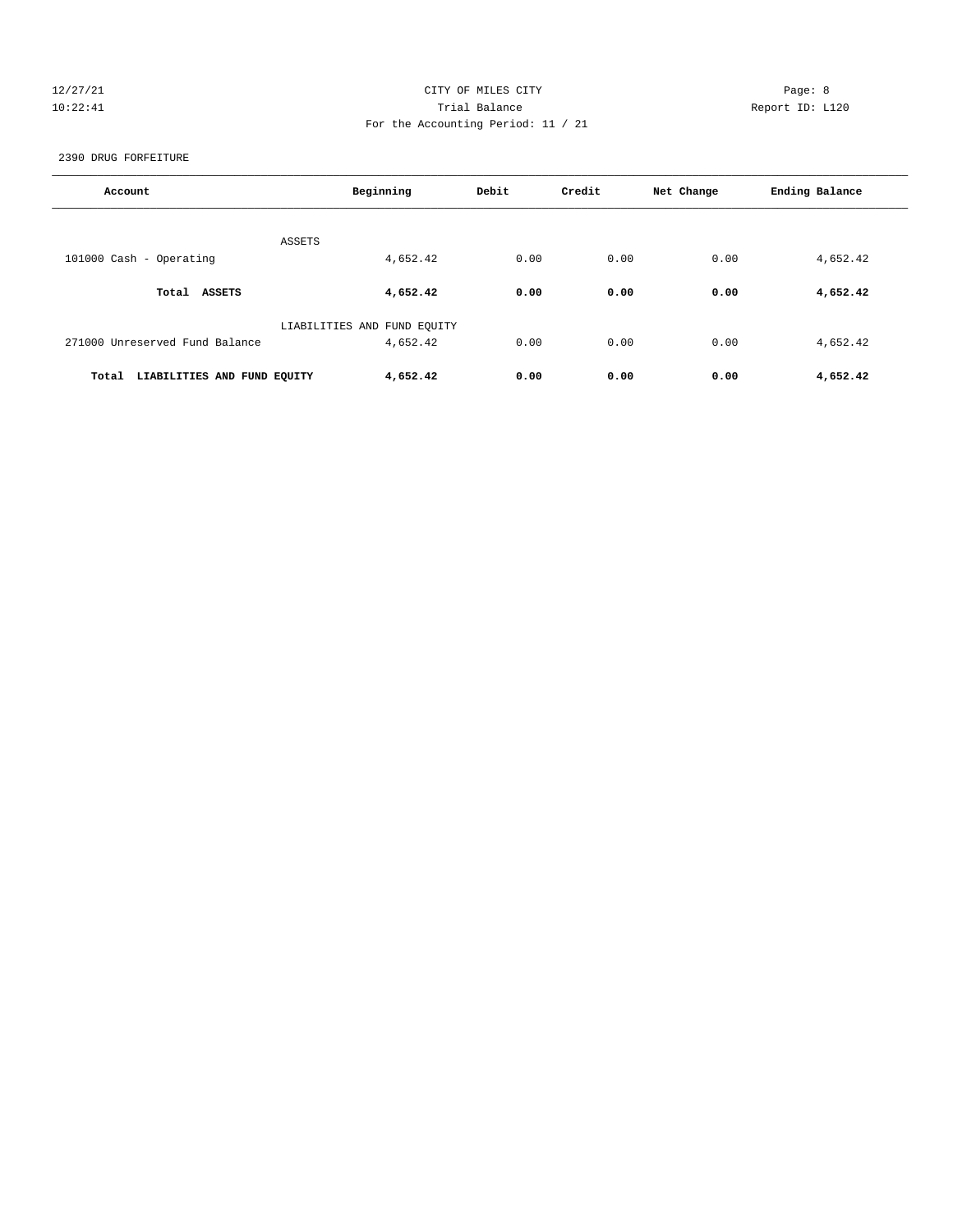## 12/27/21 Page: 9 10:22:41 Trial Balance Report ID: L120 For the Accounting Period: 11 / 21

2394 BUILDING CODE ENFORCEMENT

| Account                              |        | Beginning                   | Debit      | Credit        | Net Change       | Ending Balance |
|--------------------------------------|--------|-----------------------------|------------|---------------|------------------|----------------|
|                                      |        |                             |            |               |                  |                |
|                                      | ASSETS |                             |            |               |                  |                |
| 101000 Cash - Operating              |        | 81,367.06                   | 10,372.27  | 11, 134. 43 ( | 762.16)          | 80,604.90      |
| 172000 Revenues (Credit)             |        | 34,703.54)                  | 0.00       | 10,372.27 (   | $10,372.27$ ) (  | 45,075.81)     |
| Total<br><b>ASSETS</b>               |        | 46,663.52                   | 10,372.27  | 21,506.70 (   | 11, 134. 43)     | 35,529.09      |
|                                      |        | LIABILITIES AND FUND EQUITY |            |               |                  |                |
| 202000 Accounts Payable              |        | 0.00                        | 8,931.56   | 8,931.56      | 0.00             | 0.00           |
| 242000 Expenditures (Debit)          |        | 46,667.16)                  | 11, 134.43 | 0.00(         | $11, 134, 43)$ ( | 57,801.59)     |
| 271000 Unreserved Fund Balance       |        | 93,330.68                   | 0.00       | 0.00          | 0.00             | 93,330.68      |
| LIABILITIES AND FUND EOUITY<br>Total |        | 46,663.52                   | 20,065.99  | $8,931.56$ (  | 11, 134. 43)     | 35,529.09      |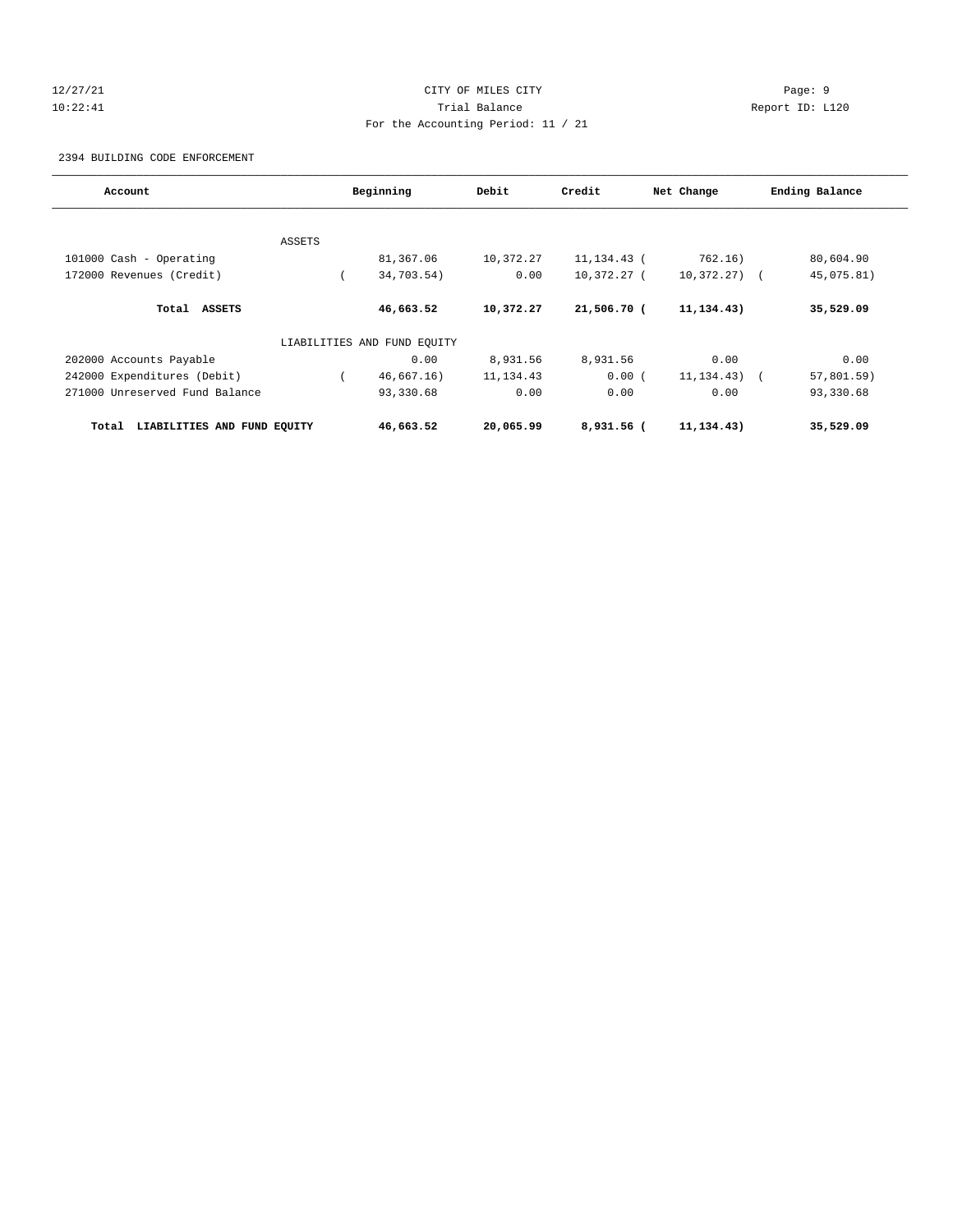## 12/27/21 CITY OF MILES CITY Page: 10 10:22:41 Trial Balance Report ID: L120 For the Accounting Period: 11 / 21

2400 LTG M D#165-(Gen City)

| Account                                    | Beginning                   | Debit     | Credit       | Net Change    | Ending Balance |
|--------------------------------------------|-----------------------------|-----------|--------------|---------------|----------------|
|                                            |                             |           |              |               |                |
| <b>ASSETS</b>                              |                             |           |              |               |                |
| 101000 Cash - Operating                    | 56,887.16                   | 73,847.23 | 12,735.78    | 61, 111.45    | 117,998.61     |
| 118140 Special Assessments Receivables-201 | 39.03                       | 0.00      | 0.00         | 0.00          | 39.03          |
| 118150 Special Assessments Receivables-201 | 40.74                       | 0.00      | 0.00         | 0.00          | 40.74          |
| 118160 Special Assessments Receivables-201 | 63.05                       | 0.00      | 0.00         | 0.00          | 63.05          |
| 118170 Special Assessments Receivables-201 | 353.99                      | 0.00      | 0.00         | 0.00          | 353.99         |
| 118180 Special Assessments Received-2018   | 654.36                      | 0.00      | 0.00         | 0.00          | 654.36         |
| 118190 Special Assessments Receivables-201 | 744.87                      | 0.00      | $21.24$ (    | 21.24)        | 723.63         |
| 118200 Special Assmts Receivable 2000      | 1,100.26                    | 0.00      | $122.32$ (   | 122.32)       | 977.94         |
| 118210 Special Assmts Receivable 2021      | 143,402.24                  | 0.00      | 73,667.71 (  | 73,667.71)    | 69,734.53      |
| 172000 Revenues (Credit)<br>$\left($       | 15, 816.11)                 | 0.00      | 73,847.23 (  | 73,847.23) (  | 89,663.34)     |
| Total ASSETS                               | 187,469.59                  | 73,847.23 | 160,394.28 ( | 86,547.05)    | 100,922.54     |
|                                            | LIABILITIES AND FUND EOUITY |           |              |               |                |
| 202000 Accounts Payable                    | 0.00                        | 12,735.78 | 12,735.78    | 0.00          | 0.00           |
| 223000 Deferred Revenue/Uncollected Taxes  | 146,398.54                  | 73,811.27 | 0.00(        | 73,811.27)    | 72,587.27      |
| 242000 Expenditures (Debit)                | 52,401.88)<br>$\left($      | 12,735.78 | 0.00(        | $12,735.78$ ( | 65, 137.66)    |
| 271000 Unreserved Fund Balance             | 93, 472.93                  | 0.00      | 0.00         | 0.00          | 93, 472.93     |
| Total LIABILITIES AND FUND EOUITY          | 187,469.59                  | 99,282.83 | 12,735.78 (  | 86,547.05)    | 100,922.54     |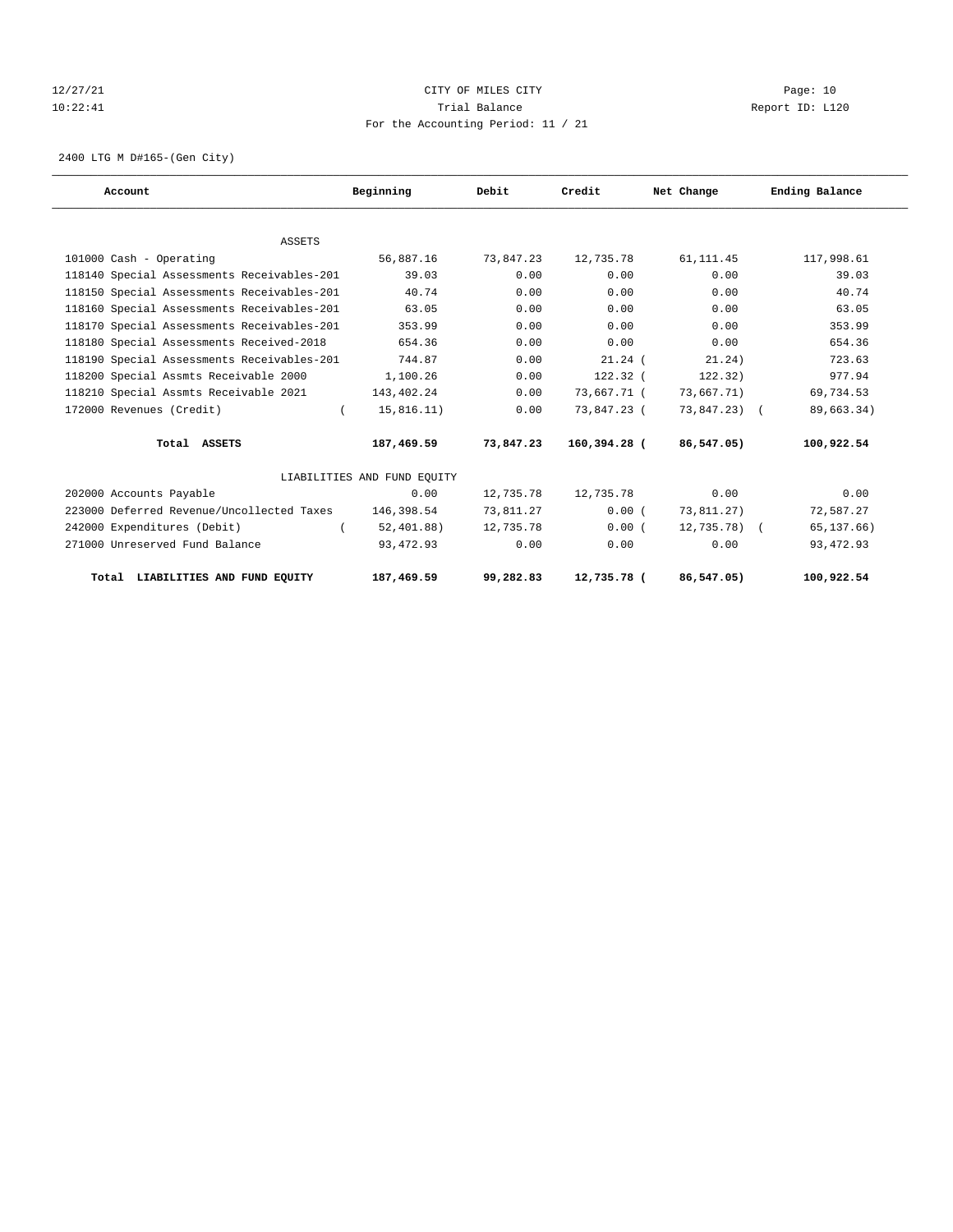## 12/27/21 CITY OF MILES CITY Page: 11 10:22:41 Trial Balance Report ID: L120 For the Accounting Period: 11 / 21

2420 LTG M D#167-(MilesAddn Etc)

| Account                                    | Beginning                   | Debit     | Credit      | Net Change   | Ending Balance |
|--------------------------------------------|-----------------------------|-----------|-------------|--------------|----------------|
|                                            |                             |           |             |              |                |
| <b>ASSETS</b>                              |                             |           |             |              |                |
| 101000 Cash - Operating                    | 11,655.90                   | 8,977.06  | 1,605.06    | 7,372.00     | 19,027.90      |
| 118170 Special Assessments Receivables-201 | 0.04                        | 0.00      | 0.00        | 0.00         | 0.04           |
| 118190 Special Assessments Receivables-201 | 78.76                       | 0.00      | 0.00        | 0.00         | 78.76          |
| 118200 Special Assmts Receivable 2000      | 26.08                       | 0.00      | $26.08$ (   | 26.08)       | 0.00           |
| 118210 Special Assmts Receivable 2021      | 16,253.48                   | 0.00      | 8,944.08 (  | 8,944.08)    | 7,309.40       |
| 172000 Revenues (Credit)                   | 1,765.88)                   | 0.00      | 8,977.06 (  | $8.977.06$ ( | 10,742.94)     |
| Total ASSETS                               | 26,248.38                   | 8,977.06  | 19,552.28 ( | 10, 575, 22) | 15,673.16      |
|                                            | LIABILITIES AND FUND EQUITY |           |             |              |                |
| 202000 Accounts Payable                    | 0.00                        | 1,605.06  | 1,605.06    | 0.00         | 0.00           |
| 223000 Deferred Revenue/Uncollected Taxes  | 16,358.36                   | 8,970.16  | 0.00(       | 8,970.16)    | 7,388.20       |
| 242000 Expenditures (Debit)                | 7,552.61)                   | 1,605.06  | 0.00(       | $1.605.06$ ( | 9, 157.67)     |
| 271000 Unreserved Fund Balance             | 17,442.63                   | 0.00      | 0.00        | 0.00         | 17,442.63      |
| LIABILITIES AND FUND EQUITY<br>Total       | 26,248.38                   | 12,180.28 | 1,605.06 (  | 10,575.22)   | 15,673.16      |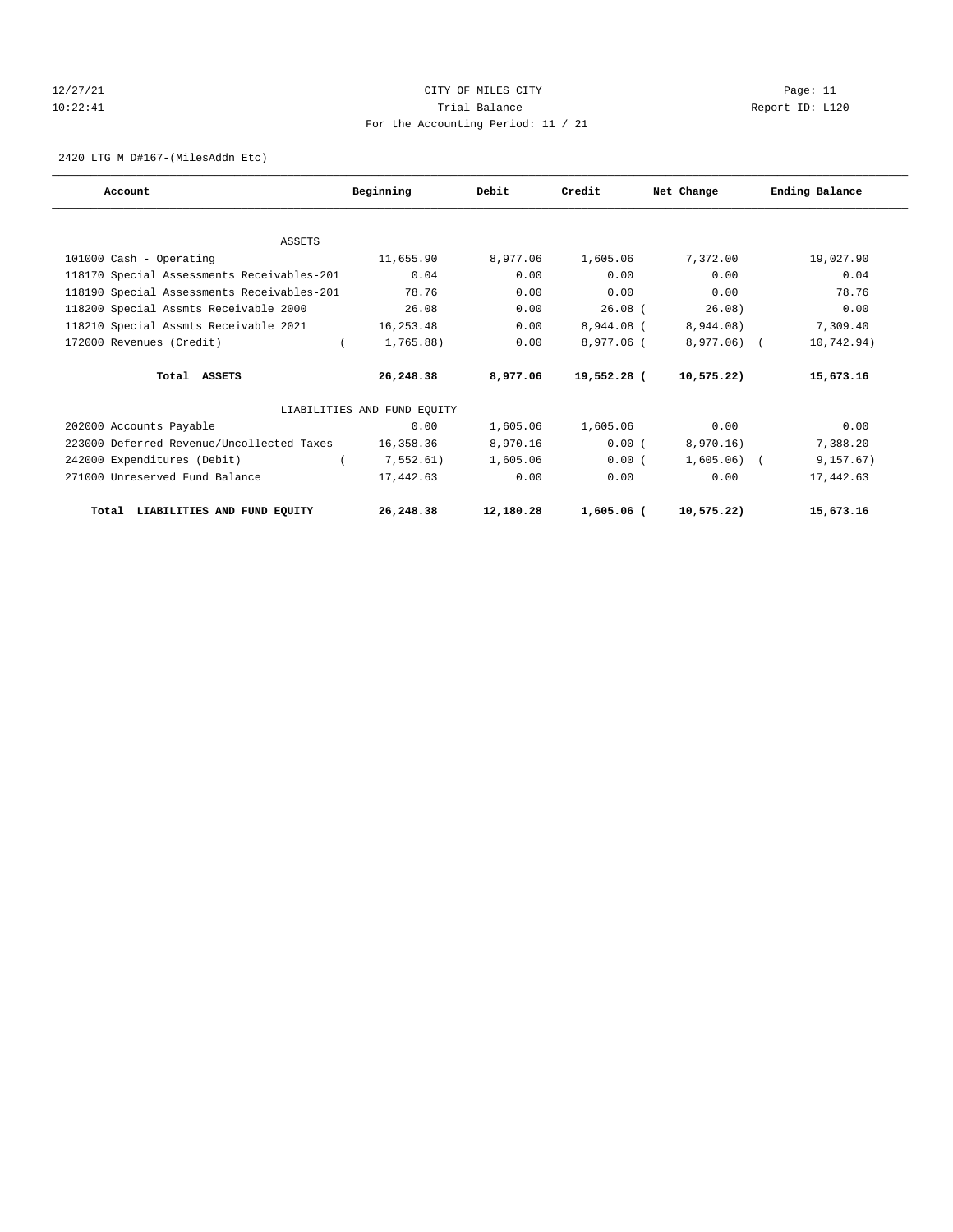## 12/27/21 CITY OF MILES CITY Page: 12 10:22:41 Trial Balance Report ID: L120 For the Accounting Period: 11 / 21

2430 LTG M D#171-(Balsam Est)

| Account                                   | Beginning                   | Debit    | Credit       | Net Change | Ending Balance |
|-------------------------------------------|-----------------------------|----------|--------------|------------|----------------|
|                                           |                             |          |              |            |                |
| <b>ASSETS</b>                             |                             |          |              |            |                |
| 101000 Cash - Operating                   | 399.70                      | 4,600.60 | 453.39       | 4,147.21   | 4,546.91       |
| 118210 Special Assmts Receivable 2021     | 8,485.39                    | 0.00     | 4,600.44 (   | 4,600.44)  | 3,884.95       |
| 172000 Revenues (Credit)                  | 501.01)                     | 0.00     | $4,600.60$ ( | 4,600.60)  | 5, 101.61)     |
| Total ASSETS                              | 8,384.08                    | 4,600.60 | $9,654.43$ ( | 5,053.83)  | 3,330.25       |
|                                           | LIABILITIES AND FUND EQUITY |          |              |            |                |
| 202000 Accounts Payable                   | 0.00                        | 453.39   | 453.39       | 0.00       | 0.00           |
| 223000 Deferred Revenue/Uncollected Taxes | 8,485.39                    | 4,600.44 | 0.00(        | 4,600.44)  | 3,884.95       |
| 242000 Expenditures (Debit)               | 1,741.10)                   | 453.39   | 0.00(        | 453.39) (  | 2, 194.49)     |
| 271000 Unreserved Fund Balance            | 1,639.79                    | 0.00     | 0.00         | 0.00       | 1,639.79       |
| LIABILITIES AND FUND EQUITY<br>Total      | 8,384.08                    | 5,507.22 | 453.39 (     | 5,053.83)  | 3,330.25       |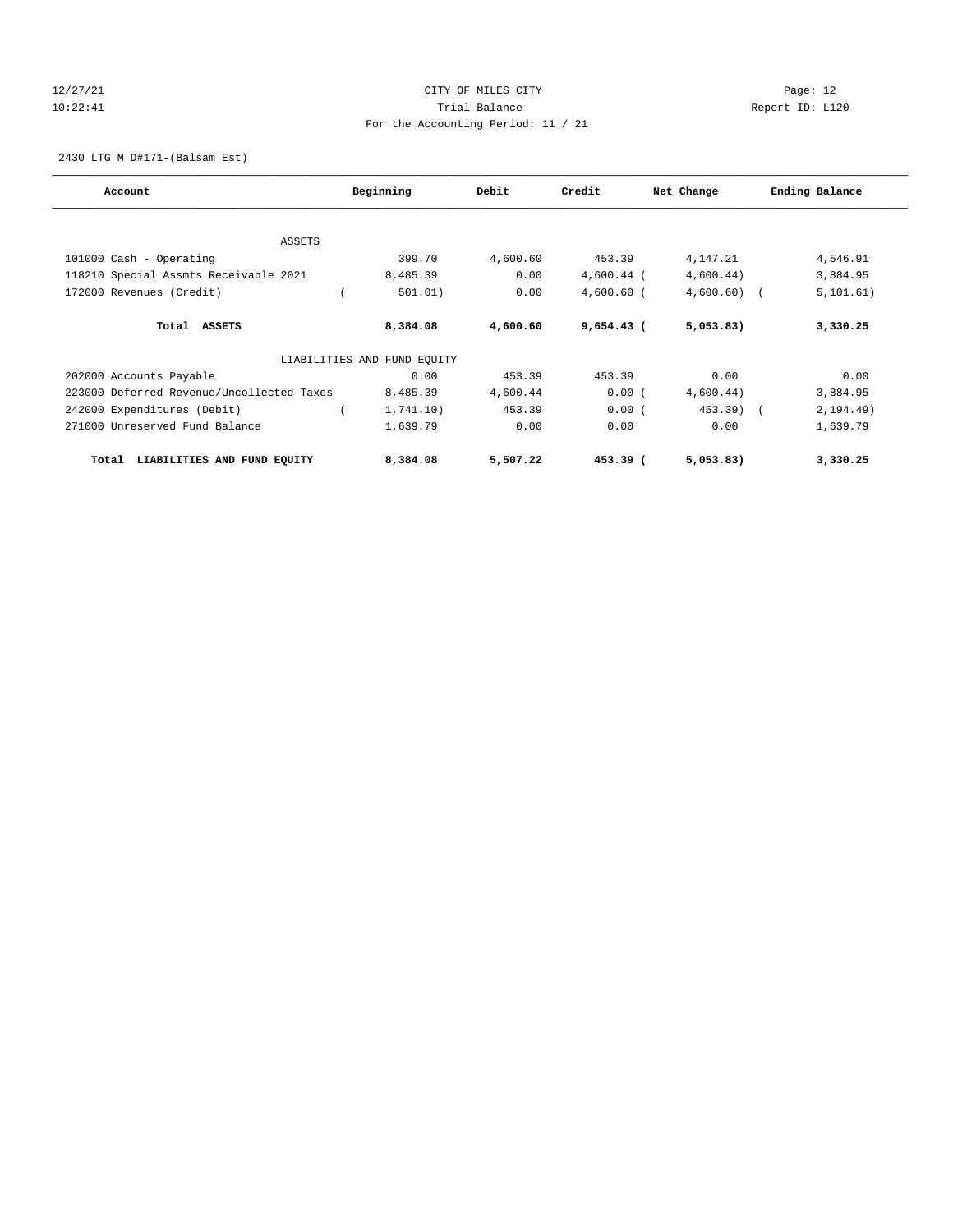## 12/27/21 CITY OF MILES CITY Page: 13 10:22:41 Trial Balance Report ID: L120 For the Accounting Period: 11 / 21

2440 LTG M D#172-(Main Str)

| Account                                   | Beginning                   | Debit     | Credit        | Net Change    | Ending Balance |
|-------------------------------------------|-----------------------------|-----------|---------------|---------------|----------------|
|                                           |                             |           |               |               |                |
| <b>ASSETS</b>                             |                             |           |               |               |                |
| 101000 Cash - Operating                   | 3,517.30                    | 14,745.67 | 1,795.11      | 12,950.56     | 16,467.86      |
| 118210 Special Assmts Receivable 2021     | 27,570.08                   | 0.00      | 14,744.26 (   | 14,744.26)    | 12,825.82      |
| 172000 Revenues (Credit)                  | 5, 279.12)                  | 0.00      | 14,745.67 (   | $14,745.67$ ( | 20,024.79)     |
| Total ASSETS                              | 25,808.26                   | 14,745.67 | $31,285.04$ ( | 16, 539.37)   | 9,268.89       |
|                                           | LIABILITIES AND FUND EQUITY |           |               |               |                |
| 202000 Accounts Payable                   | 0.00                        | 1,795.11  | 1,795.11      | 0.00          | 0.00           |
| 223000 Deferred Revenue/Uncollected Taxes | 27,570.08                   | 14,744.26 | 0.00(         | 14,744.26)    | 12,825.82      |
| 242000 Expenditures (Debit)               | 14,010.33)                  | 1,795.11  | 0.00(         | $1,795.11)$ ( | 15,805.44)     |
| 271000 Unreserved Fund Balance            | 12,248.51                   | 0.00      | 0.00          | 0.00          | 12,248.51      |
| LIABILITIES AND FUND EQUITY<br>Total      | 25,808.26                   | 18,334.48 | 1,795.11 (    | 16,539.37)    | 9,268.89       |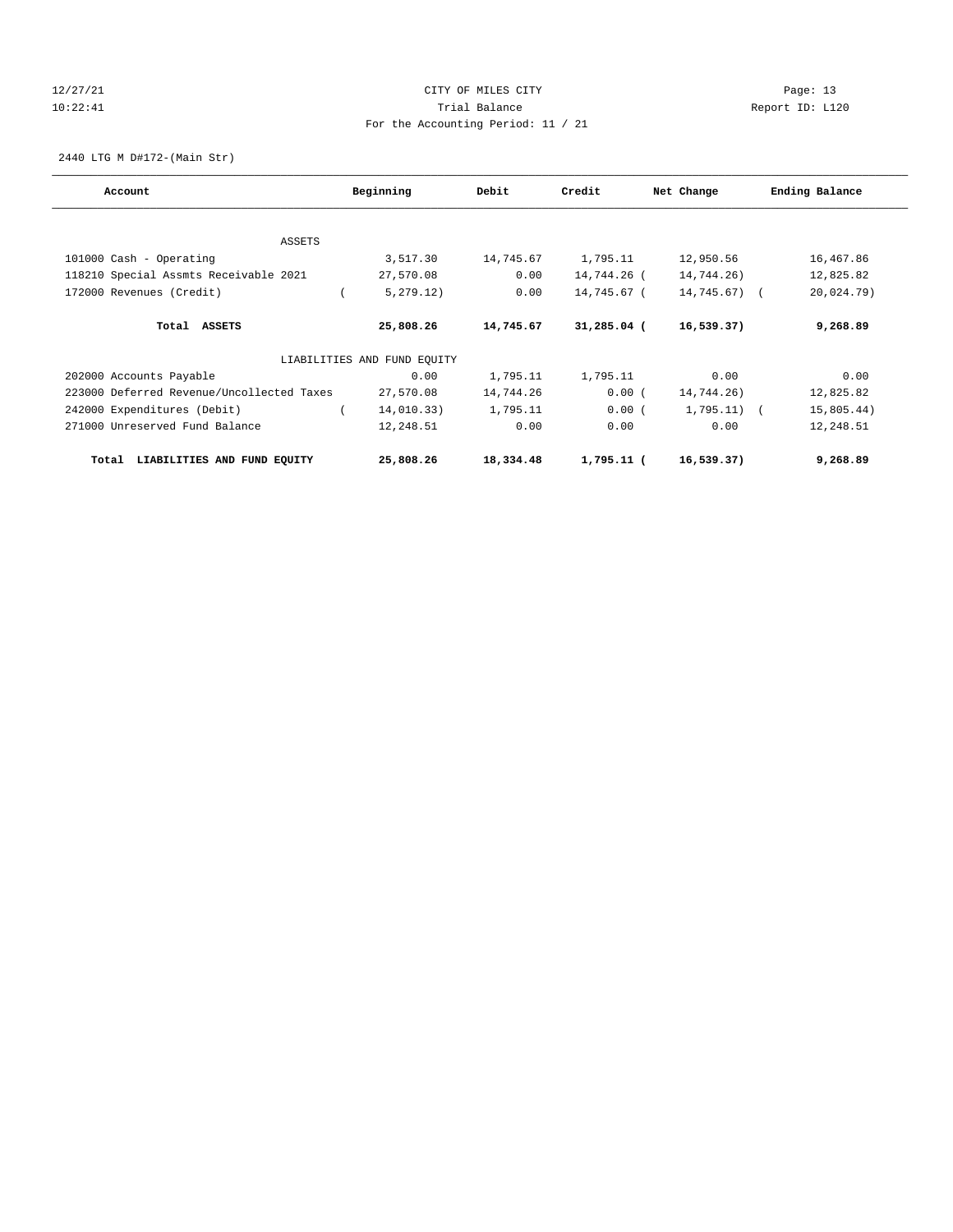## 12/27/21 CITY OF MILES CITY Page: 14 10:22:41 Trial Balance Report ID: L120 For the Accounting Period: 11 / 21

2450 LTG M D#195-(SG-Trico)

| Account                                   | Beginning                   | Debit    | Credit       | Net Change   | Ending Balance |      |
|-------------------------------------------|-----------------------------|----------|--------------|--------------|----------------|------|
|                                           |                             |          |              |              |                |      |
| <b>ASSETS</b>                             |                             |          |              |              |                |      |
| 101000 Cash - Operating                   | 1,736.83)                   | 3,872.46 | 525.00       | 3,347.46     | 1,610.63       |      |
| 118210 Special Assmts Receivable 2021     | 6,896.94                    | 0.00     | 3,872.46 (   | 3,872.46)    | 3,024.48       |      |
| 172000 Revenues (Credit)                  | 276.55)                     | 0.00     | 3,872.46 (   | $3,872.46$ ( | 4, 149.01)     |      |
| Total ASSETS                              | 4,883.56                    | 3,872.46 | $8,269.92$ ( | 4,397.46)    | 486.10         |      |
|                                           | LIABILITIES AND FUND EQUITY |          |              |              |                |      |
| 202000 Accounts Payable                   | 0.00                        | 525.00   | 525.00       | 0.00         |                | 0.00 |
| 223000 Deferred Revenue/Uncollected Taxes | 6,896.94                    | 3,872.46 | 0.00(        | 3,872.46)    | 3,024.48       |      |
| 242000 Expenditures (Debit)               | 3,178.86)                   | 525.00   | 0.00(        | $525.00$ (   | 3,703.86)      |      |
| 271000 Unreserved Fund Balance            | 1,165.48                    | 0.00     | 0.00         | 0.00         | 1,165.48       |      |
| LIABILITIES AND FUND EQUITY<br>Total      | 4,883.56                    | 4,922.46 | $525.00$ (   | 4,397.46)    | 486.10         |      |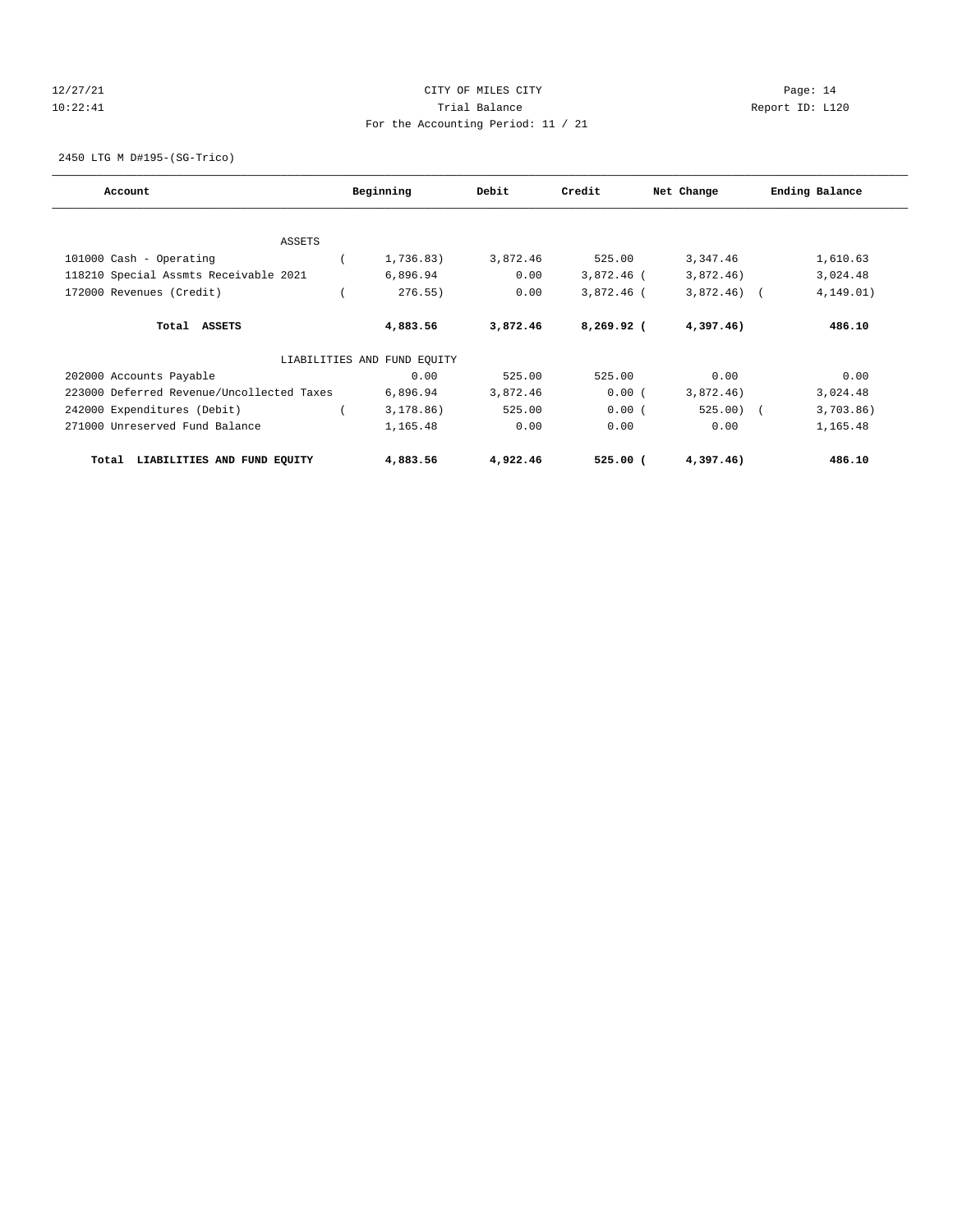## 12/27/21 CITY OF MILES CITY Page: 15 10:22:41 Trial Balance Report ID: L120 For the Accounting Period: 11 / 21

2470 LTG M D#202-(SG-MDU&NV)

| Account                                   | Beginning                   | Debit    | Credit       | Net Change   | Ending Balance |
|-------------------------------------------|-----------------------------|----------|--------------|--------------|----------------|
|                                           |                             |          |              |              |                |
| <b>ASSETS</b>                             |                             |          |              |              |                |
| 101000 Cash - Operating                   | 2,467.60                    | 2,664.99 | 440.04       | 2,224.95     | 4,692.55       |
| 118210 Special Assmts Receivable 2021     | 5,060.80                    | 0.00     | $2,664.00$ ( | 2,664.00)    | 2,396.80       |
| 172000 Revenues (Credit)                  | 636.78)                     | 0.00     | $2,664.99$ ( | $2,664.99$ ( | 3,301.77)      |
| Total ASSETS                              | 6,891.62                    | 2,664.99 | $5,769.03$ ( | 3,104.04)    | 3,787.58       |
|                                           | LIABILITIES AND FUND EQUITY |          |              |              |                |
| 202000 Accounts Payable                   | 0.00                        | 440.04   | 440.04       | 0.00         | 0.00           |
| 223000 Deferred Revenue/Uncollected Taxes | 5,060.80                    | 2,664.00 | 0.00(        | 2,664.00)    | 2,396.80       |
| 242000 Expenditures (Debit)               | 2,850.12)                   | 440.04   | 0.00(        | $440.04)$ (  | 3,290.16)      |
| 271000 Unreserved Fund Balance            | 4,680.94                    | 0.00     | 0.00         | 0.00         | 4,680.94       |
| LIABILITIES AND FUND EQUITY<br>Total      | 6,891.62                    | 3,544.08 | 440.04 (     | 3,104.04)    | 3,787.58       |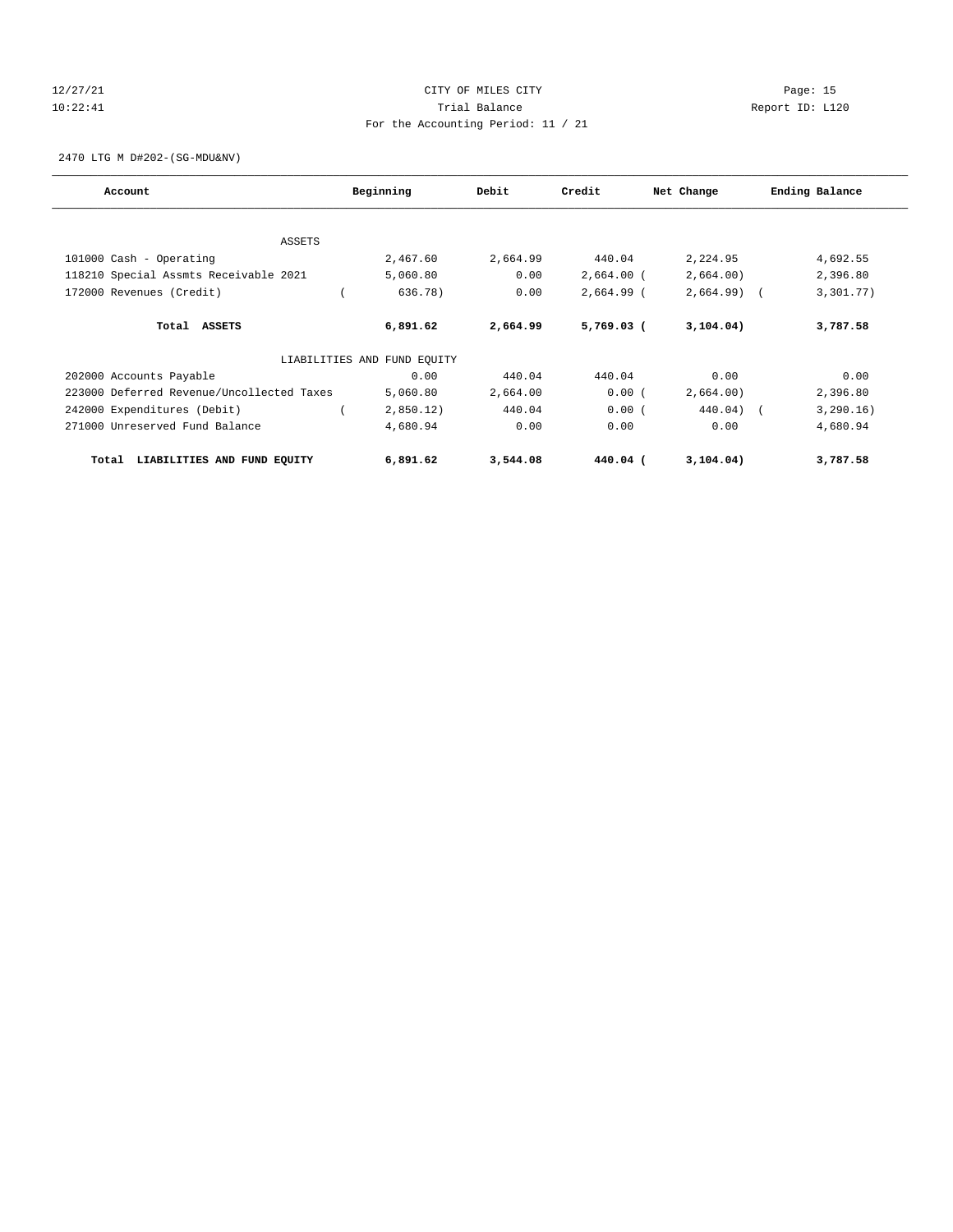## 12/27/21 CITY OF MILES CITY Page: 16 10:22:41 Trial Balance Report ID: L120 For the Accounting Period: 11 / 21

#### 2480 LTG M M#173-(Milestown Estates)

| Account                                   |  | Beginning                   | Debit    | Credit       | Net Change   | Ending Balance |  |
|-------------------------------------------|--|-----------------------------|----------|--------------|--------------|----------------|--|
|                                           |  |                             |          |              |              |                |  |
| <b>ASSETS</b>                             |  |                             |          |              |              |                |  |
| 101000 Cash - Operating                   |  | 470.22                      | 2,023.03 | 30.20        | 1,992.83     | 2,463.05       |  |
| 118210 Special Assmts Receivable 2021     |  | 3,032.76                    | 0.00     | $2,022.84$ ( | 2,022.84)    | 1,009.92       |  |
| 172000 Revenues (Credit)                  |  | 441.18)                     | 0.00     | $2,023.03$ ( | $2,023.03$ ( | 2,464.21)      |  |
| Total ASSETS                              |  | 3,061.80                    | 2,023.03 | 4,076.07 (   | 2,053.04)    | 1,008.76       |  |
|                                           |  | LIABILITIES AND FUND EQUITY |          |              |              |                |  |
| 202000 Accounts Payable                   |  | 0.00                        | 30.20    | 30.20        | 0.00         | 0.00           |  |
| 223000 Deferred Revenue/Uncollected Taxes |  | 3,032.76                    | 2,022.84 | 0.00(        | 2,022.84)    | 1,009.92       |  |
| 242000 Expenditures (Debit)               |  | 1,643.86)                   | 30.20    | 0.00(        | $30.20)$ (   | 1,674.06)      |  |
| 271000 Unreserved Fund Balance            |  | 1,672.90                    | 0.00     | 0.00         | 0.00         | 1,672.90       |  |
| LIABILITIES AND FUND EQUITY<br>Total      |  | 3,061.80                    | 2,083.24 | $30.20$ (    | 2,053.04)    | 1,008.76       |  |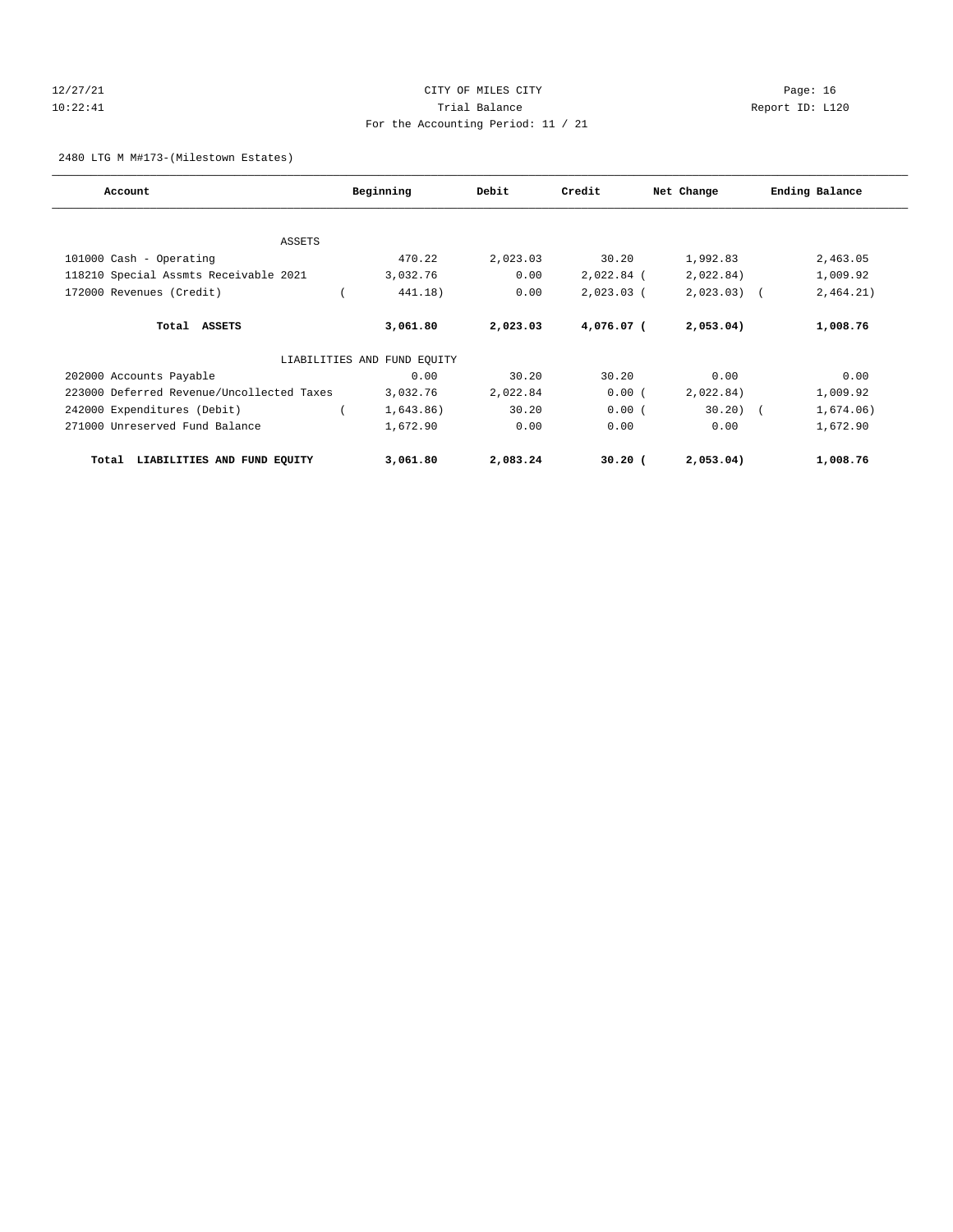## 12/27/21 CITY OF MILES CITY Page: 17 10:22:41 Trial Balance Report ID: L120 For the Accounting Period: 11 / 21

2510 STR MAINT DIST #204

| Account                                    | Beginning                   | Debit      | Credit                    | Net Change     | Ending Balance  |
|--------------------------------------------|-----------------------------|------------|---------------------------|----------------|-----------------|
|                                            |                             |            |                           |                |                 |
| <b>ASSETS</b>                              |                             |            |                           |                |                 |
| 101000 Cash - Operating                    | 335,773.89                  | 872,402.99 | 54,063.11                 | 818,339.88     | 1, 154, 113. 77 |
| 118130 Special Assessments Receivable 2013 | 32.59                       | 0.00       | 0.00                      | 0.00           | 32.59           |
| 118140 Special Assessments Receivables-201 | 31.99                       | 0.00       | 0.00                      | 0.00           | 31.99           |
| 118150 Special Assessments Receivables-201 | 34.52                       | 0.00       | 0.00                      | 0.00           | 34.52           |
| 118160 Special Assessments Receivables-201 | 38.92                       | 0.00       | 0.00                      | 0.00           | 38.92           |
| 118170 Special Assessments Receivables-201 | 477.07                      | 0.00       | 0.00                      | 0.00           | 477.07          |
| 118180 Special Assessments Received-2018   | 1,725.06                    | 0.00       | 0.00                      | 0.00           | 1,725.06        |
| 118190 Special Assessments Receivables-201 | 4,294.67                    | 0.00       | 198.43 (                  | 198.43)        | 4,096.24        |
| 118200 Special Assmts Receivable 2000      | 5,852.68                    | 0.00       | 543.17 (                  | 543.17         | 5,309.51        |
| 118210 Special Assmts Receivable 2021      | 1,735,028.99                | 0.00       | 871,455.10 (              | 871,455.10)    | 863,573.89      |
| 172000 Revenues (Credit)                   | 164,308.86)<br>$\left($     | 0.00       | 872,402.99 (              | 872,402.99) (  | 1,036,711.85)   |
| Total ASSETS                               | 1,918,981.52                |            | 872,402.99 1,798,662.80 ( | 926,259.81)    | 992,721.71      |
|                                            | LIABILITIES AND FUND EOUITY |            |                           |                |                 |
| 202000 Accounts Payable                    | 0.00                        | 15,632.24  | 15,632.24                 | 0.00           | 0.00            |
| 223000 Deferred Revenue/Uncollected Taxes  | 1,747,516.50                | 872,196.70 | 0.00(                     | 872,196.70)    | 875, 319.80     |
| 242000 Expenditures (Debit)                | 317, 118.95)<br>$\sqrt{2}$  | 63,702.41  | 9,639.30(                 | $54,063.11)$ ( | 371,182.06)     |
| 271000 Unreserved Fund Balance             | 488,583.97                  | 0.00       | 0.00                      | 0.00           | 488,583.97      |
| Total LIABILITIES AND FUND EQUITY          | 1,918,981.52                | 951,531.35 | 25,271.54 (               | 926, 259.81)   | 992,721.71      |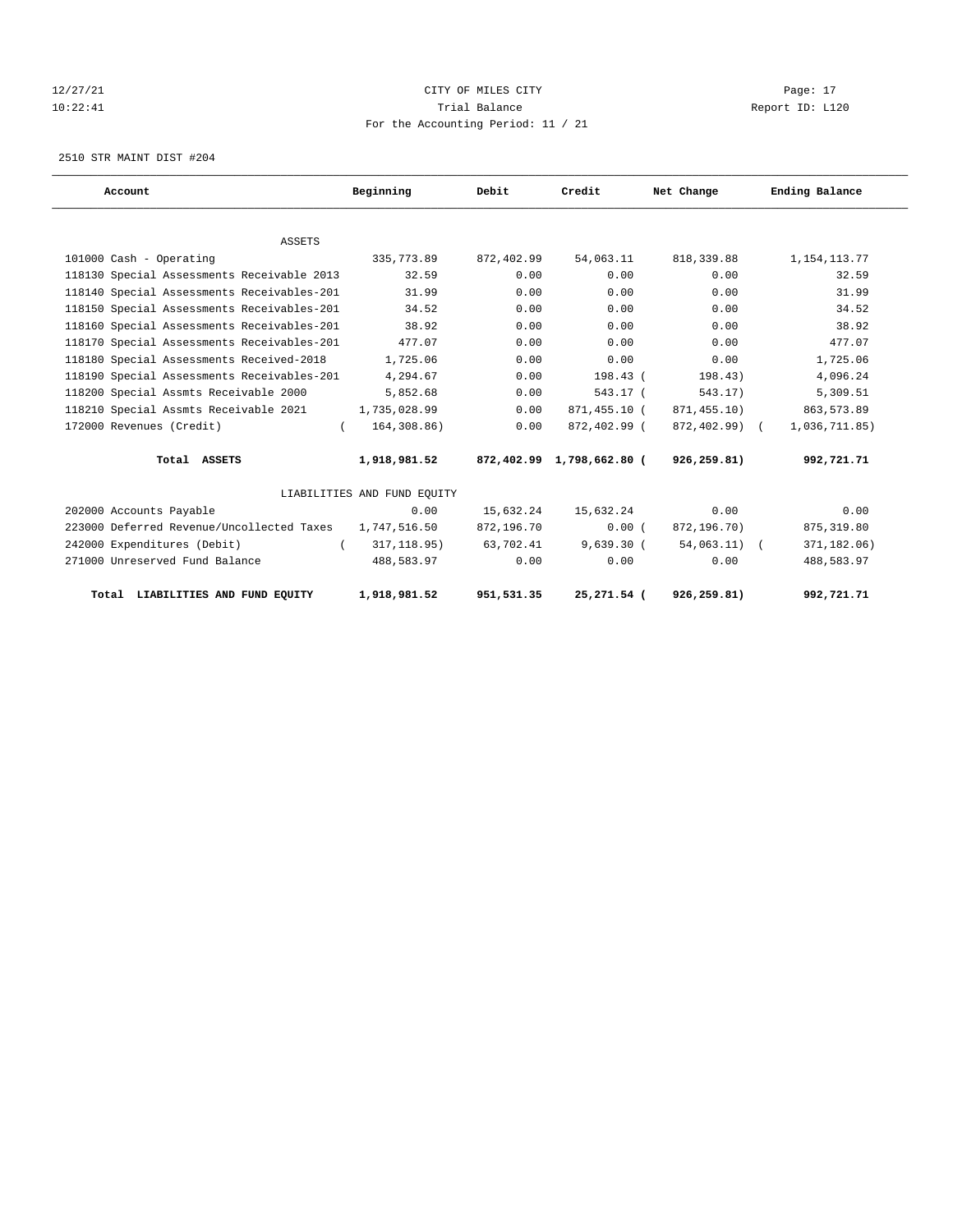## 12/27/21 CITY OF MILES CITY Page: 18 10:22:41 Trial Balance Report ID: L120 For the Accounting Period: 11 / 21

2520 STR MAINT DIST #205

| Account                                    | Beginning                   | Debit        | Credit       | Net Change     | Ending Balance |
|--------------------------------------------|-----------------------------|--------------|--------------|----------------|----------------|
|                                            |                             |              |              |                |                |
| <b>ASSETS</b>                              |                             |              |              |                |                |
| 101000 Cash - Operating                    | 214, 149.88                 | 131,309.48   | 16,005.12    | 115,304.36     | 329, 454.24    |
| 118140 Special Assessments Receivables-201 | 214.50                      | 0.00         | 0.00         | 0.00           | 214.50         |
| 118150 Special Assessments Receivables-201 | 210.08                      | 0.00         | 0.00         | 0.00           | 210.08         |
| 118160 Special Assessments Receivables-201 | 317.14                      | 0.00         | 0.00         | 0.00           | 317.14         |
| 118170 Special Assessments Receivables-201 | 860.24                      | 0.00         | 0.00         | 0.00           | 860.24         |
| 118180 Special Assessments Received-2018   | 2,296.27                    | 0.00         | 0.00         | 0.00           | 2,296.27       |
| 118190 Special Assessments Receivables-201 | 927.67                      | 0.00         | 0.00         | 0.00           | 927.67         |
| 118200 Special Assmts Receivable 2000      | 2,507.62                    | 0.00         | 427.02 (     | 427.02         | 2,080.60       |
| 118210 Special Assmts Receivable 2021      | 247,605.22                  | 0.00         | 130,760.24 ( | 130,760.24)    | 116,844.98     |
| 172000 Revenues (Credit)                   | 25,787.08)                  | 0.00         | 131,309.48 ( | 131,309.48) (  | 157,096.56)    |
| Total ASSETS                               | 443,301.54                  | 131,309.48   | 278,501.86 ( | 147, 192. 38)  | 296,109.16     |
|                                            | LIABILITIES AND FUND EOUITY |              |              |                |                |
| 202000 Accounts Payable                    | 0.00                        | 4,670.79     | 4,670.79     | 0.00           | 0.00           |
| 223000 Deferred Revenue/Uncollected Taxes  | 254,938.58                  | 131, 187. 26 | 0.00(        | 131, 187. 26)  | 123,751.32     |
| 242000 Expenditures (Debit)<br>$\left($    | 74,410.01)                  | 16,005.12    | 0.00(        | $16,005.12)$ ( | 90, 415.13)    |
| 271000 Unreserved Fund Balance             | 262,772.97                  | 0.00         | 0.00         | 0.00           | 262,772.97     |
| Total LIABILITIES AND FUND EOUITY          | 443,301.54                  | 151,863.17   | 4,670.79 (   | 147, 192, 38)  | 296,109.16     |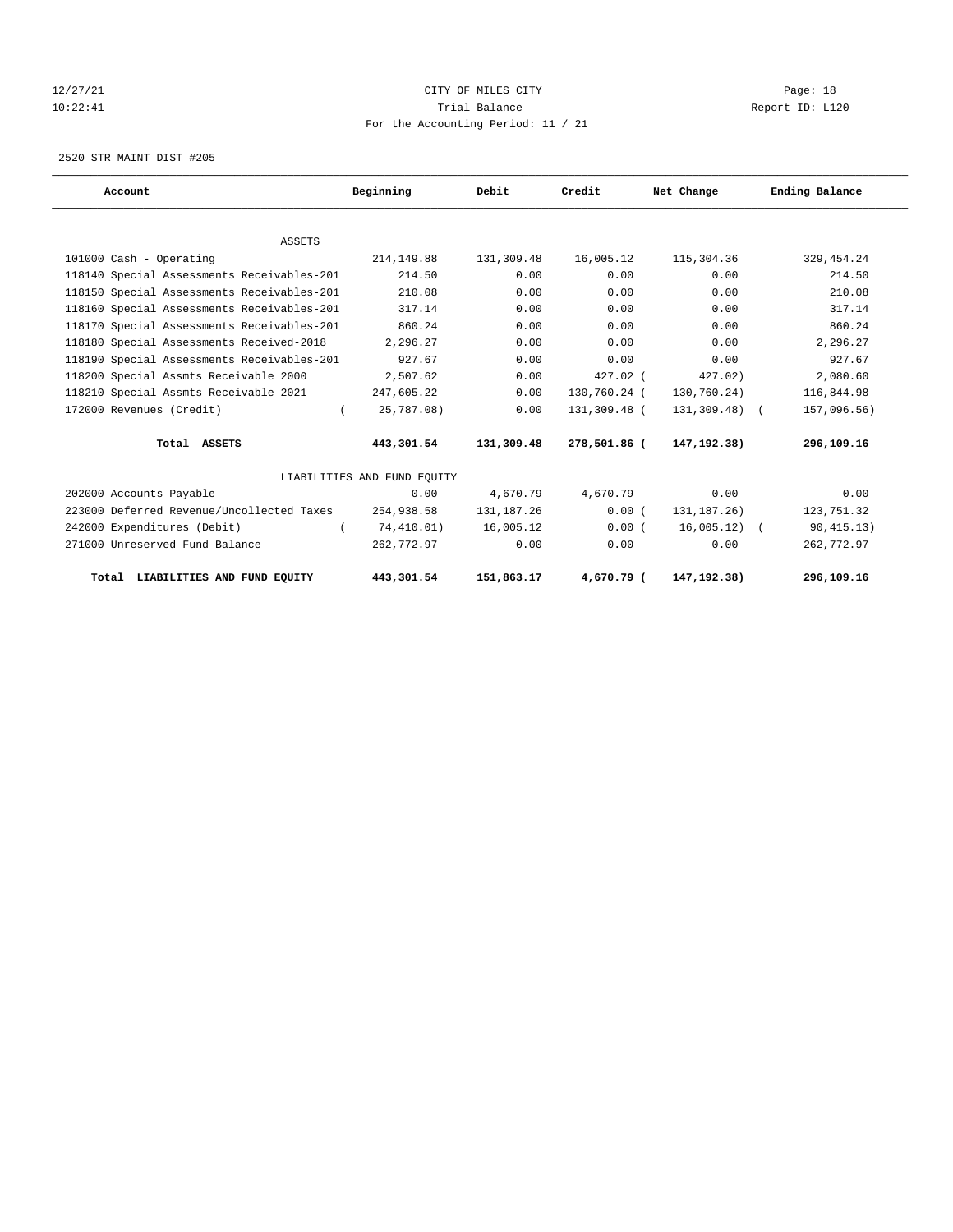## 12/27/21 CITY OF MILES CITY Page: 19 10:22:41 Trial Balance Report ID: L120 For the Accounting Period: 11 / 21

#### 2540 STR MAINT DIST#207-(MILESTOWN ESTATES)

| Account                                   |  | Beginning                   |          | Credit       | Net Change   | Ending Balance |            |
|-------------------------------------------|--|-----------------------------|----------|--------------|--------------|----------------|------------|
|                                           |  |                             |          |              |              |                |            |
| <b>ASSETS</b>                             |  |                             |          |              |              |                |            |
| 101000 Cash - Operating                   |  | 3,269.99                    | 3,436.01 | 456.28       | 2,979.73     |                | 6,249.72   |
| 118210 Special Assmts Receivable 2021     |  | 5,003.67                    | 0.00     | $3,434.70$ ( | 3,434.70)    |                | 1,568.97   |
| 172000 Revenues (Credit)                  |  | 638.52)                     | 0.00     | $3,436.01$ ( | $3,436.01$ ( |                | 4,074.53)  |
| Total ASSETS                              |  | 7,635.14                    | 3,436.01 | 7,326.99 (   | 3,890.98)    |                | 3,744.16   |
|                                           |  | LIABILITIES AND FUND EQUITY |          |              |              |                |            |
| 202000 Accounts Payable                   |  | 0.00                        | 0.09     | 0.09         | 0.00         |                | 0.00       |
| 223000 Deferred Revenue/Uncollected Taxes |  | 5,003.67                    | 3,434.70 | 0.00(        | 3,434.70)    |                | 1,568.97   |
| 242000 Expenditures (Debit)               |  | 1,841.22)                   | 456.28   | 0.00(        | $456.28$ (   |                | 2, 297.50) |
| 271000 Unreserved Fund Balance            |  | 4,472.69                    | 0.00     | 0.00         | 0.00         |                | 4,472.69   |
| LIABILITIES AND FUND EQUITY<br>Total      |  | 7,635.14                    | 3,891.07 | $0.09$ (     | 3,890.98)    |                | 3,744.16   |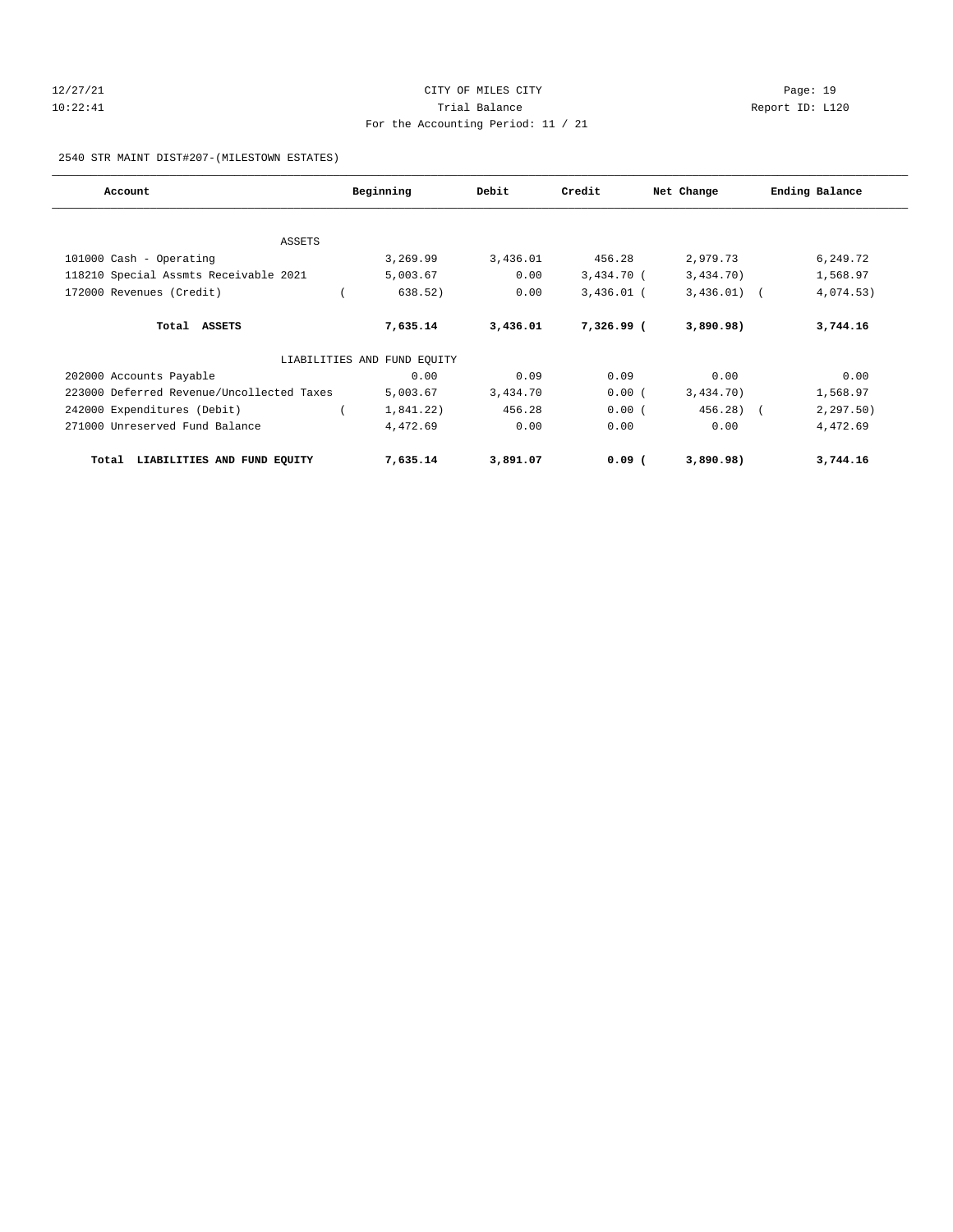## 12/27/21 CITY OF MILES CITY Page: 20 10:22:41 Trial Balance Report ID: L120 For the Accounting Period: 11 / 21

#### 2701 Fire Grants

| Account                              | Beginning                               | Debit | Credit | Net Change | Ending Balance |
|--------------------------------------|-----------------------------------------|-------|--------|------------|----------------|
|                                      | <b>ASSETS</b>                           |       |        |            |                |
| 101000 Cash - Operating              | 6,460.70                                | 0.00  | 0.00   | 0.00       | 6,460.70       |
| <b>ASSETS</b><br>Total               | 6,460.70                                | 0.00  | 0.00   | 0.00       | 6,460.70       |
| 271000 Unreserved Fund Balance       | LIABILITIES AND FUND EQUITY<br>6,460.70 | 0.00  | 0.00   | 0.00       | 6,460.70       |
| LIABILITIES AND FUND EQUITY<br>Total | 6,460.70                                | 0.00  | 0.00   | 0.00       | 6,460.70       |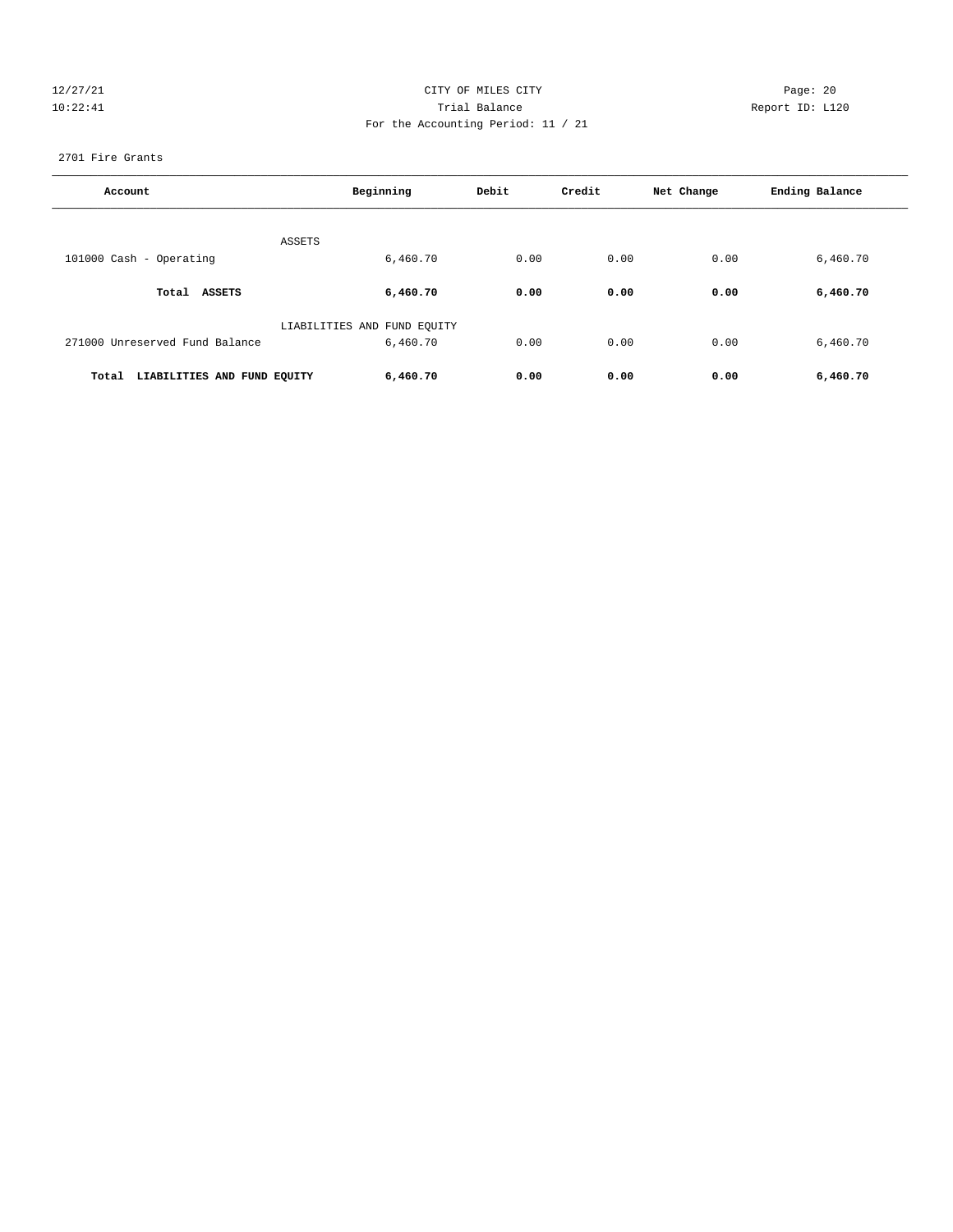## 12/27/21 CITY OF MILES CITY Page: 21 10:22:41 Trial Balance Report ID: L120 For the Accounting Period: 11 / 21

2820 GAS TAX

| Account                              | Beginning |                             | Debit     | Credit      | Net Change   | Ending Balance           |  |
|--------------------------------------|-----------|-----------------------------|-----------|-------------|--------------|--------------------------|--|
|                                      |           |                             |           |             |              |                          |  |
| 101000 Cash - Operating              | ASSETS    | 55, 218.38                  | 14,011.80 | 207.20      | 13,804.60    | 69,022.98                |  |
|                                      |           |                             | 0.00      |             |              |                          |  |
| 172000 Revenues (Credit)             |           | 56,047.18)                  |           | 14,011.80 ( | 14,011.80)   | 70,058.98)<br>$\sqrt{2}$ |  |
| Total ASSETS                         |           | 828,80)                     | 14,011.80 | 14,219.00 ( | $207.20$ ) ( | 1,036.00)                |  |
|                                      |           | LIABILITIES AND FUND EQUITY |           |             |              |                          |  |
| 242000 Expenditures (Debit)          |           | 828.80)                     | 207.20    | 0.00(       | $207.20$ $($ | 1,036.00)                |  |
| LIABILITIES AND FUND EQUITY<br>Total |           | 828,80)                     | 207.20    | $0.00$ (    | 207.20)      | 1,036.00)                |  |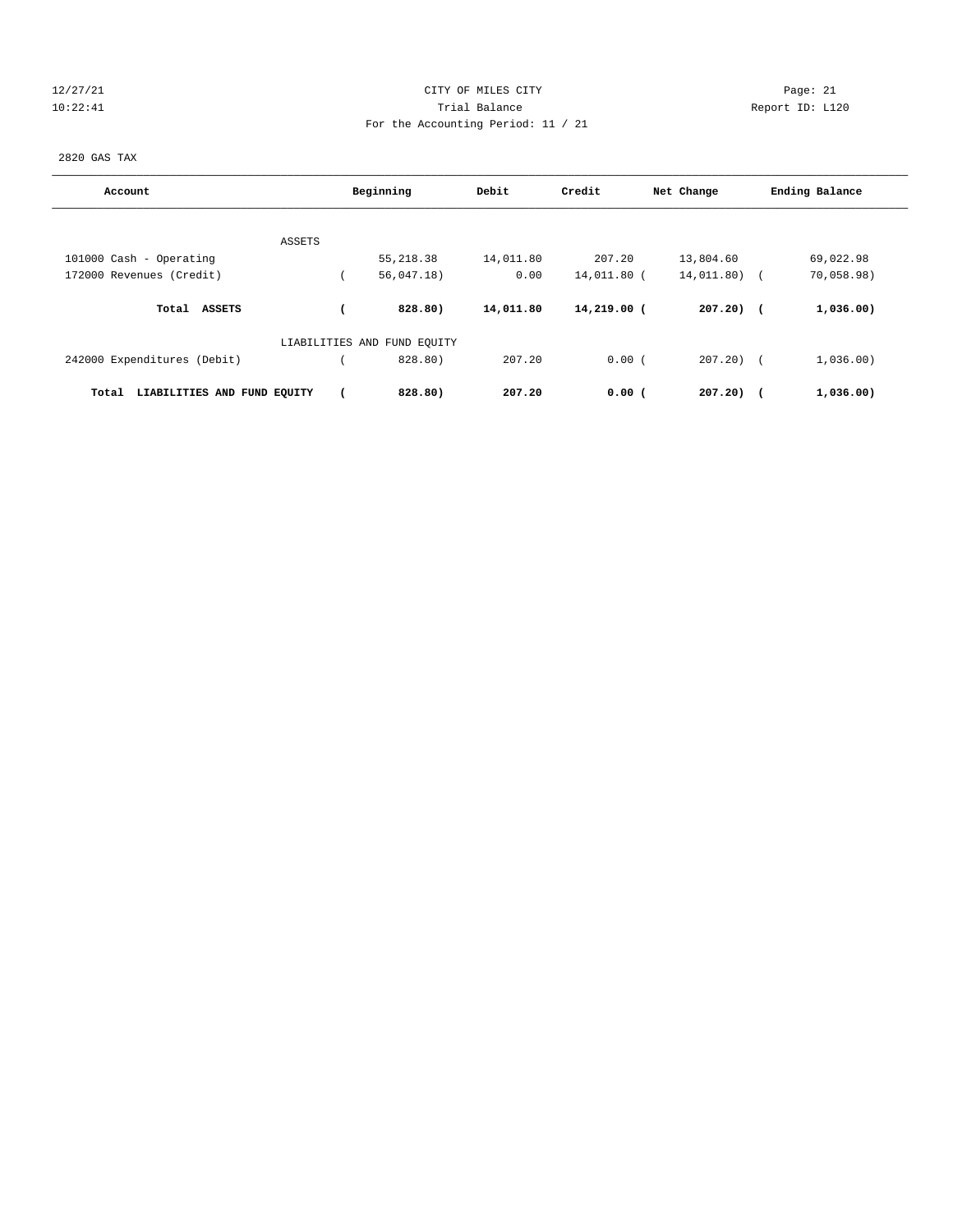## 12/27/21 CITY OF MILES CITY Page: 22 10:22:41 Trial Balance Report ID: L120 For the Accounting Period: 11 / 21

2821 HB473- Fuel Tax

| Account                              | Beginning                   | Debit | Credit | Net Change | Ending Balance |
|--------------------------------------|-----------------------------|-------|--------|------------|----------------|
| ASSETS                               |                             |       |        |            |                |
| 102131 Restricted Cash- HB473        | 195, 415.27                 | 0.00  | 0.00   | 0.00       | 195, 415.27    |
| Total ASSETS                         | 195,415.27                  | 0.00  | 0.00   | 0.00       | 195,415.27     |
|                                      | LIABILITIES AND FUND EQUITY |       |        |            |                |
| 271000 Unreserved Fund Balance       | 195, 415.27                 | 0.00  | 0.00   | 0.00       | 195, 415.27    |
| Total<br>LIABILITIES AND FUND EQUITY | 195,415.27                  | 0.00  | 0.00   | 0.00       | 195,415.27     |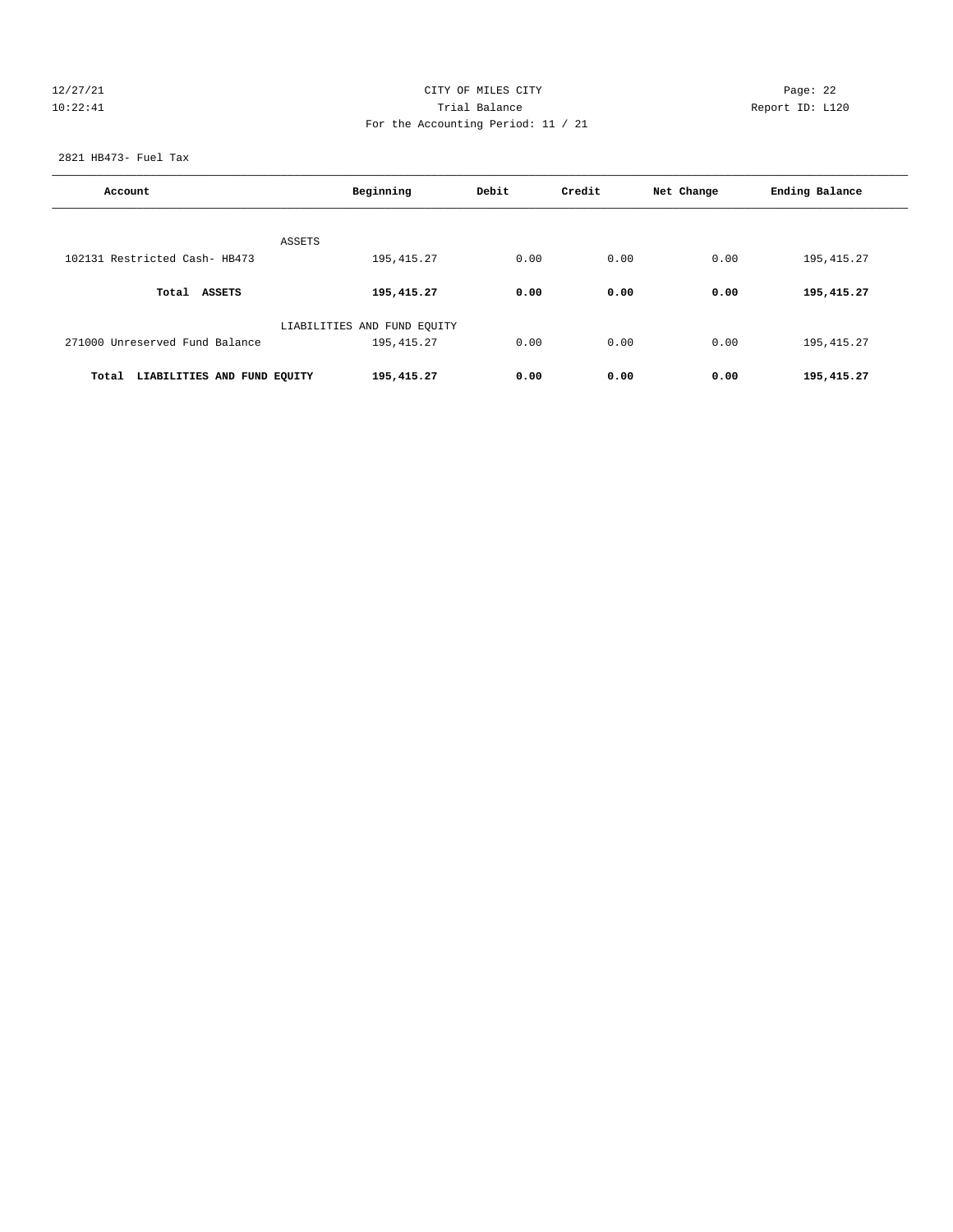## 12/27/21 CITY OF MILES CITY Page: 23 10:22:41 Trial Balance Report ID: L120 For the Accounting Period: 11 / 21

2850 Southeastern Montana Dispatch-911

| Account                              | Beginning |                             | Debit     | Credit      | Net Change      | Ending Balance |
|--------------------------------------|-----------|-----------------------------|-----------|-------------|-----------------|----------------|
|                                      |           |                             |           |             |                 |                |
|                                      | ASSETS    |                             |           |             |                 |                |
| 101000 Cash - Operating              |           | 108,139.93                  | 73,036.15 | 26,938.24   | 46,097.91       | 154, 237.84    |
| 172000 Revenues (Credit)             |           | 120,388.97)                 | 0.00      | 73,036.15 ( | $73,036.15)$ (  | 193,425.12)    |
| Total ASSETS                         |           | 12,249.04)                  | 73,036.15 | 99,974.39 ( | $26,938.24$ ) ( | 39,187.28)     |
|                                      |           | LIABILITIES AND FUND EQUITY |           |             |                 |                |
| 202000 Accounts Payable              |           | 5,645.00                    | 26,938.24 | 26,938.24   | 0.00            | 5,645.00       |
| 242000 Expenditures (Debit)          |           | 119,341.07)                 | 26,938.24 | 0.00(       | $26,938,24$ (   | 146,279.31)    |
| 271000 Unreserved Fund Balance       |           | 101,447.03                  | 0.00      | 0.00        | 0.00            | 101,447.03     |
| LIABILITIES AND FUND EQUITY<br>Total |           | 12,249.04)                  | 53,876.48 | 26,938.24 ( | $26,938.24$ (   | 39,187.28)     |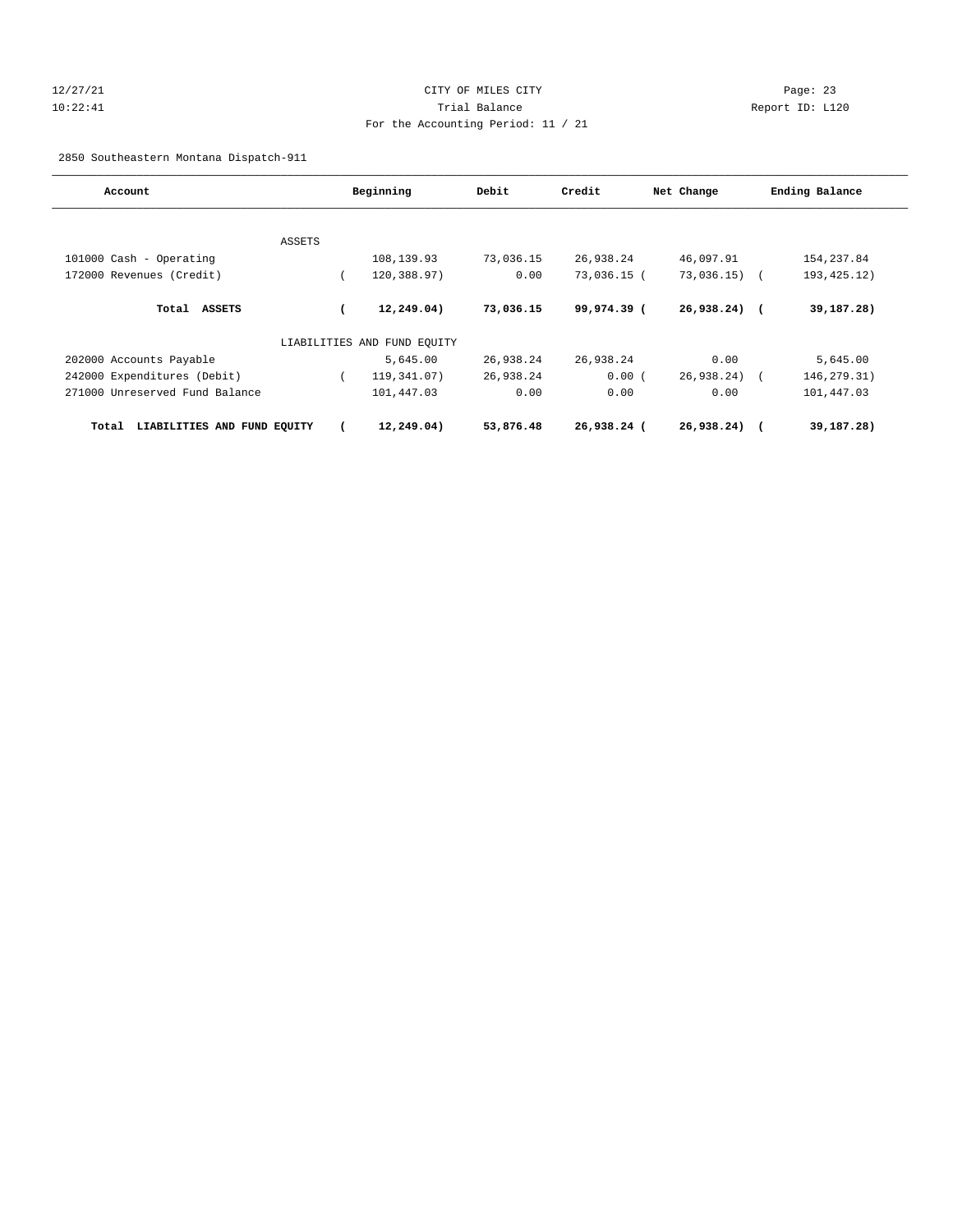## 12/27/21 CITY OF MILES CITY Page: 24 10:22:41 Trial Balance Report ID: L120 For the Accounting Period: 11 / 21

#### 2880 LIBRARY GRANTS

| Account                                    |  | Beginning                   | Debit  | Credit     | Net Change | Ending Balance |            |  |
|--------------------------------------------|--|-----------------------------|--------|------------|------------|----------------|------------|--|
|                                            |  |                             |        |            |            |                |            |  |
| <b>ASSETS</b>                              |  |                             |        |            |            |                |            |  |
| 101000 Cash - Operating                    |  | 532.47)                     | 295.00 | 0.00       | 295.00     |                | 237.47)    |  |
| 101003 Cash - per capita                   |  | 22,528.91                   | 0.00   | 0.00       | 0.00       |                | 22,528.91  |  |
| 101020 Cash - Partners Program             |  | 27,555.24                   | 0.00   | $270.60$ ( | 270.60     |                | 27,284.64  |  |
| 101021 Cash-One Time Endowments            |  | 1,784.09                    | 0.00   | 0.00       | 0.00       |                | 1,784.09   |  |
| 101030 Cash - Sagebrush Fed/Base Grant     |  | 20, 212.89                  | 0.00   | 0.00       | 0.00       |                | 20, 212.89 |  |
| 101032 Cash- Library Board of Trustees Mul |  | 84,050.97                   | 0.00   | 0.00       | 0.00       |                | 84,050.97  |  |
| 172000 Revenues (Credit)                   |  | 265.97                      | 0.00   | $295.00$ ( | $295.00$ ( |                | 29.03)     |  |
| Total ASSETS                               |  | 155,865.60                  | 295.00 | 565.60(    | 270.60)    |                | 155,595.00 |  |
|                                            |  | LIABILITIES AND FUND EQUITY |        |            |            |                |            |  |
| 202000 Accounts Payable                    |  | 0.00                        | 270.60 | 270.60     | 0.00       |                | 0.00       |  |
| 242000 Expenditures (Debit)                |  | 669.90)                     | 270.60 | 0.00(      | 270.60     |                | 940.50)    |  |
| 271000 Unreserved Fund Balance             |  | 156,535.50                  | 0.00   | 0.00       | 0.00       |                | 156,535.50 |  |
| LIABILITIES AND FUND EQUITY<br>Total       |  | 155,865.60                  | 541.20 | 270.60 (   | 270.60)    |                | 155,595.00 |  |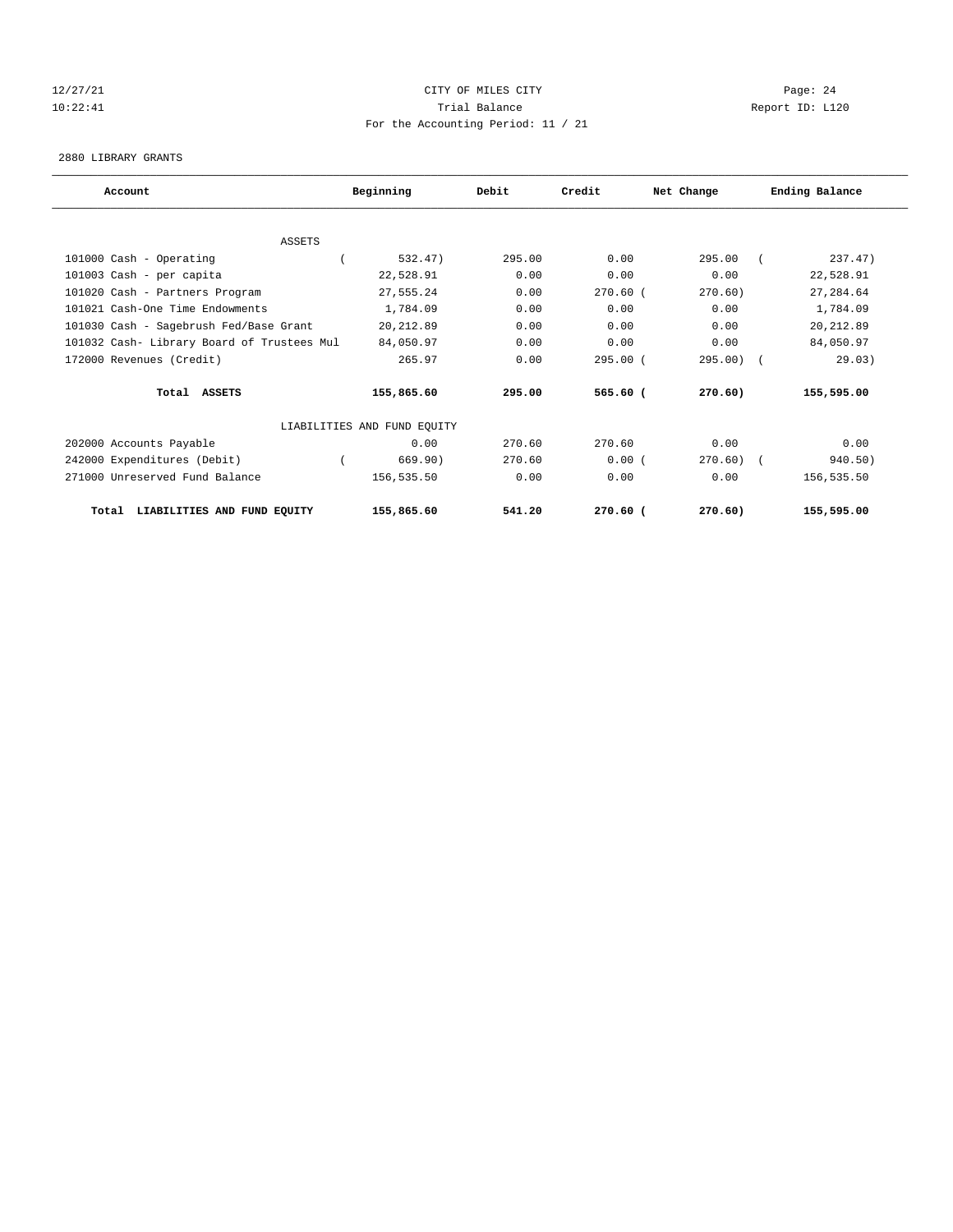## 12/27/21 CITY OF MILES CITY Page: 25 10:22:41 Trial Balance Report ID: L120 For the Accounting Period: 11 / 21

2935 Historic Preservation

| Account                              |               | Beginning                   | Debit  | Credit     | Net Change   | Ending Balance |
|--------------------------------------|---------------|-----------------------------|--------|------------|--------------|----------------|
|                                      |               |                             |        |            |              |                |
|                                      | <b>ASSETS</b> |                             |        |            |              |                |
| 101000 Cash - Operating              |               | 26,426.56                   | 0.00   | 416.66 (   | 416.66)      | 26,009.90      |
| 172000 Revenues (Credit)             |               | 108.59)                     | 0.00   | 0.00       | 0.00         | 108.59)        |
| <b>ASSETS</b><br>Total               |               | 26,317.97                   | 0.00   | $416.66$ ( | 416.66)      | 25,901.31      |
|                                      |               | LIABILITIES AND FUND EQUITY |        |            |              |                |
| 202000 Accounts Payable              |               | 0.00                        | 416.66 | 416.66     | 0.00         | 0.00           |
| 242000 Expenditures (Debit)          |               | 1,386.33)                   | 416.66 | 0.00(      | $416.66$ ) ( | 1,802.99       |
| 271000 Unreserved Fund Balance       |               | 27,704.30                   | 0.00   | 0.00       | 0.00         | 27,704.30      |
| LIABILITIES AND FUND EQUITY<br>Total |               | 26,317.97                   | 833.32 | $416.66$ ( | 416.66)      | 25,901.31      |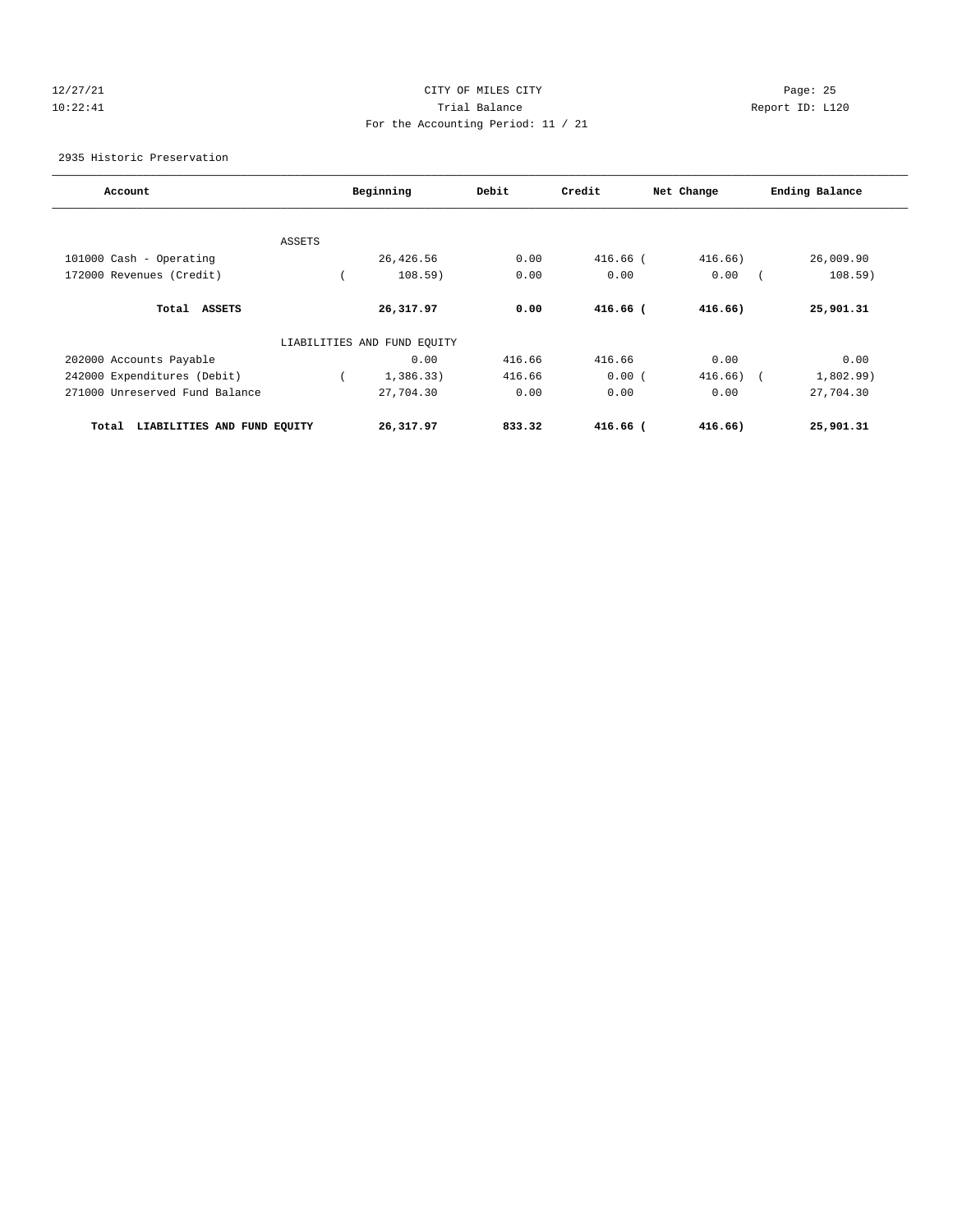# 12/27/21 CITY OF MILES CITY Page: 26 10:22:41 Trial Balance Report ID: L120 For the Accounting Period: 11 / 21

2985 RETIRED SENIOR VOLUNTEER PROG (RSVP)

| Account                                    | Beginning                   | Debit     | Credit      | Net Change   | Ending Balance |
|--------------------------------------------|-----------------------------|-----------|-------------|--------------|----------------|
|                                            |                             |           |             |              |                |
| ASSETS                                     |                             |           |             |              |                |
| 101000 Cash - Operating                    | 16, 542.95)                 | 8,555.84  | 8,532.93    | 22.91        | 16,520.04)     |
| 101004 RSVP Non-Federal Cash Operating-Cus | 5,912.79                    | 159.12    | $524.44$ (  | 365.32)      | 5,547.47       |
| 101008 RSVP- Custer Excess                 | 18,534.43                   | 0.00      | 5.82        | 5.82)        | 18,528.61      |
| 103100 Petty Cash-                         | 200.00                      | 0.00      | 0.00        | 0.00         | 200.00         |
| 172000 Revenues (Credit)                   | 22, 143, 46)                | 0.00      | 8,672.34 (  | 8,672.34)    | 30, 815.80)    |
| Total ASSETS                               | 14,039.19)                  | 8,714.96  | 17,735.53 ( | $9,020.57$ ( | 23,059.76)     |
|                                            | LIABILITIES AND FUND EQUITY |           |             |              |                |
| 202000 Accounts Payable                    | 0.00                        | 2,481.45  | 2,481.45    | 0.00         | 0.00           |
| 242000 Expenditures (Debit)                | 35,794.85)                  | 9,063.19  | 42.62       | 9,020.57)    | 44,815.42)     |
| 271000 Unreserved Fund Balance             | 21,755.66                   | 0.00      | 0.00        | 0.00         | 21,755.66      |
| LIABILITIES AND FUND EQUITY<br>Total       | 14,039.19)                  | 11,544.64 | 2,524.07 (  | $9,020.57$ ( | 23,059.76)     |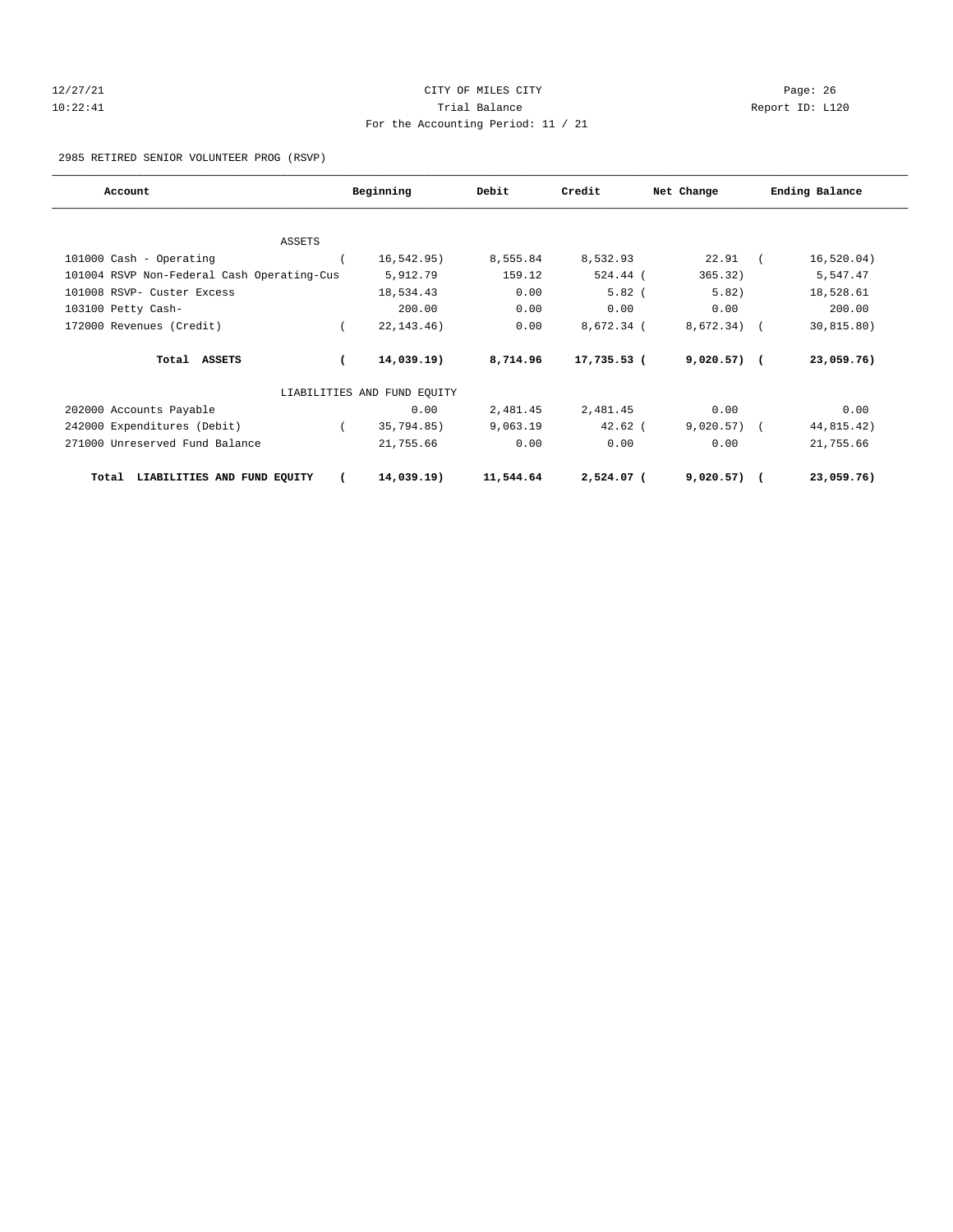## 12/27/21 CITY OF MILES CITY Page: 27 10:22:41 Trial Balance Report ID: L120 For the Accounting Period: 11 / 21

3400 SID REVOLVING FUND

| Account                              | Beginning                   | Debit | Credit | Net Change | Ending Balance |
|--------------------------------------|-----------------------------|-------|--------|------------|----------------|
| ASSETS                               |                             |       |        |            |                |
| 101000 Cash - Operating              | 2,985.00                    | 0.00  | 0.00   | 0.00       | 2,985.00       |
| Total ASSETS                         | 2,985.00                    | 0.00  | 0.00   | 0.00       | 2,985.00       |
|                                      | LIABILITIES AND FUND EQUITY |       |        |            |                |
| 271000 Unreserved Fund Balance       | 2,985.00                    | 0.00  | 0.00   | 0.00       | 2,985.00       |
| LIABILITIES AND FUND EQUITY<br>Total | 2,985.00                    | 0.00  | 0.00   | 0.00       | 2,985.00       |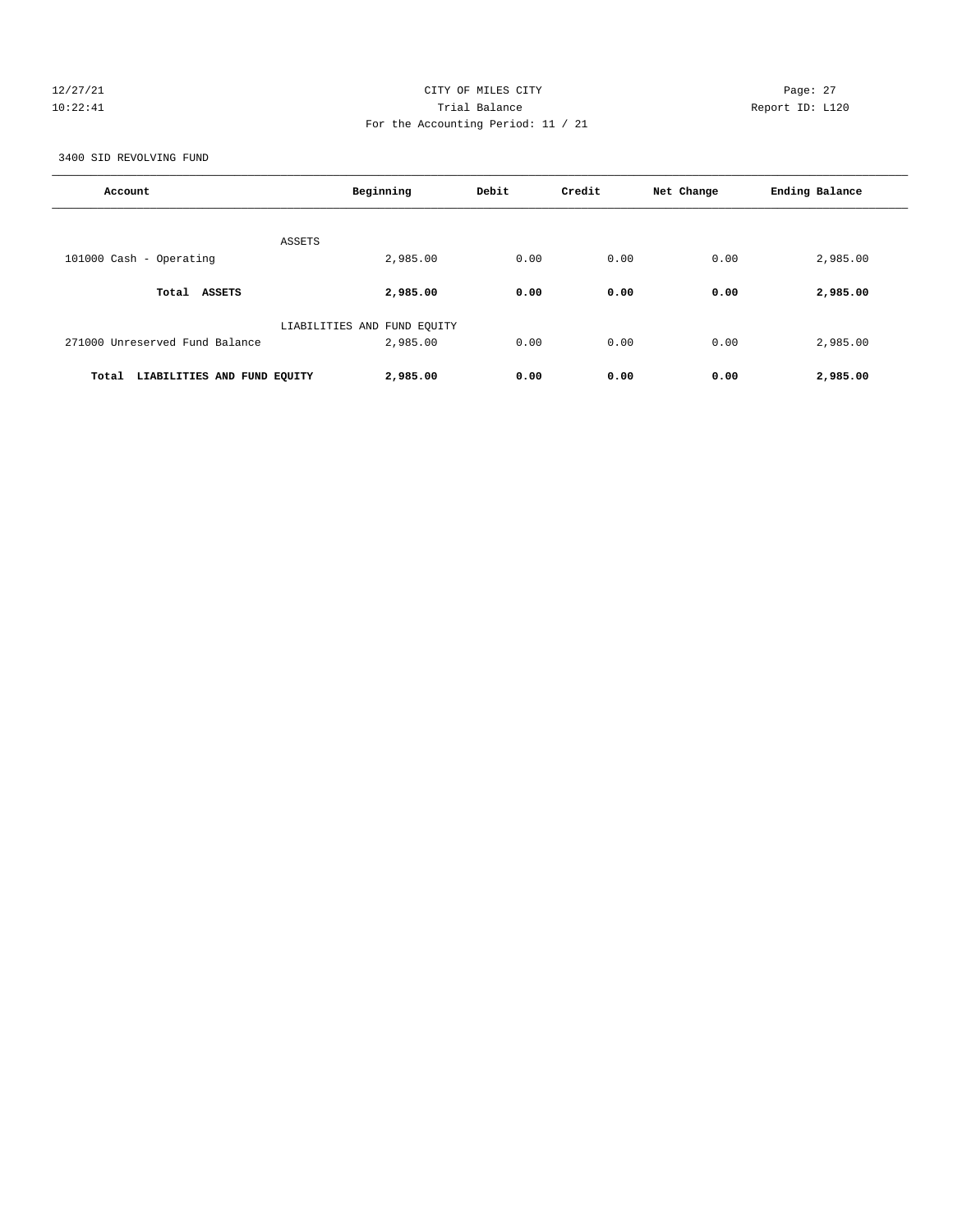## 12/27/21 CITY OF MILES CITY Page: 28 10:22:41 Trial Balance Report ID: L120 For the Accounting Period: 11 / 21

3670 SID 211

| Account                                   | Beginning                   | Debit    | Credit       | Net Change    | Ending Balance |
|-------------------------------------------|-----------------------------|----------|--------------|---------------|----------------|
|                                           |                             |          |              |               |                |
| ASSETS                                    |                             |          |              |               |                |
| 101000 Cash - Operating                   | 6,703.66                    | 2,278.04 | 0.00         | 2,278.04      | 8,981.70       |
| 118210 Special Assmts Receivable 2021     | 3,790.06                    | 0.00     | 2,278.04 (   | 2, 278.04)    | 1,512.02       |
| 119000 Special Assmt Recbl - Deferred     | 29,443.89                   | 0.00     | 0.00         | 0.00          | 29, 443.89     |
| 172000 Revenues (Credit)                  | 373.25)                     | 0.00     | $2,278.04$ ( | $2, 278.04$ ( | 2,651.29)      |
| Total ASSETS                              | 39,564.36                   | 2,278.04 | $4,556.08$ ( | 2,278.04)     | 37,286.32      |
|                                           | LIABILITIES AND FUND EQUITY |          |              |               |                |
| 223000 Deferred Revenue/Uncollected Taxes | 32,860.70                   | 2,278.04 | 0.00(        | 2, 278.04)    | 30,582.66      |
| 223100 Deferred Revenue - Real Prop Taxes | 373.25                      | 0.00     | 0.00         | 0.00          | 373.25         |
| 242000 Expenditures (Debit)               | 2, 266.10)                  | 0.00     | 0.00         | 0.00          | 2, 266.10)     |
| 271000 Unreserved Fund Balance            | 8,596.51                    | 0.00     | 0.00         | 0.00          | 8,596.51       |
| LIABILITIES AND FUND EQUITY<br>Total      | 39,564.36                   | 2,278.04 | 0.00(        | 2,278.04)     | 37,286.32      |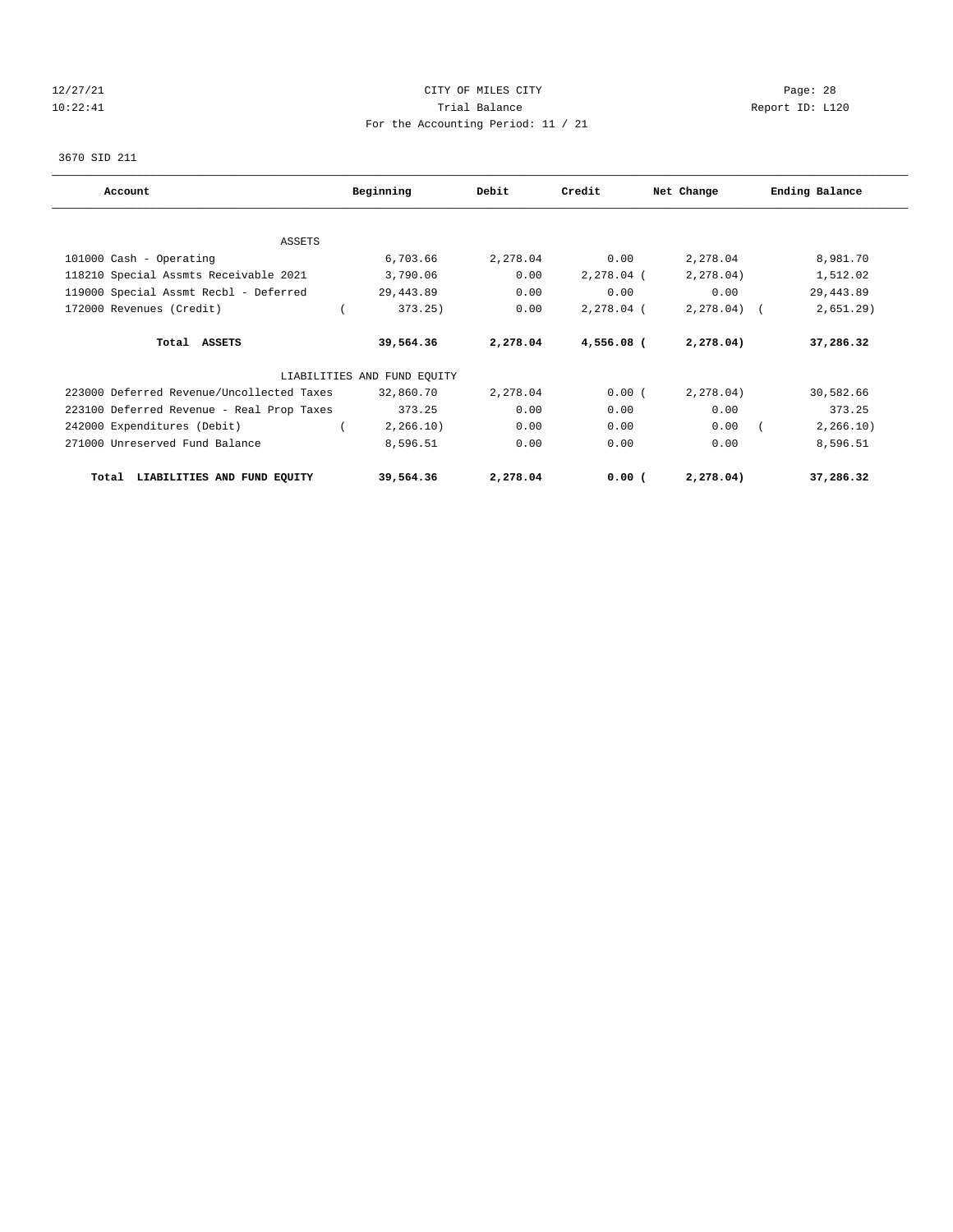## 12/27/21 CITY OF MILES CITY Page: 29 10:22:41 Trial Balance Report ID: L120 For the Accounting Period: 11 / 21

4000 General Fund Capitol Improvement Fund

| Account                              |        | Beginning                   | Debit | Credit | Net Change | Ending Balance |
|--------------------------------------|--------|-----------------------------|-------|--------|------------|----------------|
|                                      | ASSETS |                             |       |        |            |                |
| 101000 Cash - Operating              |        | 23, 301. 71)                | 0.00  | 0.00   | 0.00       | 23,301.71)     |
| 172000 Revenues (Credit)             |        | 6.69)                       | 0.00  | 0.00   | 0.00       | 6.69)          |
| <b>ASSETS</b><br>Total               |        | 23,308.40)                  | 0.00  | 0.00   | 0.00       | 23,308.40)     |
|                                      |        | LIABILITIES AND FUND EQUITY |       |        |            |                |
| 242000 Expenditures (Debit)          |        | 62, 386, 00)                | 0.00  | 0.00   | 0.00       | 62,386.00      |
| 271000 Unreserved Fund Balance       |        | 39,077.60                   | 0.00  | 0.00   | 0.00       | 39,077.60      |
| LIABILITIES AND FUND EQUITY<br>Total |        | 23,308.40)                  | 0.00  | 0.00   | 0.00       | 23,308.40)     |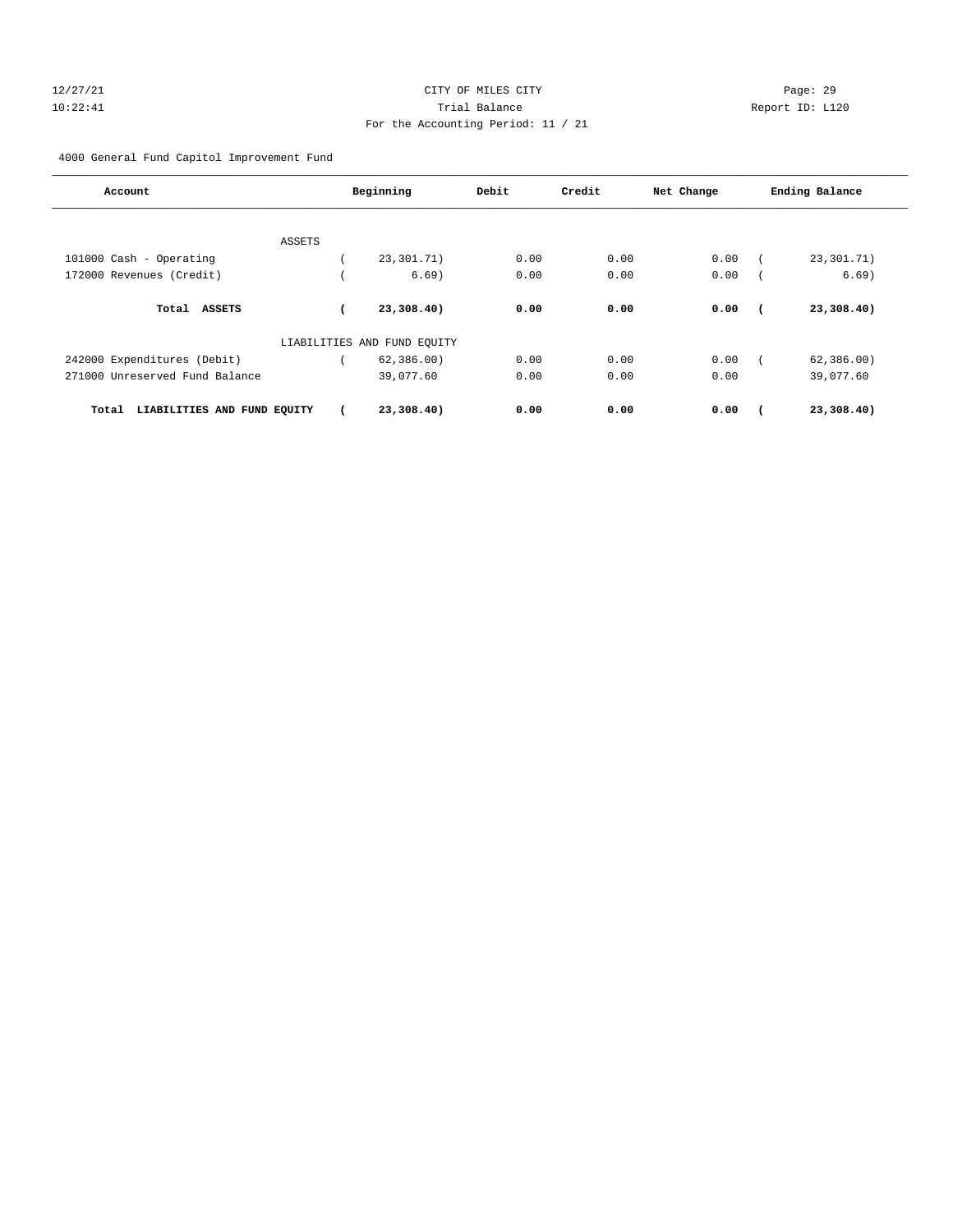## 12/27/21 CITY OF MILES CITY Page: 30 10:22:41 Trial Balance Report ID: L120 For the Accounting Period: 11 / 21

4050 Ambulance Capital Improvement Fund

| Account                              | Beginning                   | Debit | Credit | Net Change | Ending Balance |
|--------------------------------------|-----------------------------|-------|--------|------------|----------------|
| ASSETS                               |                             |       |        |            |                |
| 101000 Cash - Operating              | 14,479.06                   | 0.00  | 0.00   | 0.00       | 14,479.06      |
| Total ASSETS                         | 14,479.06                   | 0.00  | 0.00   | 0.00       | 14,479.06      |
|                                      | LIABILITIES AND FUND EQUITY |       |        |            |                |
| 271000 Unreserved Fund Balance       | 14,479.06                   | 0.00  | 0.00   | 0.00       | 14,479.06      |
| LIABILITIES AND FUND EQUITY<br>Total | 14,479.06                   | 0.00  | 0.00   | 0.00       | 14,479.06      |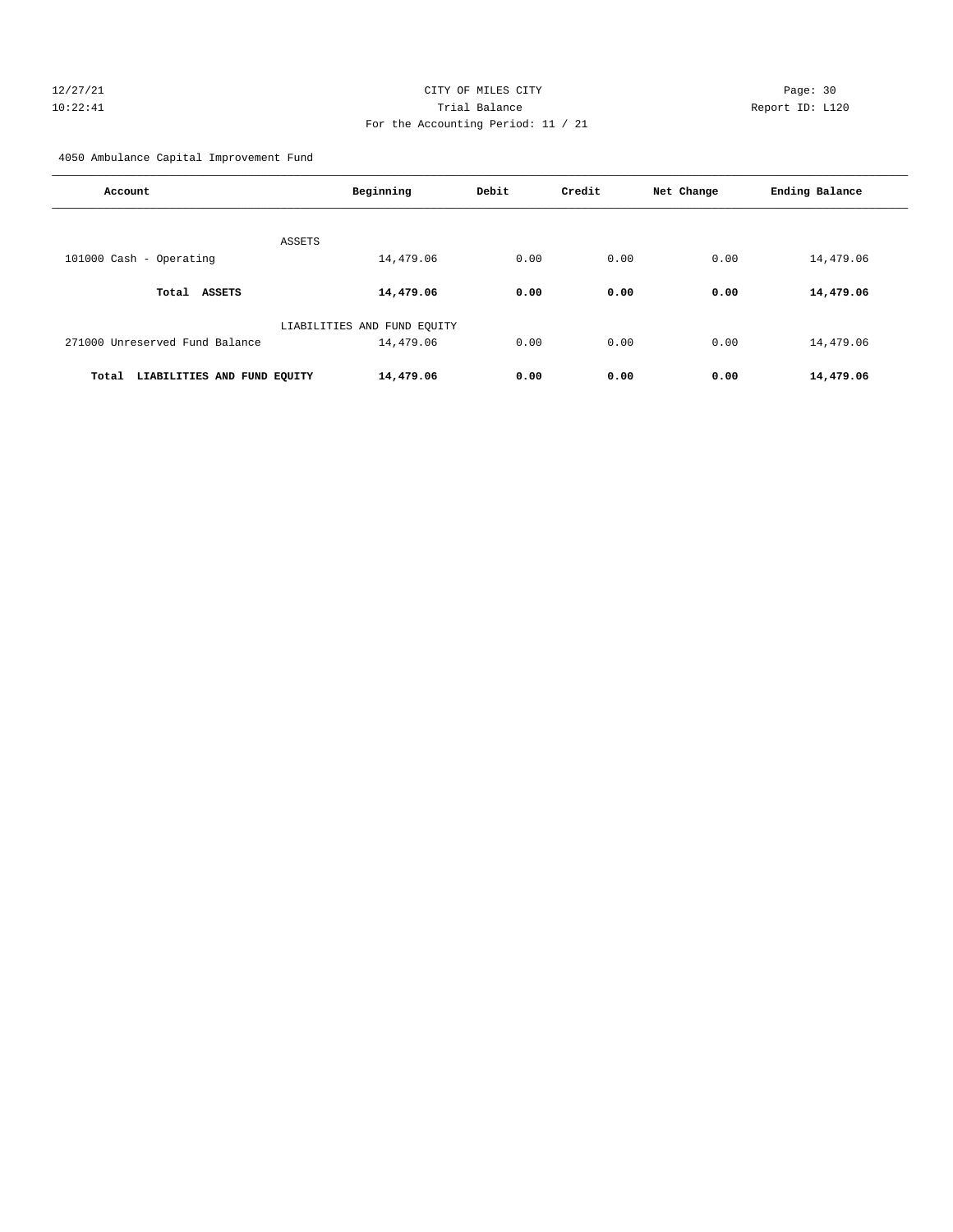## 12/27/21 CITY OF MILES CITY Page: 31 10:22:41 Trial Balance Report ID: L120 For the Accounting Period: 11 / 21

4060 CAPITAL IMPROV-PUBLIC WORKS

| Account                              | Beginning                   | Debit     | Credit      | Net Change | Ending Balance |
|--------------------------------------|-----------------------------|-----------|-------------|------------|----------------|
|                                      |                             |           |             |            |                |
| <b>ASSETS</b>                        |                             |           |             |            |                |
| 101000 Cash - Operating              | 107,370.41                  | 142.92    | 20,000.00 ( | 19,857.08) | 87, 513.33     |
| 122000 Accounts Receivable           | 10,800.00                   | 0.00      | 0.00        | 0.00       | 10,800.00      |
| 172000 Revenues (Credit)             | 11,905.24)                  | 0.00      | 142.92 (    | 142.92)    | 12,048.16)     |
| Total<br>ASSETS                      | 106,265.17                  | 142.92    | 20,142.92 ( | 20,000.00) | 86,265.17      |
|                                      | LIABILITIES AND FUND EQUITY |           |             |            |                |
| 202000 Accounts Payable              | 0.00                        | 20,000.00 | 20,000.00   | 0.00       | 0.00           |
| 242000 Expenditures (Debit)          | 0.00                        | 20,000.00 | 0.00(       | 20,000.00) | 20,000.00)     |
| 271000 Unreserved Fund Balance       | 106,265.17                  | 0.00      | 0.00        | 0.00       | 106,265.17     |
| LIABILITIES AND FUND EQUITY<br>Total | 106,265.17                  | 40,000.00 | 20,000.00 ( | 20,000.00) | 86,265.17      |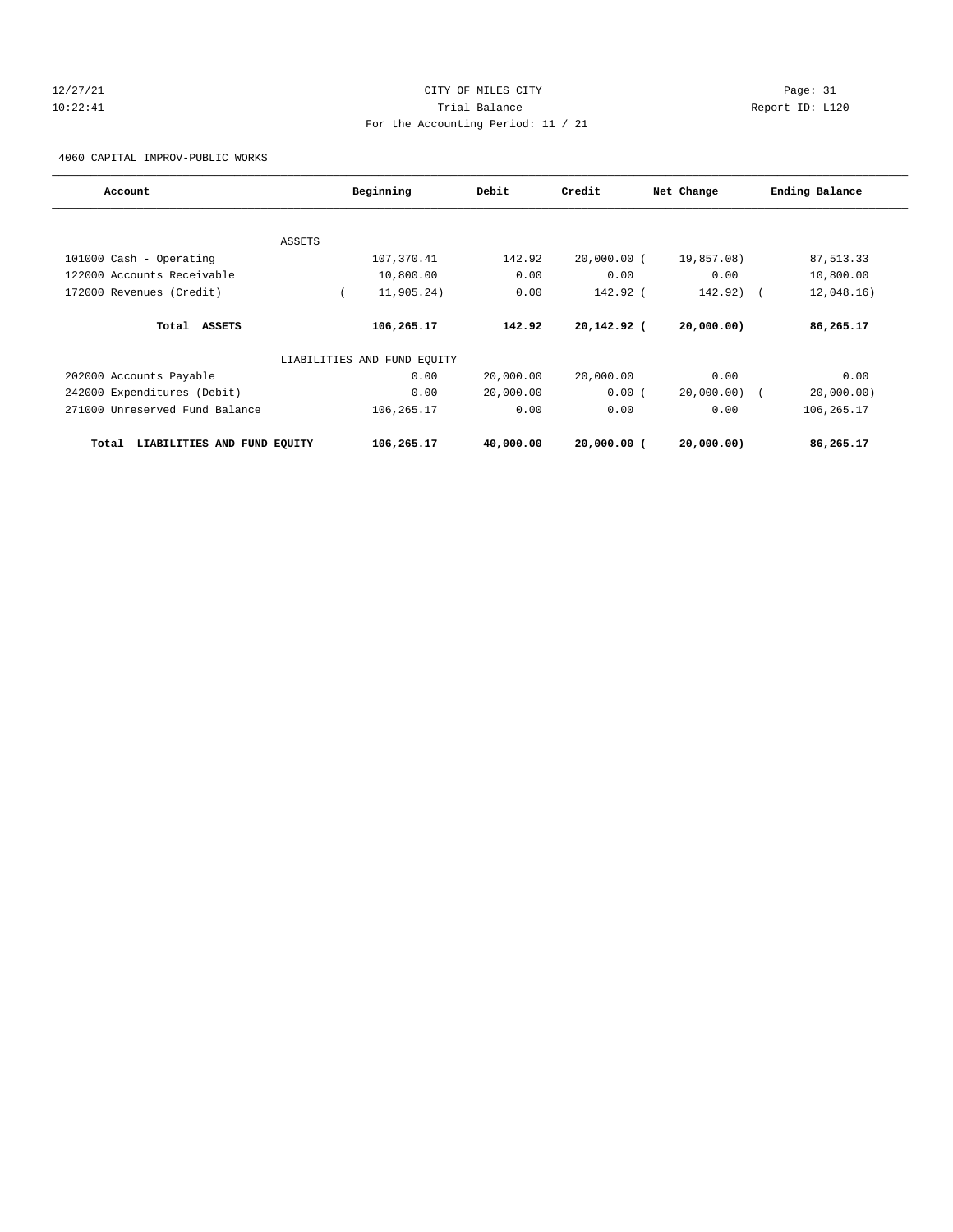## 12/27/21 CITY OF MILES CITY Page: 32 10:22:41 Trial Balance Report ID: L120 For the Accounting Period: 11 / 21

#### 5210 WATER UTILITY

| Account                                                   | Beginning                   | Debit      | Credit       | Net Change      | Ending Balance              |
|-----------------------------------------------------------|-----------------------------|------------|--------------|-----------------|-----------------------------|
| <b>ASSETS</b>                                             |                             |            |              |                 |                             |
| 101000 Cash - Operating                                   | 2,092,475.87                | 200,880.36 | 179,551.26   | 21,329.10       | 2, 113, 804.97              |
| 101010 Deposit Cash                                       | 115,950.00                  | 4,250.00   | 3,200.00     | 1,050.00        | 117,000.00                  |
| 102113 Cash - NE Water Line Proj                          | 764,994.48                  | 0.00       | 0.00         | 0.00            | 764,994.48                  |
| 102240 Cash - Replacement & Depreciation                  | 1,489,589.35                | 0.00       | 0.00         | 0.00            | 1,489,589.35                |
| 102250 Cash - System Devlopment Fees                      | 323,024.92                  | 1,440.00   | 0.00         | 1,440.00        | 324,464.92                  |
| 102270 Cash - Curb Stop Replacement Fee                   | 434,572.21                  | 3,768.85   | 1,347.51     | 2,421.34        | 436,993.55                  |
| 102312 RevBnd/CurYearDebt-DNRC/CarbonTank                 | 46,165.00                   | 11,541.25  | 0.00         | 11,541.25       | 57,706.25                   |
| 102313 RevBnd/CurYearDebt-DNRC/NE WtrLine                 | 47,236.64                   | 11,809.17  | 0.00         | 11,809.17       | 59,045.81                   |
| 102315 RevBnd/CurYearDebt-ARRA/NE Water Li                | 6,351.19                    | 1,587.81   | 0.00         | 1,587.81        | 7,939.00                    |
| 102322 RevBnd/Reserve-DNRC/CarbonTank                     | 153,009.00                  | 0.00       | 0.00         | 0.00            | 153,009.00                  |
| 102323 RevBnd/Reserve-DNRC/NE WtrLine                     | 128,653.00                  | 0.00       | 0.00         | 0.00            | 128,653.00                  |
| 102325 RevBnd/Reserve-ARRA B-NE Waterline                 | 18,245.00                   | 0.00       | 0.00         | 0.00            | 18,245.00                   |
| 103000 Petty Cash                                         | 330.00                      | 0.00       | 0.00         | 0.00            | 330.00                      |
| 122000 Accounts Receivable                                | 208,742.50                  | 156,624.43 | 201,616.47 ( | 44,992.04)      | 163,750.46                  |
| 122020 Accounts Receivable-\$2.00 State Ass(              | 12.00)                      | 0.00       | 2.00(        | 2.00)           | 14.00)<br>$\overline{ }$    |
| 162000 Deferred outflows-GASB68                           | 162,929.00                  | 0.00       | 0.00         | 0.00            | 162,929.00                  |
| 172000 Revenues (Credit)<br>$\left($                      | 983,707.87)                 | 3.00       | 151,828.89 ( | 151,825.89)     | 1,135,533.76)<br>$\sqrt{2}$ |
| 181000 Land                                               | 41,844.00                   | 0.00       | 0.00         | 0.00            | 41,844.00                   |
| 182000 Buildings                                          | 22,997.00                   | 0.00       | 0.00         | 0.00            | 22,997.00                   |
| 182100 Allowance for Depr - Buildings (Cre(               | 22,997.00)                  | 0.00       | 0.00         | 0.00            | 22,997.00)                  |
| 186000 Machinery and Equipment                            | 752,520.36                  | 0.00       | 0.00         | 0.00            | 752,520.36                  |
| 186100 Allowance for Depr - Machinery & Eq(               | 373,105.00)                 | 0.00       | 0.00         | 0.00            | 373,105.00)<br>$\left($     |
| 188000 Const. Work in Progress-NE Wtr Line                | 60,813.14                   | 0.00       | 0.00         | 0.00            | 60,813.14                   |
| 189100 Source of Supply                                   | 3,542,842.49                | 0.00       | 0.00         | 0.00            | 3,542,842.49                |
| 189110 Allowance for Depreciation - Source(               | 916, 152.00)                | 0.00       | 0.00         | 0.00            | 916,152.00)<br>$\left($     |
| 189300 Treatment Plant                                    | 3,752,487.07                | 0.00       | 0.00         | 0.00            | 3,752,487.07                |
| 189310 Allowance for Depr - Treatment Plan(               | 2,184,998.00)               | 0.00       | 0.00         | 0.00            | 2,184,998.00)<br>$\left($   |
| 189400 Transmission & Distribution                        | 16,396,939.19               | 0.00       | 0.00         | 0.00            | 16,396,939.19               |
| 189410 Allowance for Depr - Trans & Distri( 5,034,306.00) |                             | 0.00       | 0.00         | 0.00            | 5,034,306.00)               |
| Total ASSETS                                              | 21,047,433.54               | 391,904.87 | 537,546.13 ( | 145,641.26)     | 20,901,792.28               |
|                                                           | LIABILITIES AND FUND EQUITY |            |              |                 |                             |
| 202000 Accounts Payable                                   | 21,011.03                   | 82, 441.46 | 82, 441.46   | 0.00            | 21,011.03                   |
| 214000 Deposits Payable                                   | 113,900.00                  | 3,200.00   | 4,250.00     | 1,050.00        | 114,950.00                  |
| 214010 Refunds Payable<br>$\left($                        | 250.81)                     | 981.60     | 345.88 (     | 635.72)         | 886.53)                     |
| 223899 Deferred inflows-GASB 68                           | 74,271.00                   | 0.00       | 0.00         | 0.00            | 74,271.00                   |
| 231000 BONDS PAYABLE                                      | 3,784,000.00                | 0.00       | 0.00         | 0.00            | 3,784,000.00                |
| 237000 Net Pension liability-GASB 68                      | 715,179.00                  | 0.00       | 0.00         | 0.00            | 715,179.00                  |
| 238000 Other Post Employment Benefits                     | 144,330.00                  | 0.00       | 0.00         | 0.00            | 144,330.00                  |
| 239000 Compensated Absences Payable                       | 103,068.00                  | 0.00       | 0.00         | 0.00            | 103,068.00                  |
| 242000 Expenditures (Debit)                               | 528,061.24)                 | 146,055.54 | 0.00(        | $146,055.54)$ ( | 674,116.78)                 |
| 250300 Reserve Revenue Bond - Current Debt                | 323, 303.85                 | 0.00       | 0.00         | 0.00            | 323,303.85                  |
| 250500 Reserve - System Dev Fees                          | 171,098.25                  | 0.00       | 0.00         | 0.00            | 171,098.25                  |
| 250600 Reserve for Replacement & Depreciat                | 1,351,889.30                | 0.00       | 0.00         | 0.00            | 1,351,889.30                |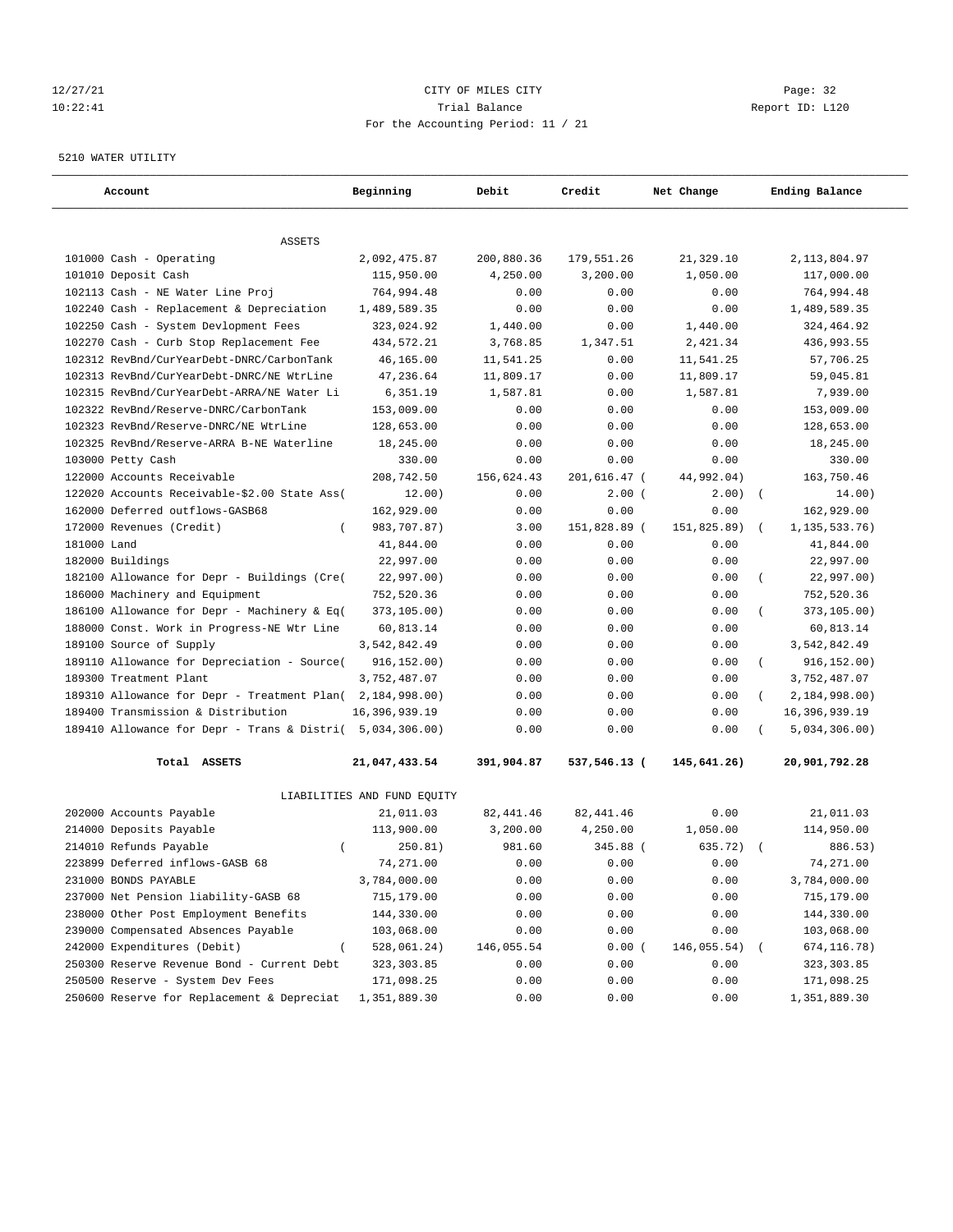## 12/27/21 CITY OF MILES CITY Page: 33 10:22:41 Trial Balance Report ID: L120 For the Accounting Period: 11 / 21

#### 5210 WATER UTILITY

| Account                              | Beginning     | Debit      | Credit      | Net Change  | Ending Balance   |
|--------------------------------------|---------------|------------|-------------|-------------|------------------|
| 271000 Unreserved Fund Balance       | 518,467.93)   | 0.00       | 0.00        | 0.00        | 518,467.93)      |
| 272000 Unreserved Retained Earnings  | 15,292,163.09 | 0.00       | 0.00        | 0.00        | 15, 292, 163, 09 |
| LIABILITIES AND FUND EOUITY<br>Total | 21,047,433.54 | 232,678.60 | 87,037.34 ( | 145,641,26) | 20,901,792.28    |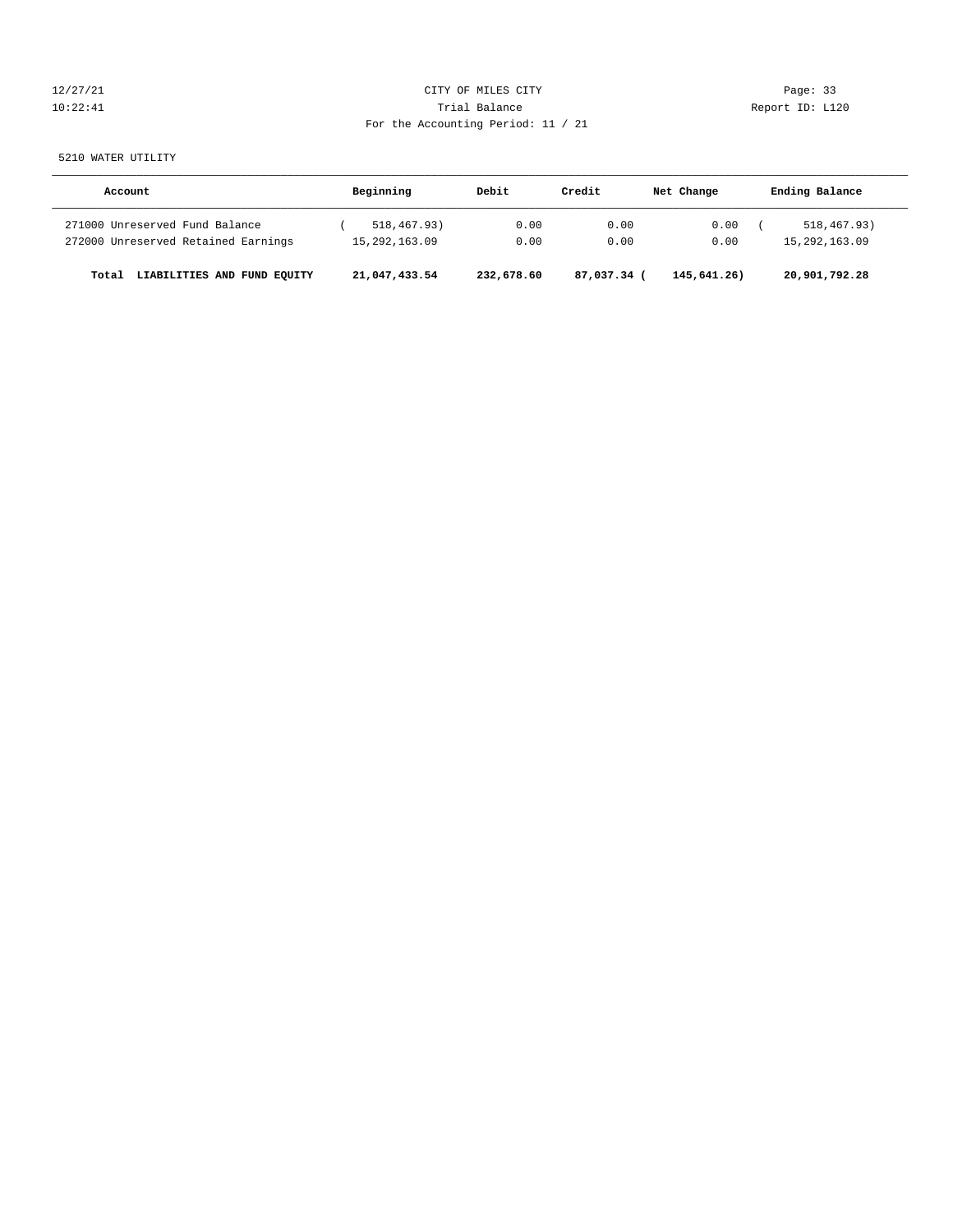## 12/27/21 CITY OF MILES CITY Page: 34 10:22:41 Trial Balance Report ID: L120 For the Accounting Period: 11 / 21

5310 SEWER UTILITY

| Account                                                   | Beginning                   | Debit       | Credit       | Net Change  | Ending Balance                |
|-----------------------------------------------------------|-----------------------------|-------------|--------------|-------------|-------------------------------|
|                                                           |                             |             |              |             |                               |
| <b>ASSETS</b>                                             |                             |             |              |             |                               |
| 101000 Cash - Operating                                   | 3, 472, 191.95              | 172,406.69  | 133, 282.84  | 39, 123.85  | 3,511,315.80                  |
| 102240 Cash - Replacement & Depreciation                  | 195,098.39                  | 0.00        | 0.00         | 0.00        | 195,098.39                    |
| 102250 Cash - System Devlopment Fees                      | 152,040.91                  | 840.00      | 0.00         | 840.00      | 152,880.91                    |
| 102279 WWtr Treatment Plant-Phase II Const                | 661,857.76                  | 0.00        | 0.00         | 0.00        | 661,857.76                    |
| 102316 RevBnd/CurYearDebt-Phase 1 Haynes L                | 33,553.36                   | 8,388.33    | 0.00         | 8,388.33    | 41,941.69                     |
| 102317 RevBnd/CurYearDebt-WWTP Phase II                   | 66,042.04)                  | 32,943.75   | 0.00         | 32,943.75   | 33,098.29)                    |
| 102390 REV BOND/RESERVE-Sewer Phase 1                     | 101,735.00                  | 0.00        | 0.00         | 0.00        | 101,735.00                    |
| 102396 REV BOND/RESERVE-SEWER PHASE II                    | 201,275.00                  | 0.00        | 0.00         | 0.00        | 201,275.00                    |
| 122000 Accounts Receivable                                | 195,450.09                  | 169, 155.67 | 169,708.15 ( | 552.48      | 194,897.61                    |
| 132000 Due From Government (Short Term)                   | 382.50                      | 0.00        | 0.00         | 0.00        | 382.50                        |
| 162000 Deferred outflows-GASB68                           | 132,423.00                  | 0.00        | 0.00         | 0.00        | 132,423.00                    |
| 172000 Revenues (Credit)<br>$\left($                      | 695,647.52)                 | 84.48       | 172,778.69 ( | 172,694.21) | 868, 341. 73)<br>$\left($     |
| 181000 Land                                               | 2.00                        | 0.00        | 0.00         | 0.00        | 2.00                          |
| 186000 Machinery and Equipment                            | 985,994.70                  | 0.00        | 0.00         | 0.00        | 985,994.70                    |
| 186100 Allowance for Depr - Machinery & Eq(               | 595,207.00)                 | 0.00        | 0.00         | 0.00        | 595,207.00)<br>$\left($       |
| 188000 Const. Work in Progress-NE Wtr Line                | 39,697.36                   | 0.00        | 0.00         | 0.00        | 39,697.36                     |
| 189300 Treatment Plant                                    | 11,906,458.06               | 0.00        | 0.00         | 0.00        | 11,906,458.06                 |
| 189310 Allowance for Depr - Treatment Plan(2,057,719.00)  |                             | 0.00        | 0.00         | 0.00        | 2,057,719.00)<br>$\left($     |
| 189400 Transmission & Distribution                        | 4,594,921.03                | 0.00        | 0.00         | 0.00        | 4,594,921.03                  |
| 189410 Allowance for Depr - Trans & Distri( 1,899,158.00) |                             | 0.00        | 0.00         | 0.00        | 1,899,158.00)                 |
| Total ASSETS                                              | 17,359,307.55               | 383,818.92  | 475,769.68 ( | 91,950.76)  | 17,267,356.79                 |
|                                                           | LIABILITIES AND FUND EQUITY |             |              |             |                               |
| 202000 Accounts Payable                                   | 0.00                        | 38,735.02   | 38,735.02    | 0.00        | 0.00                          |
| 214010 Refunds Payable<br>$\overline{ }$                  | 95.06)                      | 0.00        | 0.00         | 0.00        | 95.06)<br>$\overline{(\ }$    |
| 223899 Deferred inflows-GASB 68                           | 60,365.00                   | 0.00        | 0.00         | 0.00        | 60,365.00                     |
| 231300 Bonds Pay 1979 Issue                               | 940,000.00                  | 0.00        | 0.00         | 0.00        | 940,000.00                    |
| 231301 WWTP #2 Bonds Pay                                  | 4,921,000.00                | 0.00        | 0.00         | 0.00        | 4,921,000.00                  |
| 237000 Net Pension liability-GASB 68                      | 581,270.00                  | 0.00        | 0.00         | 0.00        | 581,270.00                    |
| 238000 Other Post Employment Benefits                     | 108,247.00                  | 0.00        | 0.00         | 0.00        | 108,247.00                    |
| 239000 Compensated Absences Payable                       | 78,980.00                   | 0.00        | 0.00         | 0.00        | 78,980.00                     |
| 242000 Expenditures (Debit)<br>$\overline{ }$             | 430, 433.61)                | 91,950.76   | 0.00(        | 91,950.76)  | 522,384.37)<br>$\overline{ }$ |
| 250500 Reserve - System Dev Fees                          | 82,925.91                   | 0.00        | 0.00         | 0.00        | 82,925.91                     |
| 250600 Reserve for Replacement & Depreciat                | 1,666,491.83                | 0.00        | 0.00         | 0.00        | 1,666,491.83                  |
| 271000 Unreserved Fund Balance<br>$\left($                | 394,844.93)                 | 0.00        | 0.00         | 0.00        | 394,844.93)                   |
| 272000 Unreserved Retained Earnings                       | 9,745,401.41                | 0.00        | 0.00         | 0.00        | 9,745,401.41                  |
| Total LIABILITIES AND FUND EQUITY                         | 17,359,307.55               | 130,685.78  | 38,735.02 (  | 91,950.76)  | 17,267,356.79                 |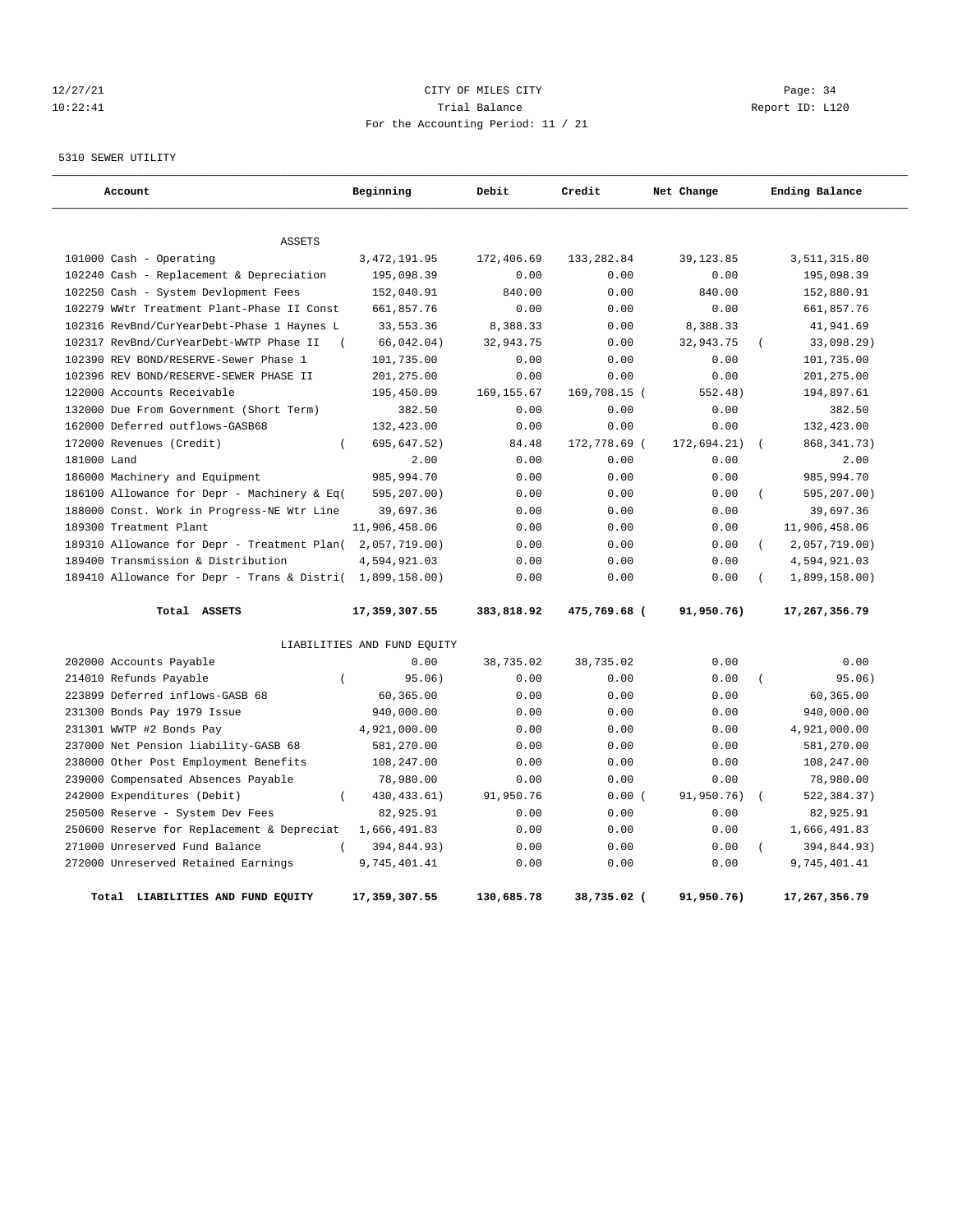## 12/27/21 CITY OF MILES CITY Page: 35 10:22:41 Trial Balance Report ID: L120 For the Accounting Period: 11 / 21

5510 AMBULANCE FUND

| Account                                               | Beginning                   | Debit      | Credit         | Net Change   | Ending Balance           |
|-------------------------------------------------------|-----------------------------|------------|----------------|--------------|--------------------------|
| <b>ASSETS</b>                                         |                             |            |                |              |                          |
| 101000 Cash - Operating<br>$\overline{ }$             | 44,011.45)                  | 134,561.39 | 78,931.32      | 55,630.07    | 11,618.62                |
| 113216 Tax Receivables real-2016                      | 2.23)                       | 0.00       | 0.00           | 0.00         | 2.23)                    |
| 113217 Tax receivables real-2017                      | 8.62)                       | 0.00       | 0.00           | 0.00         | 8.62)                    |
| 113218 Tax Receivables real-2018                      | 18.57                       | 0.00       | 0.00           | 0.00         | 18.57                    |
| 113219 Tax receivables Real-2019                      | 18.71                       | 0.00       | $0.36$ (       | 0.36)        | 18.35                    |
| 113220 Tax receivables Real-2020<br>$\overline{(\ }$  | 298.29                      | 0.00       | 4,862.73 (     | 4,862.73)    | 5, 161, 02)              |
| 115216 Tax receivable personal-2016                   | 0.00                        | 0.00       | $0.03$ (       | 0.03)        | 0.03)                    |
| 115217 Tax receivable personal-2017<br>$\left($       | 0.06)                       | 0.00       | $0.04$ (       | 0.04)        | 0.10)                    |
| 115218 Tax Receivable Personal-2018<br>$\overline{ }$ | 0.05)                       | 0.00       | 0.00           | 0.00         | 0.05)                    |
| 115219 Tax Receivable Personal-2019                   | 0.02                        | 0.00       | 0.00           | 0.00         | 0.02                     |
| 115221 Tax Receivable Personal-2021                   | 8.21                        | 0.00       | $4.60$ (       | 4.60)        | 3.61                     |
| 122000 Accounts Receivable                            | 491,769.73                  | 84,540.74  | 127,803.25 (   | 43, 262. 51) | 448,507.22               |
| 122100 Acct Receivable<br>$\left($                    | 235,820.86)                 | 0.00       | 0.00           | 0.00         | 235,820.86)              |
| 132000 Due From Government (Short Term)               | 12,350.00                   | 0.00       | 0.00           | 0.00         | 12,350.00                |
| 162000 Deferred outflows-GASB68                       | 160,860.00                  | 0.00       | 0.00           | 0.00         | 160,860.00               |
| 172000 Revenues (Credit)<br>$\left($                  | 433,940.79)                 | 907.31     | 133, 315. 31 ( | 132,408.00)  | 566, 348.79)<br>$\left($ |
| 186000 Machinery and Equipment                        | 1,052,480.52                | 0.00       | 0.00           | 0.00         | 1,052,480.52             |
| 186100 Allowance for Depr - Machinery & Eq(           | 425,843.00)                 | 0.00       | 0.00           | 0.00         | 425,843.00)              |
| Total ASSETS                                          | 577,580.41                  | 220,009.44 | 344,917.64 (   | 124,908.20)  | 452,672.21               |
|                                                       | LIABILITIES AND FUND EQUITY |            |                |              |                          |
| 202000 Accounts Payable                               | 0.00                        | 24,776.12  | 24,776.12      | 0.00         | 0.00                     |
| 223100 Deferred Revenue - Real Prop Taxes (           | 463.42)                     | 4,863.09   | 0.00(          | $4,863.09$ ) | 5,326.51)<br>$\sqrt{ }$  |
| 223200 Deferred Revenue - Pers Prop Taxes (           | 26.46)                      | 4.67       | 0.00(          | 4.67)        | 31.13)<br>$\sqrt{ }$     |
| 223899 Deferred inflows-GASB 68                       | 1,467.00                    | 0.00       | 0.00           | 0.00         | 1,467.00                 |
| 235000 CONTRACTS/NOTES/LOANS PAYABLE<br>$\left($      | 0.01)                       | 0.00       | 0.00           | 0.00         | 0.01)<br>$\left($        |
| 237000 Net Pension liability-GASB 68                  | 281,739.00                  | 0.00       | 0.00           | 0.00         | 281,739.00               |
| 238000 Other Post Employment Benefits                 | 72,165.00                   | 0.00       | 0.00           | 0.00         | 72,165.00                |
| 239000 Compensated Absences Payable                   | 65,171.00                   | 0.00       | 0.00           | 0.00         | 65,171.00                |
| 242000 Expenditures (Debit)<br>$\left($               | 443,208.90)                 | 120,040.44 | 0.00(          | 120,040.44)  | 563, 249. 34)            |
| 271000 Unreserved Fund Balance<br>$\left($            | 139,528.00)                 | 0.00       | 0.00           | 0.00         | 139,528.00)              |
| 272000 Unreserved Retained Earnings                   | 740,265.20                  | 0.00       | 0.00           | 0.00         | 740,265.20               |
| Total<br>LIABILITIES AND FUND EQUITY                  | 577,580.41                  | 149,684.32 | 24,776.12 (    | 124,908.20)  | 452,672.21               |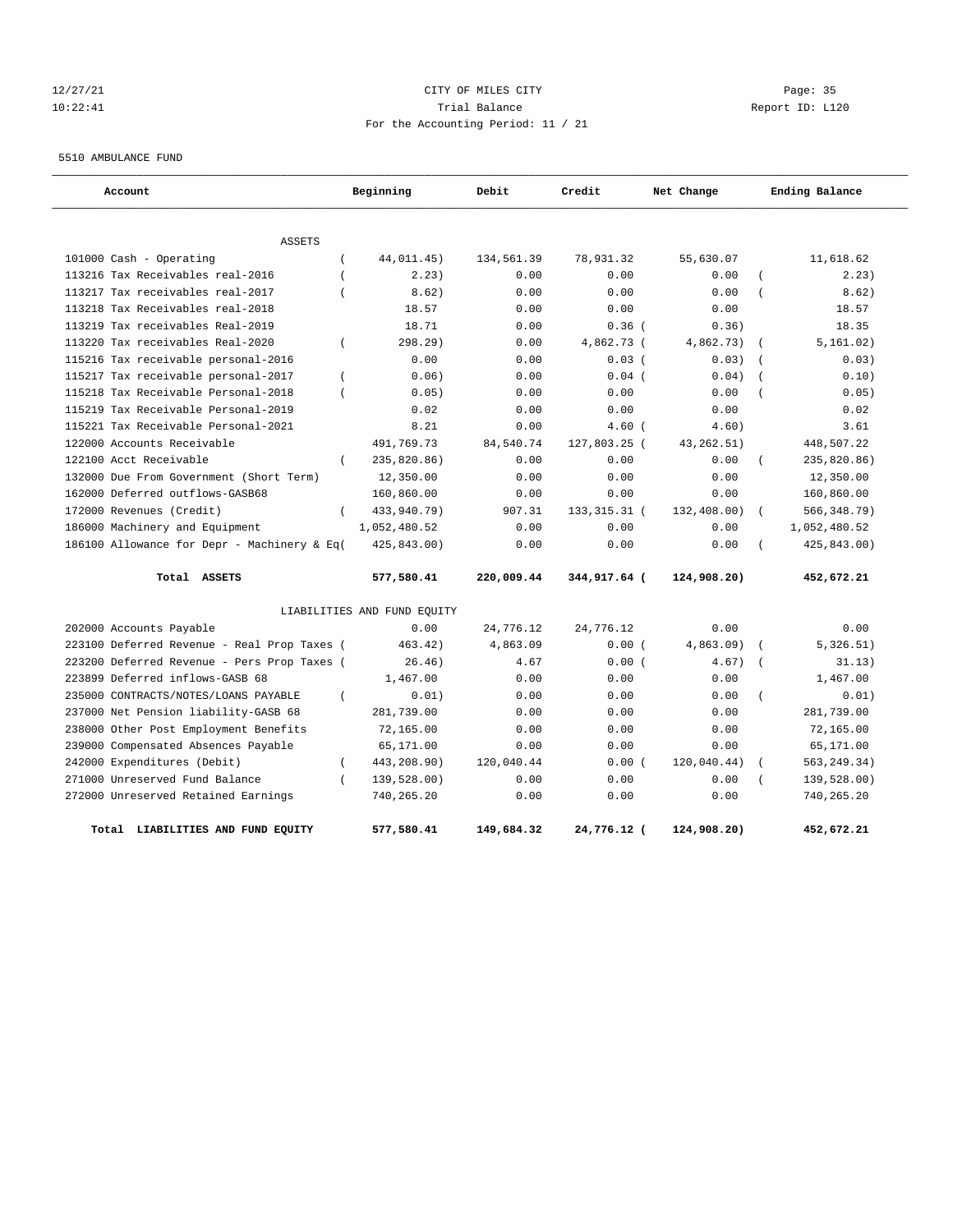## 12/27/21 CITY OF MILES CITY Page: 36 10:22:41 Trial Balance Report ID: L120 For the Accounting Period: 11 / 21

5610 AIRPORT OPERATING

| Account                                               | Beginning                   | Debit        | Credit                                    | Net Change    | Ending Balance          |
|-------------------------------------------------------|-----------------------------|--------------|-------------------------------------------|---------------|-------------------------|
| <b>ASSETS</b>                                         |                             |              |                                           |               |                         |
| 101000 Cash - Operating                               | 290,667.47                  |              | 1,702,956.97 1,683,702.07                 | 19,254.90     | 309,922.37              |
| 102117 Airport Improvement                            | 79,771.74                   | 0.00         | 0.00                                      | 0.00          | 79,771.74               |
| 102230 Cash - Surplus/Credit Card Acct                | 28, 201.78                  | 28,064.96    | 30,434.89 (                               | 2,369.93)     | 25,831.85               |
| 103000 Petty Cash                                     | 100.00                      | 0.00         | 0.00                                      | 0.00          | 100.00                  |
| 113216 Tax Receivables real-2016<br>$\overline{ }$    | 3.36)                       | 0.00         | 0.00                                      | 0.00          | 3.36)                   |
| 113217 Tax receivables real-2017                      | 12.93)                      | 0.00         | 0.00                                      | 0.00          | 12.93)<br>$\left($      |
| 113218 Tax Receivables real-2018                      | 27.86                       | 0.00         | 0.00                                      | 0.00          | 27.86                   |
| 113219 Tax receivables Real-2019                      | 28.07                       | 0.00         | $0.54$ (                                  | 0.54)         | 27.53                   |
| 113220 Tax receivables Real-2020<br>$\left($          | 447.50)                     | 0.00         | $7,295.19$ (                              | 7, 295.19)    | 7,742.69)               |
| 115216 Tax receivable personal-2016                   | 0.00                        | 0.00         | $0.05$ (                                  | 0.05)         | 0.05)                   |
| 115217 Tax receivable personal-2017<br>$\left($       | 0.08)                       | 0.00         | $0.06$ (                                  | 0.06)         | 0.14)                   |
| 115218 Tax Receivable Personal-2018<br>$\overline{ }$ | 0.08)                       | 0.00         | 0.00                                      | 0.00          | 0.08)<br>$\overline{ }$ |
| 115219 Tax Receivable Personal-2019                   | 0.02                        | 0.00         | 0.00                                      | 0.00          | 0.02                    |
| 115220 Tax Receivable Personal-2020                   | 0.03                        | 0.00         | 0.00                                      | 0.00          | 0.03                    |
| 115221 Tax Receivable Personal-2021                   | 12.30                       | 0.00         | $6.91$ (                                  | 6.91)         | 5.39                    |
| 132000 Due From Government (Short Term)               | 459,040.76                  | 0.00         | 0.00                                      | 0.00          | 459,040.76              |
| 141000 Prepaid Expense                                | 5,917.00                    | 0.00         | 0.00                                      | 0.00          | 5,917.00                |
| 162000 Deferred outflows-GASB68                       | 31,614.00                   | 0.00         | 0.00                                      | 0.00          | 31,614.00               |
| 172000 Revenues (Credit)                              | 2, 112, 886.40)             | 0.00         | 1,700,575.08 (                            | 1,700,575.08) | 3,813,461.48)           |
| 181000 Land                                           | 19,978.00                   | 0.00         | 0.00                                      | 0.00          | 19,978.00               |
| 182000 Buildings                                      | 779,684.50                  | 0.00         | 0.00                                      | 0.00          | 779,684.50              |
| 182100 Allowance for Depr - Buildings (Cre(           | 413,042.00)                 | 0.00         | 0.00                                      | 0.00          | 413,042.00)<br>$\left($ |
| 184000 Improvements Other Than Buildings              | 13,017,833.11               | 0.00         | 0.00                                      | 0.00          | 13,017,833.11           |
| 184100 Allowance for Depr - Imp Other Than(           | 3,992,939.00)               | 0.00         | 0.00                                      | 0.00          | 3,992,939.00)           |
| 186000 Machinery and Equipment                        | 1,283,230.58                | 0.00         | 0.00                                      | 0.00          | 1,283,230.58            |
| 186100 Allowance for Depr - Machinery & Eq(           | 607,782.00)                 | 0.00         | 0.00                                      | 0.00          | 607,782.00)             |
| 188000 Const. Work in Progress-NE Wtr Line            | 1,158,977.96                | 0.00         | 0.00                                      | 0.00          | 1,158,977.96            |
| Total ASSETS                                          | 10,027,971.83               |              | 1,731,021.93 3,422,014.79 ( 1,690,992.86) |               | 8,336,978.97            |
|                                                       | LIABILITIES AND FUND EQUITY |              |                                           |               |                         |
| 202000 Accounts Payable                               | 396, 347.77                 |              | 1,669,836.13 1,669,836.13                 | 0.00          | 396,347.77              |
| 223100 Deferred Revenue - Real Prop Taxes (           | 695.26)                     | 7,295.73     | 0.00(                                     | 7, 295.73)    | 7,990.99)               |
| 223200 Deferred Revenue - Pers Prop Taxes (           | 39.70)                      | 7.02         | 0.00(                                     | 7.02)         | 46.72)<br>$\sqrt{ }$    |
| 223899 Deferred inflows-GASB 68                       | 14,411.00                   | 0.00         | 0.00                                      | 0.00          | 14,411.00               |
| 235160 LTrm Pay/MT Aeronautics (2)                    | 81,312.00                   | 0.00         | 0.00                                      | 0.00          | 81,312.00               |
| 237000 Net Pension liability-GASB 68                  | 138,772.00                  | 0.00         | 0.00                                      | 0.00          | 138,772.00              |
| 238000 Other Post Employment Benefits                 | 24,055.00                   | 0.00         | 0.00                                      | 0.00          | 24,055.00               |
| 239000 Compensated Absences Payable                   | 13,782.00                   | 0.00         | 0.00                                      | 0.00          | 13,782.00               |
| 242000 Expenditures (Debit)                           | 2,037,047.32)               | 1,683,702.07 | 11.96 (                                   | 1,683,690.11) | 3,720,737.43)           |
| 250600 Reserve for Replacement & Depreciat            | 18,913.67                   | 0.00         | 0.00                                      | 0.00          | 18,913.67               |
| 271000 Unreserved Fund Balance                        | 90, 992.00)                 | 0.00         | 0.00                                      | 0.00          | 90,992.00)<br>$\left($  |
| 272000 Unreserved Retained Earnings                   | 11, 469, 152.67             | 0.00         | 0.00                                      | 0.00          | 11, 469, 152.67         |
| Total LIABILITIES AND FUND EQUITY                     | 10,027,971.83               |              | 3,360,840.95 1,669,848.09 ( 1,690,992.86) |               | 8,336,978.97            |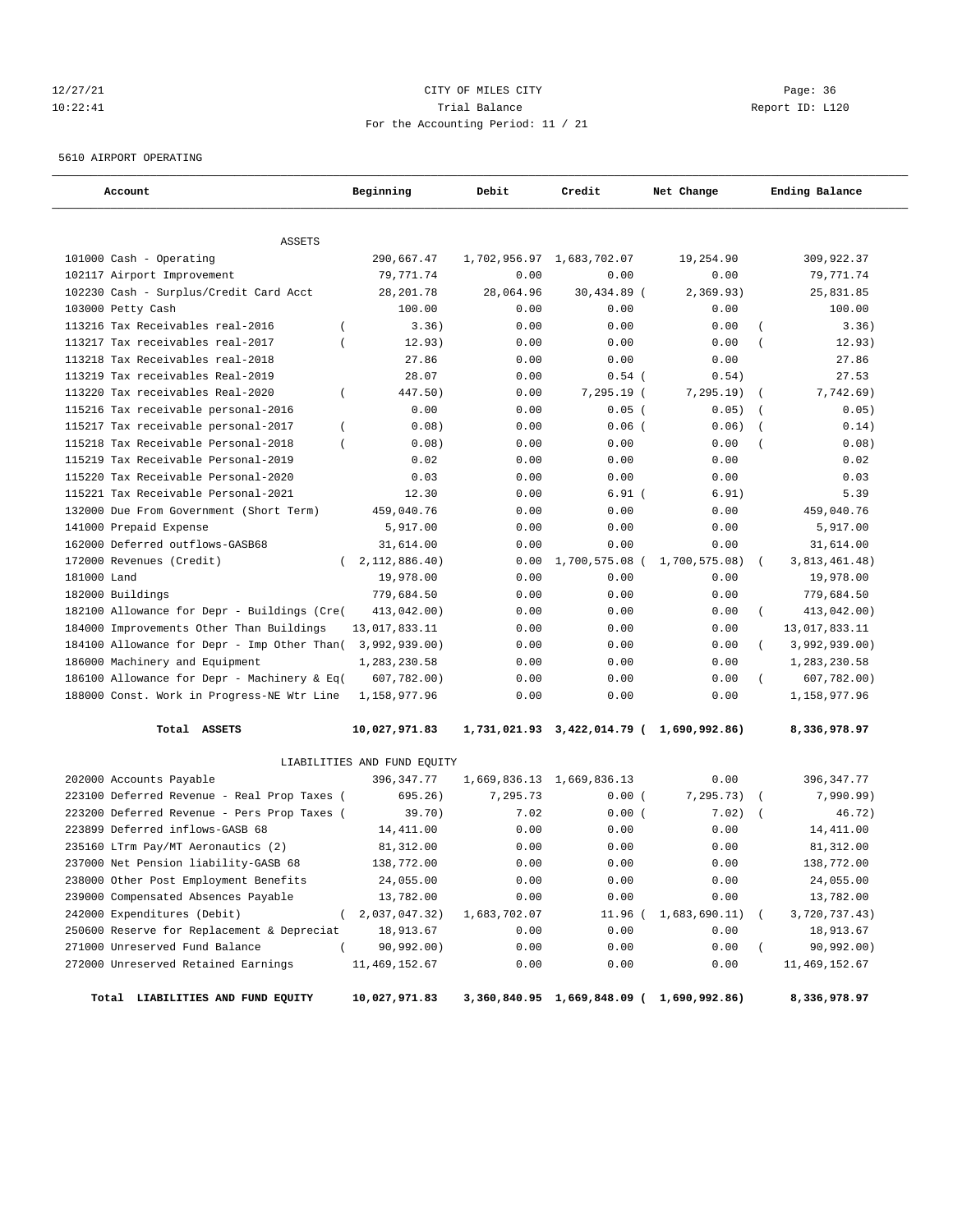## 12/27/21 CITY OF MILES CITY Page: 37 10:22:41 Trial Balance Report ID: L120 For the Accounting Period: 11 / 21

6040 PUBLIC WORKS

| Account                              | Beginning                   | Debit     | Credit       | Net Change | Ending Balance |
|--------------------------------------|-----------------------------|-----------|--------------|------------|----------------|
|                                      |                             |           |              |            |                |
| <b>ASSETS</b>                        |                             |           |              |            |                |
| 101000 Cash - Operating              | 94, 978. 15                 | 4,000.00  | 13,911.05 (  | 9,911.05)  | 85,067.10      |
| 172000 Revenues (Credit)             | 52,630.00)                  | 0.00      | $4,000.00$ ( | 4,000.00   | 56,630.00)     |
| Total ASSETS                         | 42,348.15                   | 4,000.00  | 17,911.05 (  | 13,911.05) | 28,437.10      |
|                                      | LIABILITIES AND FUND EQUITY |           |              |            |                |
| 202000 Accounts Payable              | 0.00                        | 1,829.93  | 1,829.93     | 0.00       | 0.00           |
| 239000 Compensated Absences Payable  | 4,945.00                    | 0.00      | 0.00         | 0.00       | 4,945.00       |
| 242000 Expenditures (Debit)          | 54,631.30)                  | 13,911.05 | 0.00(        | 13,911.05) | 68, 542. 35)   |
| 271000 Unreserved Fund Balance       | 4,701.00)                   | 0.00      | 0.00         | 0.00       | 4,701.00)      |
| 272000 Unreserved Retained Earnings  | 96,735.45                   | 0.00      | 0.00         | 0.00       | 96,735.45      |
| LIABILITIES AND FUND EQUITY<br>Total | 42,348.15                   | 15,740.98 | 1,829.93 (   | 13,911.05) | 28,437.10      |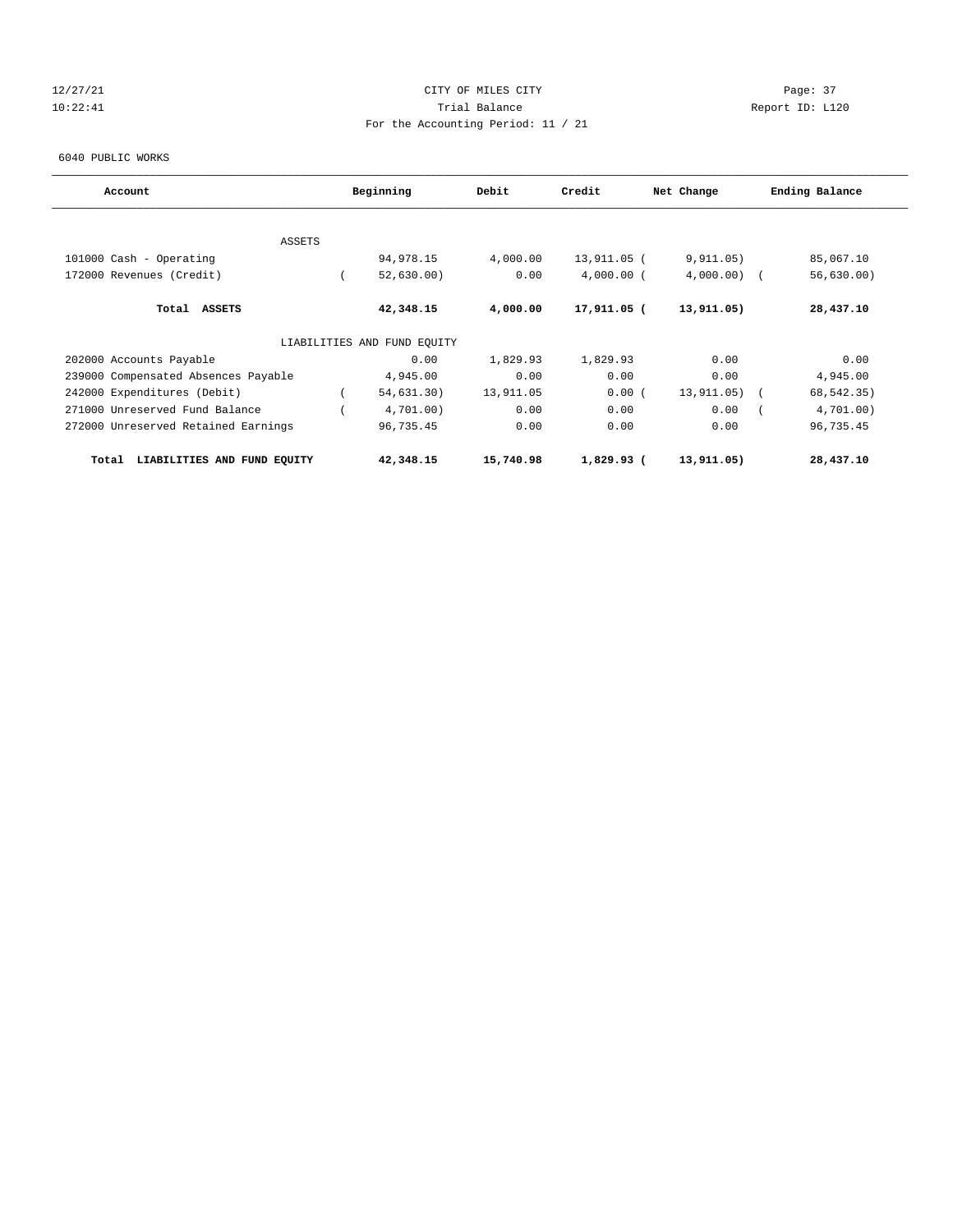## 12/27/21 CITY OF MILES CITY Page: 38 10:22:41 Trial Balance Report ID: L120 For the Accounting Period: 11 / 21

7370 TBID

| Account                              | Beginning                   | Debit     | Credit    | Net Change | Ending Balance |
|--------------------------------------|-----------------------------|-----------|-----------|------------|----------------|
| ASSETS                               |                             |           |           |            |                |
| 101000 Cash - Operating              | 0.00                        | 15,230.00 | 15,230.00 | 0.00       | 0.00           |
| Total ASSETS                         | 0.00                        | 15,230.00 | 15,230.00 | 0.00       | 0.00           |
|                                      | LIABILITIES AND FUND EQUITY |           |           |            |                |
| 202000 Accounts Payable              | 0.00                        | 15,230.00 | 15,230.00 | 0.00       | 0.00           |
| 212500 Due to Others                 | 0.00                        | 15,230.00 | 15,230.00 | 0.00       | 0.00           |
| LIABILITIES AND FUND EQUITY<br>Total | 0.00                        | 30,460.00 | 30,460.00 | 0.00       | 0.00           |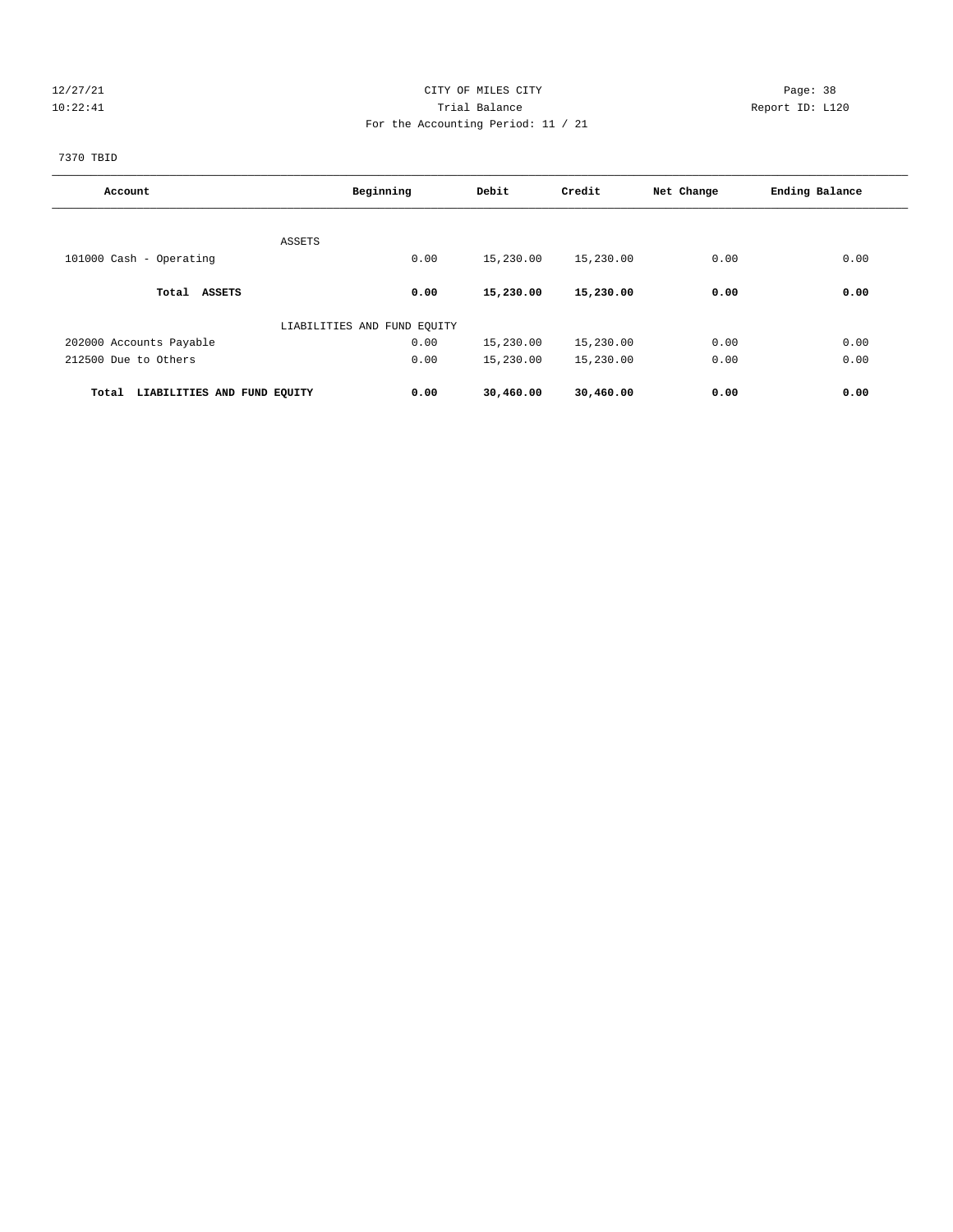## 12/27/21 CITY OF MILES CITY Page: 39 10:22:41 Trial Balance Report ID: L120 For the Accounting Period: 11 / 21

#### 7458 Court Technology Surcharge

| Account                                   | Beginning                   | Debit | Credit | Net Change | Ending Balance |
|-------------------------------------------|-----------------------------|-------|--------|------------|----------------|
|                                           |                             |       |        |            |                |
|                                           |                             |       |        |            |                |
|                                           | LIABILITIES AND FUND EQUITY |       |        |            |                |
| 212000 Due to Government                  | 2,060.64)                   | 0.00  | 0.00   | 0.00       | 2,060.64)      |
| 212200 Due to Federal, Soc Sec & Medicare | 2,060.64                    | 0.00  | 0.00   | 0.00       | 2,060.64       |
| LIABILITIES AND FUND EQUITY<br>Total      | 0.00                        | 0.00  | 0.00   | 0.00       | 0.00           |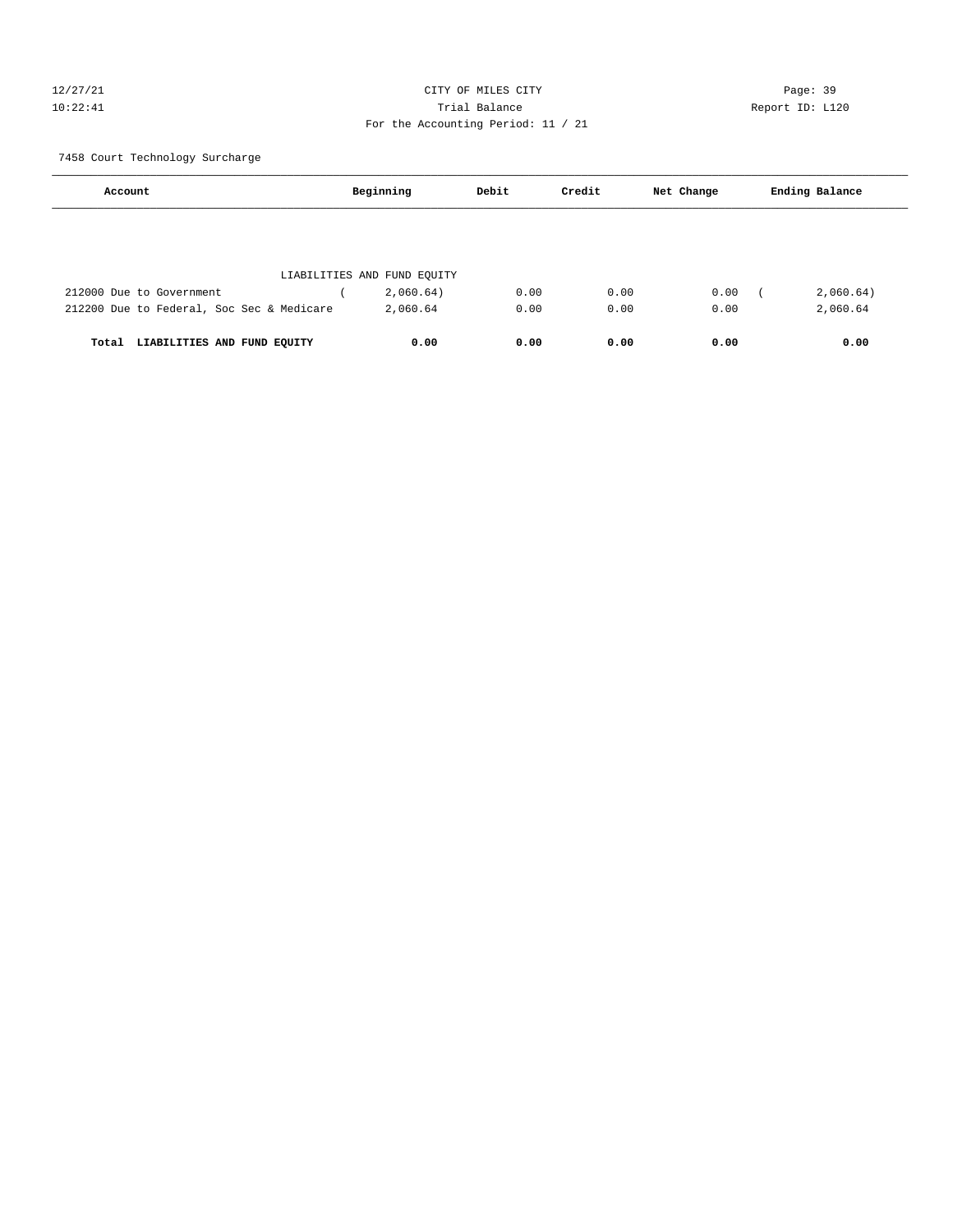## 12/27/21 CITY OF MILES CITY Page: 40 10:22:41 Trial Balance Report ID: L120 For the Accounting Period: 11 / 21

7467 Law Enforcement Academy Surcharge

| Account                                   | Beginning                   | Debit  | Credit | Net Change | Ending Balance |
|-------------------------------------------|-----------------------------|--------|--------|------------|----------------|
| ASSETS                                    |                             |        |        |            |                |
| 101000 Cash - Operating                   | 420.00                      | 352.04 | 0.00   | 352.04     | 772.04         |
| Total ASSETS                              | 420.00                      | 352.04 | 0.00   | 352.04     | 772.04         |
|                                           | LIABILITIES AND FUND EQUITY |        |        |            |                |
| 212200 Due to Federal, Soc Sec & Medicare | 420.00                      | 0.00   | 352.04 | 352.04     | 772.04         |
| LIABILITIES AND FUND EQUITY<br>Total      | 420.00                      | 0.00   | 352.04 | 352.04     | 772.04         |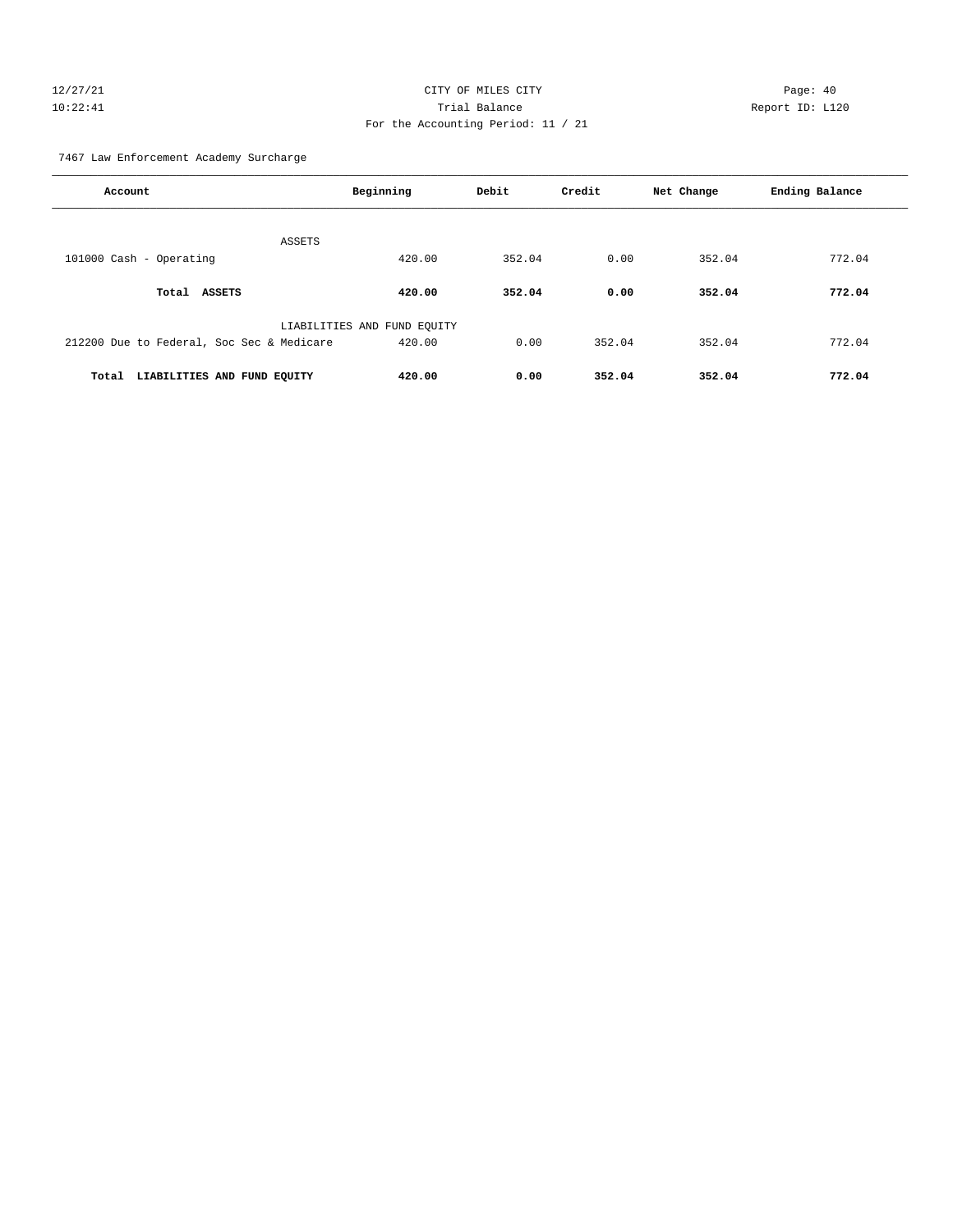| 12/27/21 | CITY OF MILES CITY                 | Page: 41        |
|----------|------------------------------------|-----------------|
| 10:22:41 | Trial Balance                      | Report ID: L120 |
|          | For the Accounting Period: 11 / 21 |                 |

7471 CIVIL LEGAL ASSIST/VICTIM DOM VIOLENCE PROG

| Account                              | Beginning                   | Debit  | Credit | Net Change | Ending Balance |
|--------------------------------------|-----------------------------|--------|--------|------------|----------------|
|                                      | ASSETS                      |        |        |            |                |
| 101000 Cash - Operating              | 958.74                      | 657.26 | 0.00   | 657.26     | 1,616.00       |
| Total<br><b>ASSETS</b>               | 958.74                      | 657.26 | 0.00   | 657.26     | 1,616.00       |
|                                      | LIABILITIES AND FUND EQUITY |        |        |            |                |
| 212500 Due to Others                 | 958.74                      | 0.00   | 657.26 | 657.26     | 1,616.00       |
| LIABILITIES AND FUND EQUITY<br>Total | 958.74                      | 0.00   | 657.26 | 657.26     | 1,616.00       |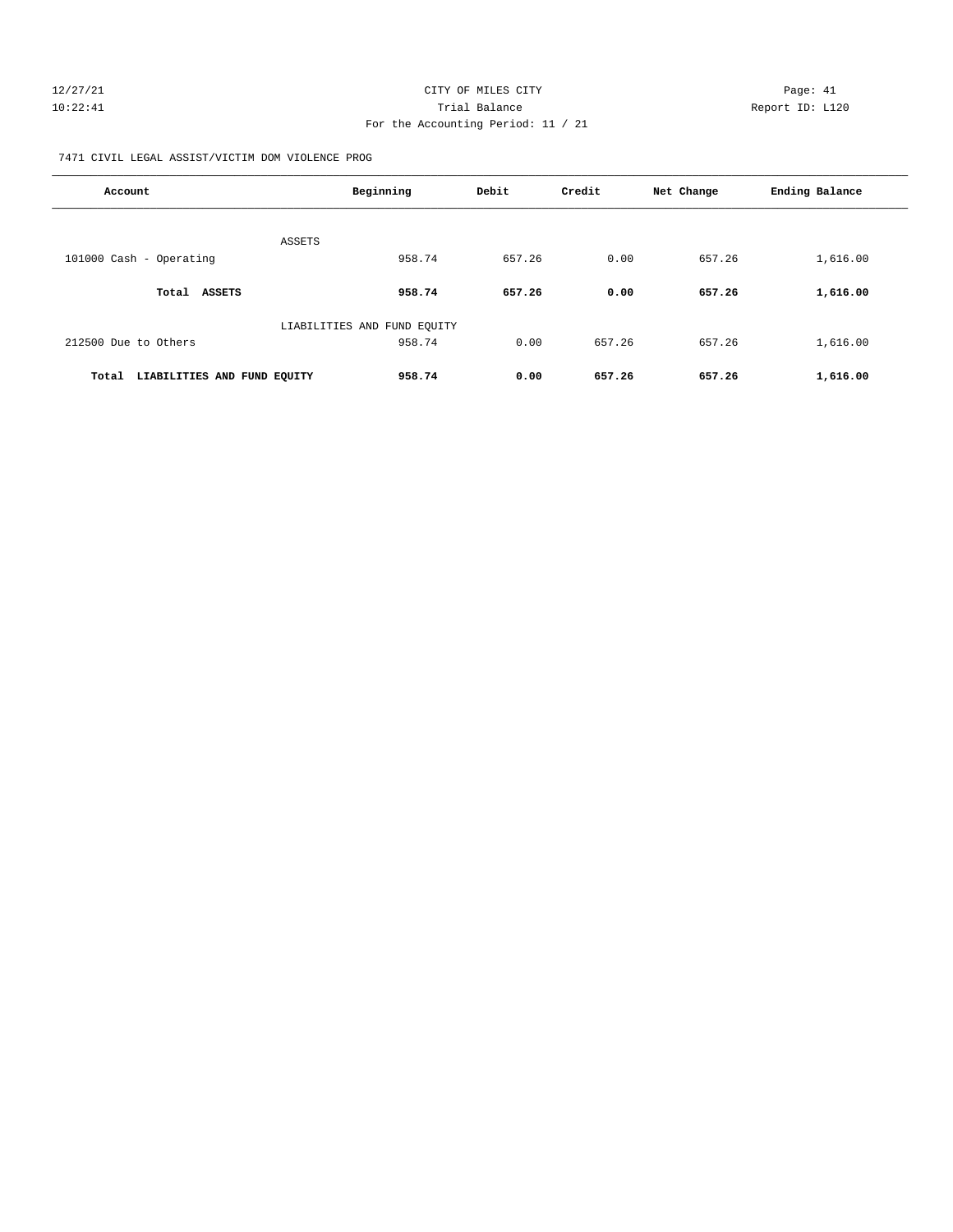## 12/27/21 CITY OF MILES CITY Page: 42 10:22:41 Trial Balance Report ID: L120 For the Accounting Period: 11 / 21

#### 7910 PAYROLL FUND

| Account                                   |            | Beginning                   | Debit      | Credit      | Net Change   | Ending Balance |
|-------------------------------------------|------------|-----------------------------|------------|-------------|--------------|----------------|
|                                           |            |                             |            |             |              |                |
|                                           |            |                             |            |             |              |                |
| ASSETS                                    |            |                             |            |             |              |                |
| 101000 Cash - Operating                   |            | 24,472.50                   | 560,457.44 | 550,260.95  | 10,196.49    | 34,668.99      |
| Total ASSETS                              |            | 24,472.50                   | 560,457.44 | 550,260.95  | 10,196.49    | 34,668.99      |
|                                           |            | LIABILITIES AND FUND EOUITY |            |             |              |                |
| 201000 Warrants Payable                   |            | 11,273.83                   | 22, 133.79 | 20,471.31 ( | 1,662.48)    | 9,611.35       |
| 212000 Due to Government                  |            | 155.18)                     | 0.00       | 0.00        | 0.00         | 155.18)        |
| 212200 Due to Federal, Soc Sec & Medicare |            | 0.00                        | 68,450.95  | 68,450.95   | 0.00         | 0.00           |
| 212202 Due to State Unemployment          |            | 925.68                      | 0.00       | 1,021.18    | 1,021.18     | 1,946.86       |
| 212203 Due to Worker's Compensation       |            | 11,561.21                   | 0.00       | 13,140.27   | 13,140.27    | 24,701.48      |
| 212204 Due to State Income Tax            |            | 0.00                        | 17,433.00  | 17,433.00   | 0.00         | 0.00           |
| 212205 Due to MPORS-GABA                  |            | 0.00                        | 17, 313.22 | 17, 313.22  | 0.00         | 0.00           |
| 212207 Due to AFLAC, AFLAC PRETAX         |            | 0.00                        | 578.48     | 578.48      | 0.00         | 0.00           |
| 212208 Due to Health Ins, Dental, Vision  | $\sqrt{2}$ | 1,504.98)                   | 80,908.15  | 81,279.64   | 371.49       | 1, 133.49)     |
| 212209 Due to PERS Retirement             |            | 0.00                        | 34, 277.55 | 34, 277.55  | 0.00         | 0.00           |
| 212210 Due to FURS-GABA Retirement        |            | 2,371.94                    | 20,479.91  | 17,805.94 ( | $2,673.97$ ( | 302.03)        |
| Total LIABILITIES AND FUND EQUITY         |            | 24,472.50                   | 261,575.05 | 271,771.54  | 10,196.49    | 34,668.99      |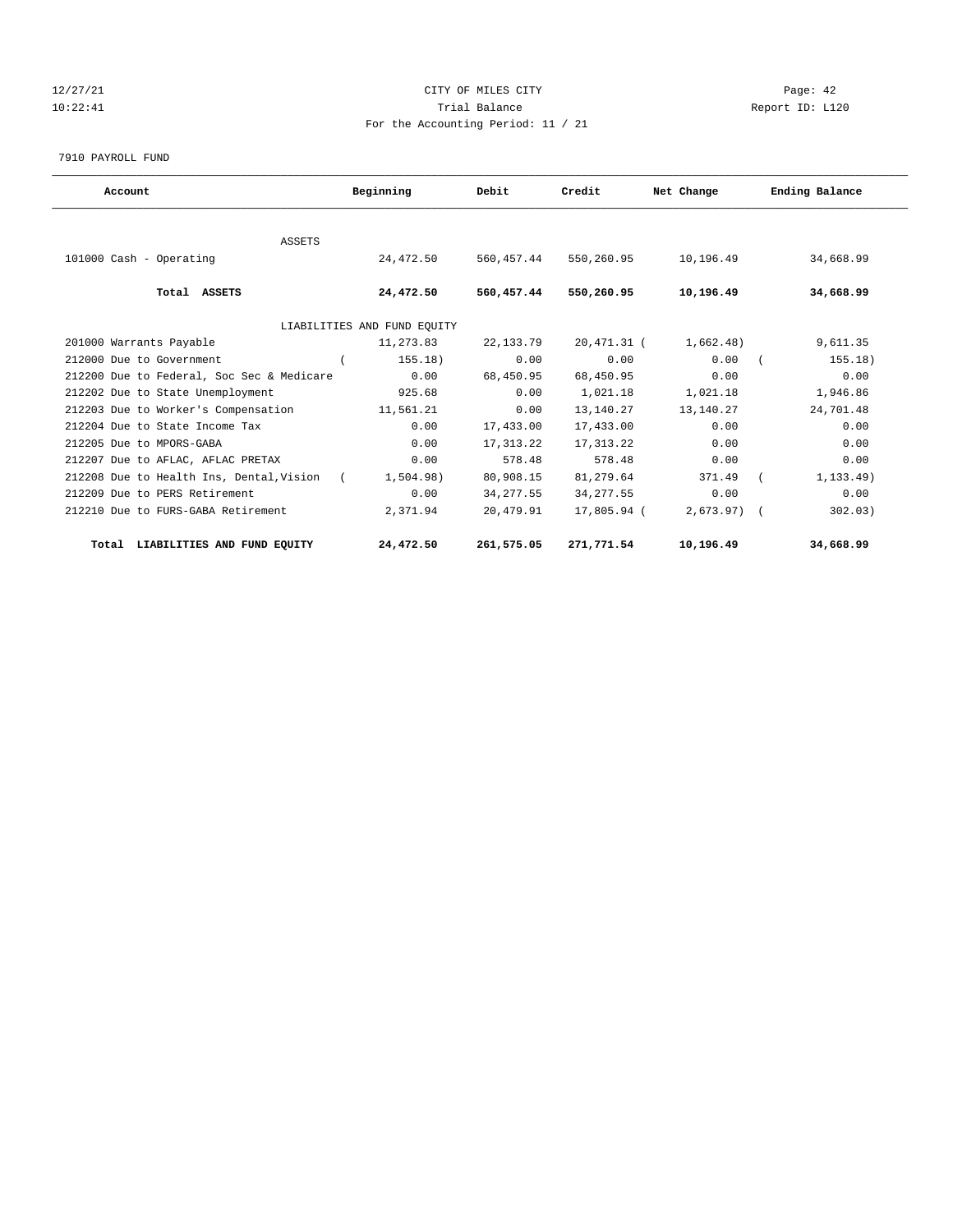## 12/27/21 CITY OF MILES CITY Page: 43 10:22:41 Trial Balance Report ID: L120 For the Accounting Period: 11 / 21

#### 7930 CLAIMS FUND

| Account                              | Beginning                   | Debit        | Credit                        | Net Change | Ending Balance |
|--------------------------------------|-----------------------------|--------------|-------------------------------|------------|----------------|
|                                      | ASSETS                      |              |                               |            |                |
| 101000 Cash - Operating              | 208,507.43                  |              | 2, 299, 517.60 1, 935, 087.21 | 364,430.39 | 572,937.82     |
| <b>ASSETS</b><br>Total               | 208,507.43                  | 2,299,517.60 | 1,935,087.21                  | 364,430.39 | 572,937.82     |
|                                      | LIABILITIES AND FUND EOUITY |              |                               |            |                |
| 201000 Warrants Payable              | 208,507.43                  |              | 1,935,087.21 2,299,517.60     | 364,430.39 | 572,937.82     |
| LIABILITIES AND FUND EQUITY<br>Total | 208,507.43                  |              | 1,935,087.21 2,299,517.60     | 364,430.39 | 572,937.82     |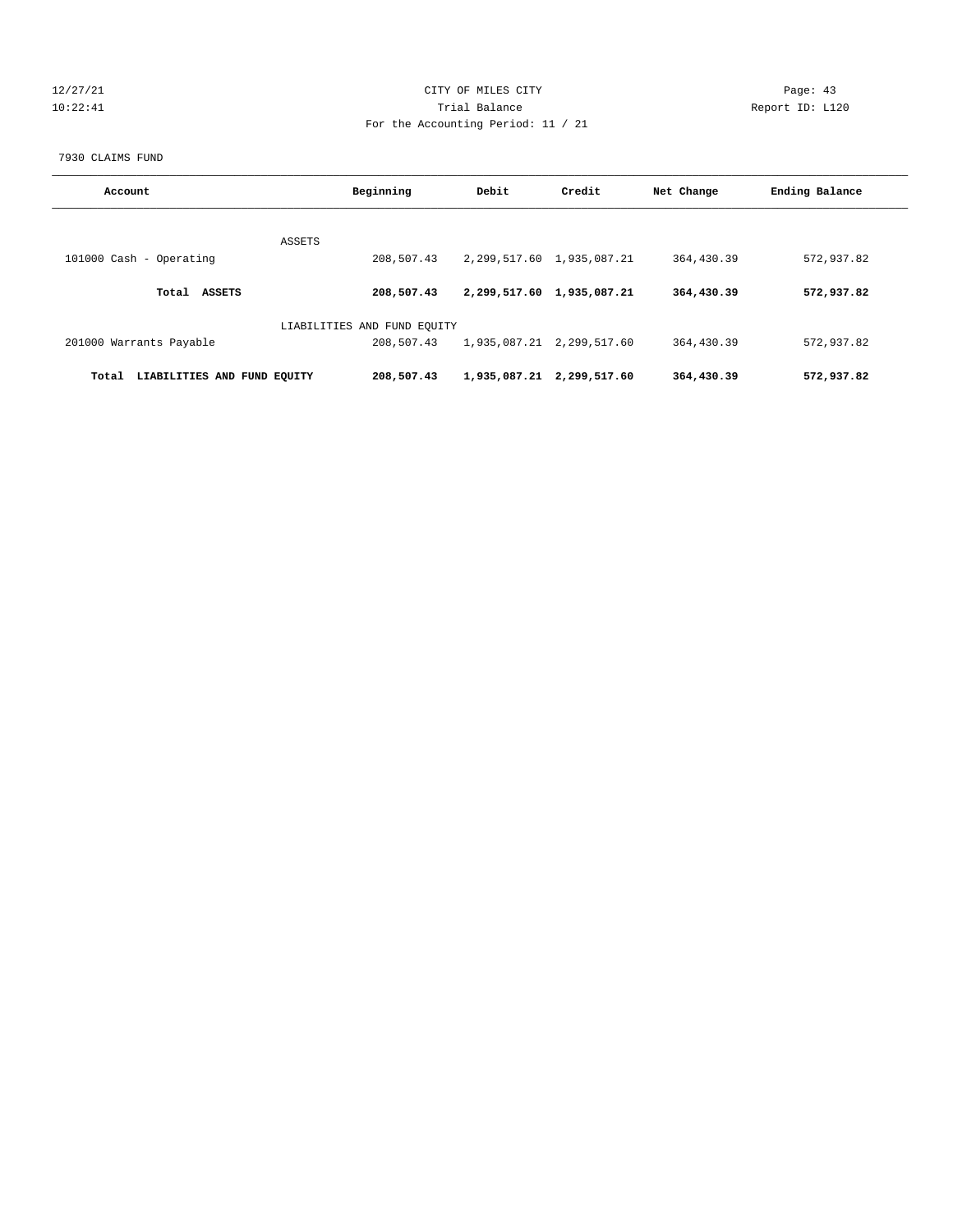## 12/27/21 CITY OF MILES CITY Page: 44 10:22:41 Trial Balance Report ID: L120 For the Accounting Period: 11 / 21

7980 CUSTER CO WATER & SEWER DISTRICT

| Account                                 | Beginning                   | Debit     | Credit      | Net Change | Ending Balance |
|-----------------------------------------|-----------------------------|-----------|-------------|------------|----------------|
|                                         |                             |           |             |            |                |
| ASSETS                                  |                             |           |             | 0.00       | 0.00           |
| 101000 Cash - Operating                 | 0.00                        | 19,024.62 | 19,024.62   |            |                |
| 122000 Accounts Receivable              | 21,265.77                   | 18,949.95 | 19,024.62 ( | 74.67)     | 21,191.10      |
| Total ASSETS                            | 21,265.77                   | 37,974.57 | 38,049.24 ( | 74.67)     | 21,191.10      |
|                                         | LIABILITIES AND FUND EQUITY |           |             |            |                |
| 202000 Accounts Payable                 | 0.00                        | 19,024.62 | 19,024.62   | 0.00       | 0.00           |
| 211020 Due to Custer Water & Sewer Dist | 21, 265.77                  | 19,024.62 | 18,949.95 ( | 74.67)     | 21,191.10      |
| LIABILITIES AND FUND EQUITY<br>Total    | 21,265.77                   | 38,049.24 | 37,974.57 ( | 74.67)     | 21,191.10      |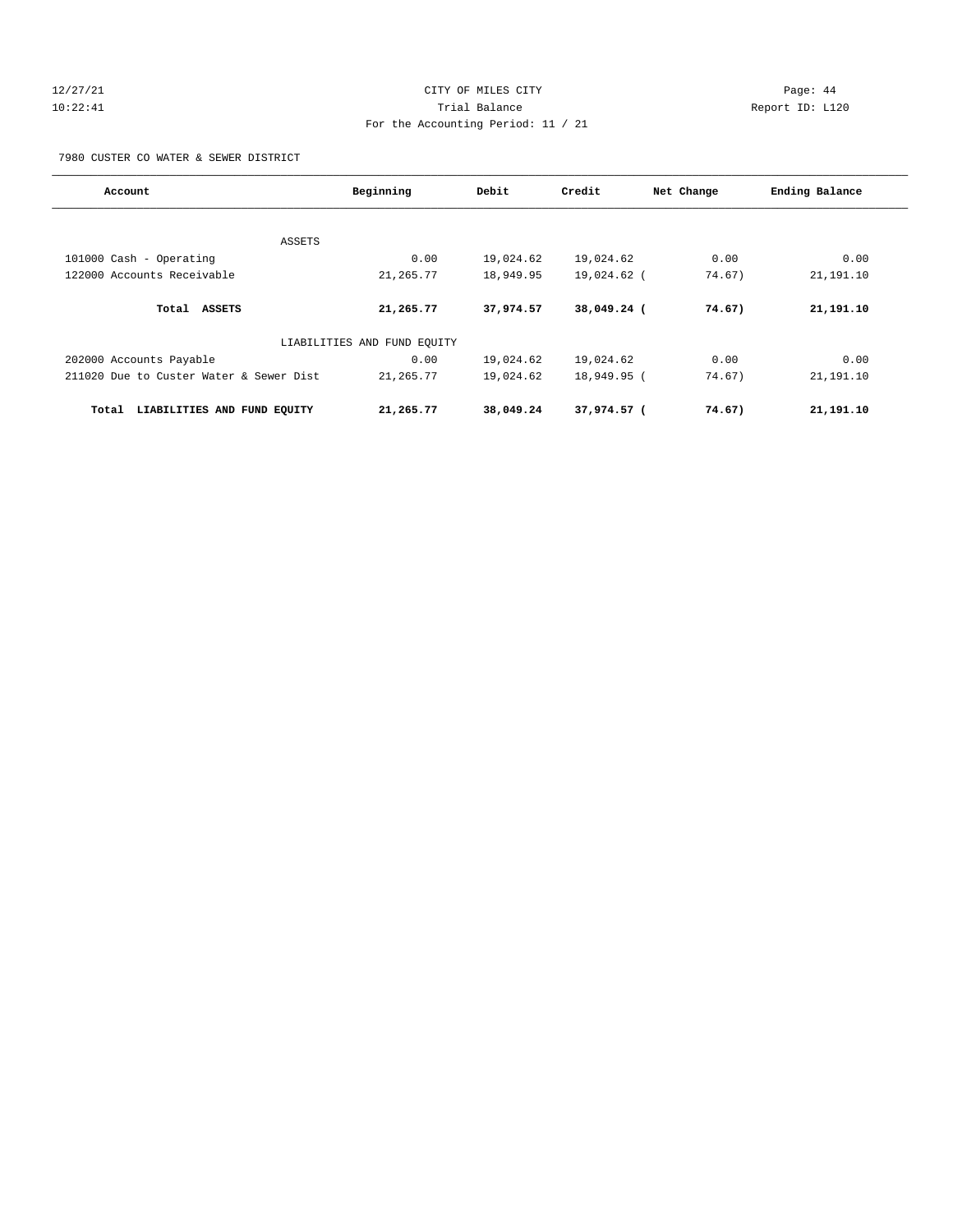## 12/27/21 CITY OF MILES CITY Page: 45 10:22:41 Trial Balance Report ID: L120 For the Accounting Period: 11 / 21

7981 Interest Clearing

| Account                              | Beginning                   | Debit    | Credit       | Net Change | Ending Balance |
|--------------------------------------|-----------------------------|----------|--------------|------------|----------------|
| ASSETS                               |                             |          |              |            |                |
| 101000 Cash - Operating              | 2,214.90                    | 2,268.82 | 4,483.72 (   | 2, 214.90) | 0.00           |
| Total<br>ASSETS                      | 2,214.90                    | 2,268.82 | 4,483.72 (   | 2,214.90)  | 0.00           |
|                                      | LIABILITIES AND FUND EQUITY |          |              |            |                |
| 212500 Due to Others                 | 2,214.90                    | 4,483.72 | $2,268.82$ ( | 2, 214.90) | 0.00           |
| LIABILITIES AND FUND EQUITY<br>Total | 2,214.90                    | 4,483.72 | 2,268.82 (   | 2,214.90)  | 0.00           |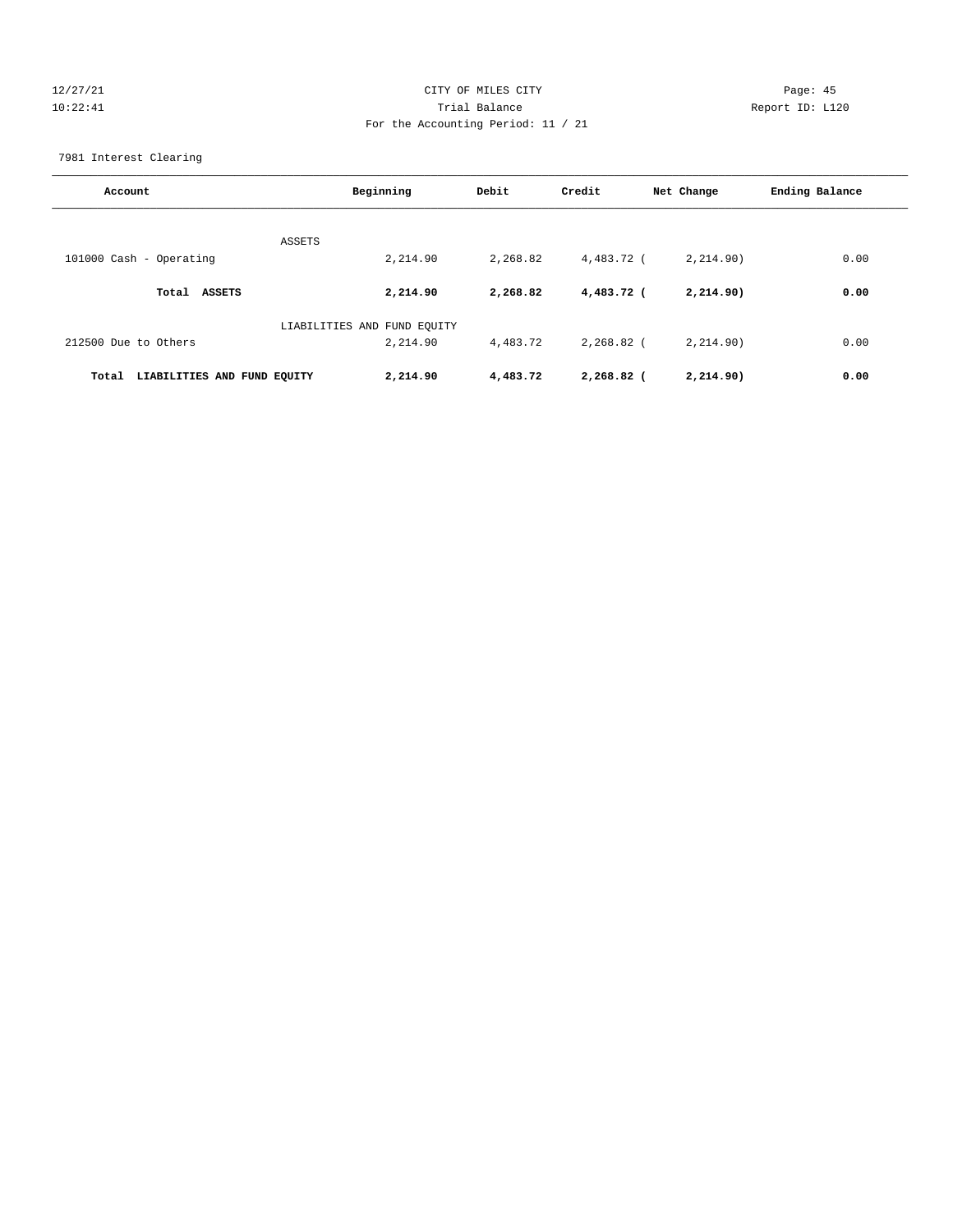# 12/27/21 CITY OF MILES CITY Page: 46 10:22:41 Trial Balance Report ID: L120 For the Accounting Period: 11 / 21

9000 GENERAL FIXED ASSETS GROUP OF ACCOUNTS FUND

| Account                                                    | Beginning                   | Debit | Credit | Net Change | Ending Balance   |
|------------------------------------------------------------|-----------------------------|-------|--------|------------|------------------|
|                                                            |                             |       |        |            |                  |
| ASSETS                                                     |                             |       |        |            |                  |
| 181000 Land                                                | 526,599.00                  | 0.00  | 0.00   | 0.00       | 526,599.00       |
| 182000 Buildings                                           | 1,986,836.00                | 0.00  | 0.00   | 0.00       | 1,986,836.00     |
| 182100 Allowance for Depr - Buildings (Cre(                | 684,991.00)                 | 0.00  | 0.00   | 0.00       | 684,991.00)      |
| 186000 Machinery and Equipment                             | 3,038,732.00                | 0.00  | 0.00   | 0.00       | 3,038,732.00     |
| 186100 Allowance for Depr - Machinery & Eq(                | 1,463,750.00)               | 0.00  | 0.00   | 0.00       | 1,463,750.00     |
| 187000 Infrastructure                                      | 33,670,108.00               | 0.00  | 0.00   | 0.00       | 33,670,108.00    |
| 187100 Allowance For Depreciation - Infras (16,321,771.00) |                             | 0.00  | 0.00   | 0.00       | 16, 321, 771.00) |
| Total ASSETS                                               | 20,751,763.00               | 0.00  | 0.00   | 0.00       | 20,751,763.00    |
|                                                            | LIABILITIES AND FUND EQUITY |       |        |            |                  |
| 280000 INVESTMENT IN GENERAL FIXED ASSETS                  | 20,751,763.00               | 0.00  | 0.00   | 0.00       | 20,751,763.00    |
| LIABILITIES AND FUND EQUITY<br>Total                       | 20,751,763.00               | 0.00  | 0.00   | 0.00       | 20,751,763.00    |